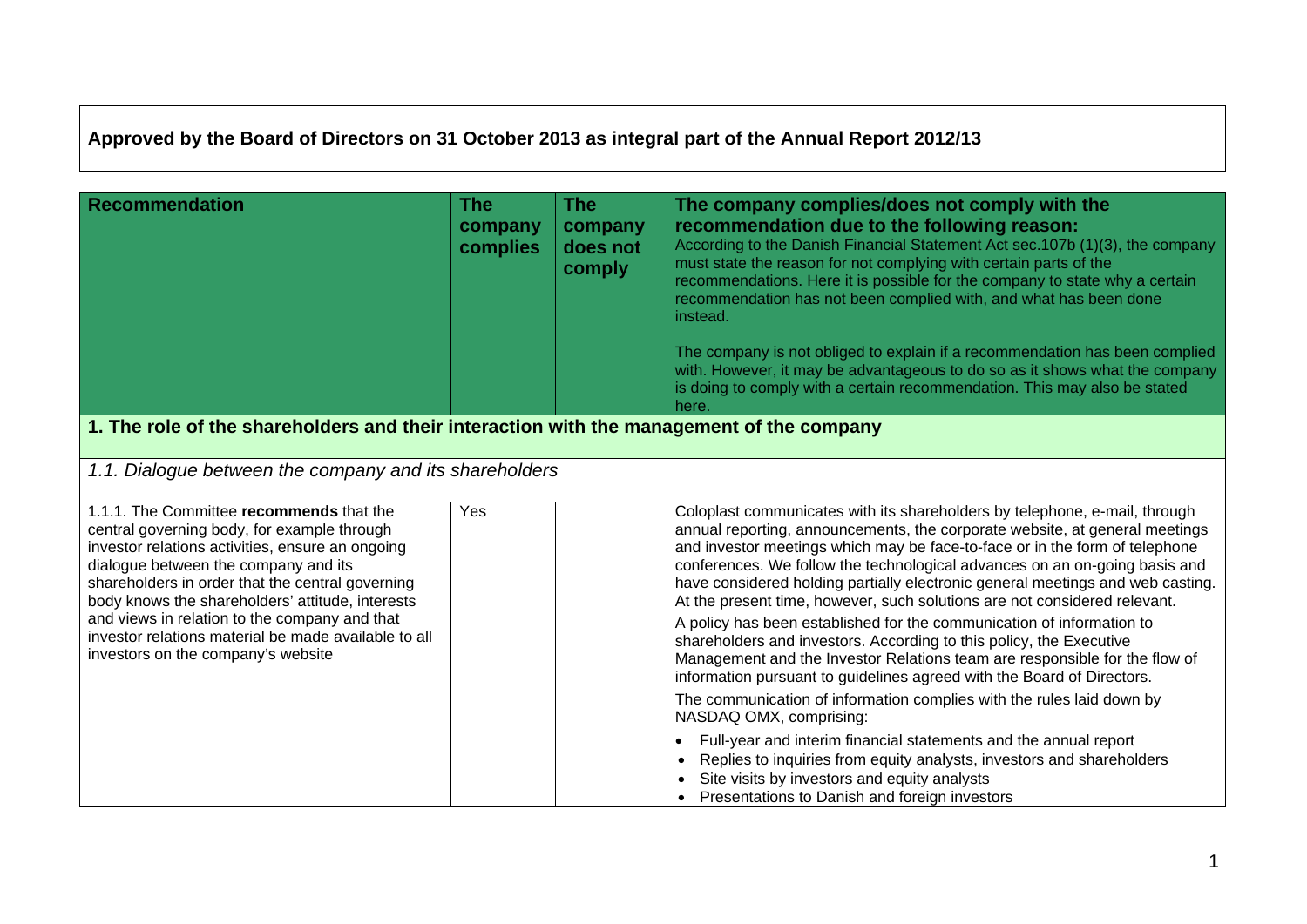| <b>Recommendation</b>                                                                                                                                                                                                                                                                                                                           | <b>The</b><br>company<br>complies | <b>The</b><br>company<br>does not<br>comply | The company complies/does not comply with the<br>recommendation due to the following reason:<br>According to the Danish Financial Statement Act sec.107b (1)(3), the company<br>must state the reason for not complying with certain parts of the<br>recommendations. Here it is possible for the company to state why a certain<br>recommendation has not been complied with, and what has been done<br>instead.<br>The company is not obliged to explain if a recommendation has been complied<br>with. However, it may be advantageous to do so as it shows what the company<br>is doing to comply with a certain recommendation. This may also be stated<br>here. |  |  |  |
|-------------------------------------------------------------------------------------------------------------------------------------------------------------------------------------------------------------------------------------------------------------------------------------------------------------------------------------------------|-----------------------------------|---------------------------------------------|-----------------------------------------------------------------------------------------------------------------------------------------------------------------------------------------------------------------------------------------------------------------------------------------------------------------------------------------------------------------------------------------------------------------------------------------------------------------------------------------------------------------------------------------------------------------------------------------------------------------------------------------------------------------------|--|--|--|
|                                                                                                                                                                                                                                                                                                                                                 |                                   |                                             | • Capital markets days for analysts and investors<br>Conference calls in connection with the release of financial statements<br>Special investor section on Coloplast's corporate website                                                                                                                                                                                                                                                                                                                                                                                                                                                                             |  |  |  |
| 1.2. Capital and share structure                                                                                                                                                                                                                                                                                                                |                                   |                                             |                                                                                                                                                                                                                                                                                                                                                                                                                                                                                                                                                                                                                                                                       |  |  |  |
| 1.2.1. The Committee recommends that the<br>central governing body every year evaluate<br>whether the company's capital and share structures<br>continue to be in the interests of the shareholders<br>and the company and account for this evaluation in<br>the management commentary in the annual report<br>and/or on the company's website. | Yes                               |                                             | The Board of Directors regularly reviews the company's capital structure, and<br>considers whether it is consistent with the interests of the company and the<br>shareholders. It also makes plans annually for the development of the<br>company's capital and share structures. The assessment of the capital<br>structure includes the company's credit rating and the potential for allocating a<br>positive cash flow towards purchasing own shares or for increasing the payout<br>ratio to the shareholders.                                                                                                                                                   |  |  |  |
|                                                                                                                                                                                                                                                                                                                                                 |                                   |                                             | Coloplast has two share classes: 3.6 million class A shares entitling the<br>holders to ten votes per A share and 41.4 million class B shares entitling the<br>holders to one vote per B share. Both share classes have a denomination of<br>DKK 5 per share. In 1983, Coloplast's class B shares were listed on the<br>Copenhagen Stock Exchange while the class A shares remain non-negotiable<br>instruments.                                                                                                                                                                                                                                                      |  |  |  |
|                                                                                                                                                                                                                                                                                                                                                 |                                   |                                             | Any change of class A share ownership requires the consent of the Board of<br>Directors. The composition of shareholders by the two categories is disclosed<br>in each annual report. The Board of Directors believes that this share structure<br>has supported Coloplast's development and that maintaining this structure will<br>be to the benefit of all the company's shareholders.                                                                                                                                                                                                                                                                             |  |  |  |
| 1.3. General Meeting                                                                                                                                                                                                                                                                                                                            |                                   |                                             |                                                                                                                                                                                                                                                                                                                                                                                                                                                                                                                                                                                                                                                                       |  |  |  |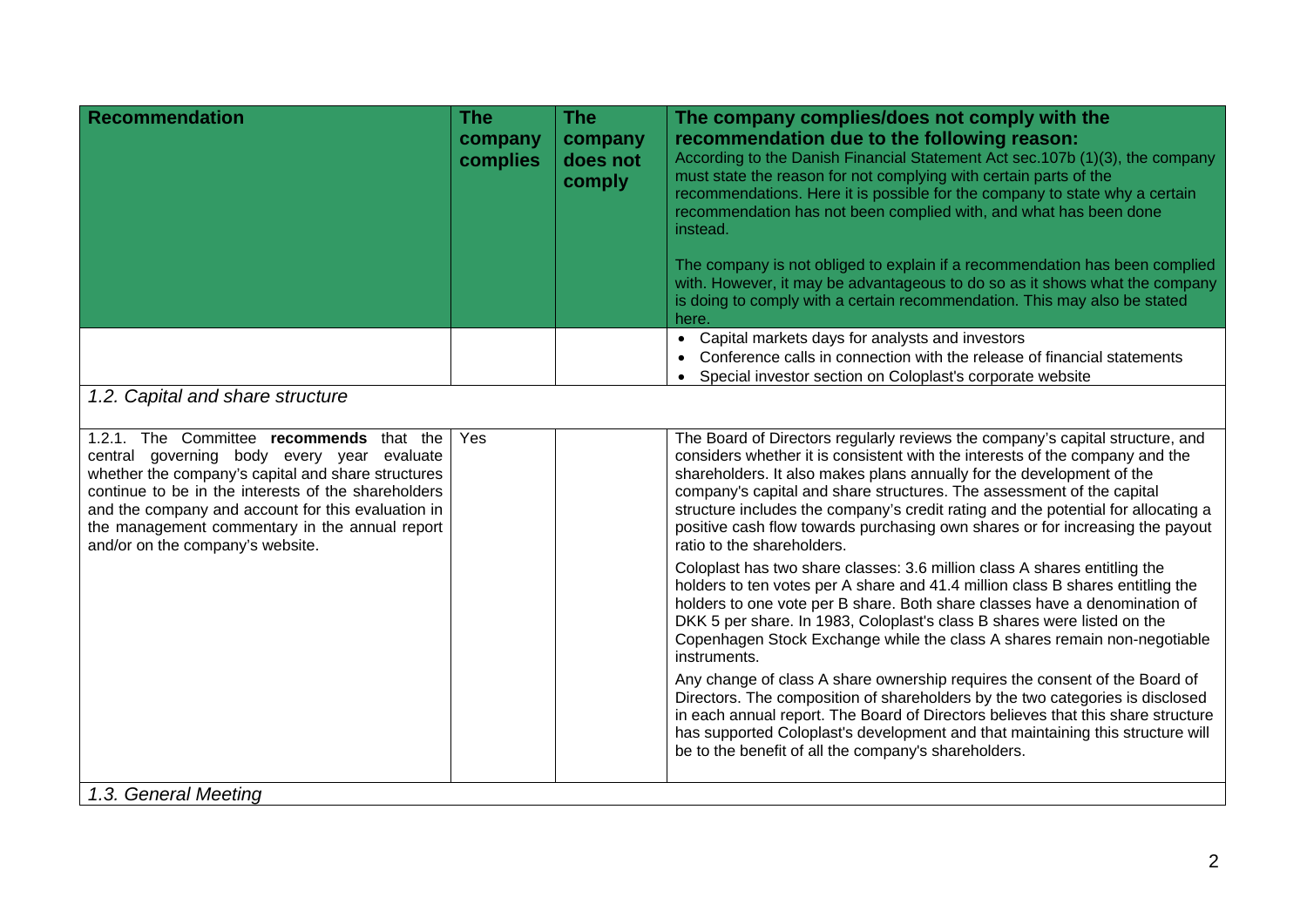| <b>Recommendation</b>                                                                                                                                           | <b>The</b><br>company<br>complies | <b>The</b><br>company<br>does not<br>comply | The company complies/does not comply with the<br>recommendation due to the following reason:<br>According to the Danish Financial Statement Act sec.107b (1)(3), the company<br>must state the reason for not complying with certain parts of the<br>recommendations. Here it is possible for the company to state why a certain<br>recommendation has not been complied with, and what has been done<br>instead.<br>The company is not obliged to explain if a recommendation has been complied<br>with. However, it may be advantageous to do so as it shows what the company<br>is doing to comply with a certain recommendation. This may also be stated<br>here. |
|-----------------------------------------------------------------------------------------------------------------------------------------------------------------|-----------------------------------|---------------------------------------------|-----------------------------------------------------------------------------------------------------------------------------------------------------------------------------------------------------------------------------------------------------------------------------------------------------------------------------------------------------------------------------------------------------------------------------------------------------------------------------------------------------------------------------------------------------------------------------------------------------------------------------------------------------------------------|
| 1.3.1. The Committee recommends that the<br>supreme governing body and the executive board                                                                      | Yes                               |                                             | Coloplast engages actively with the shareholders at the company's general<br>meetings.                                                                                                                                                                                                                                                                                                                                                                                                                                                                                                                                                                                |
| promote active ownership, including shareholders'<br>attendance at general meetings.                                                                            |                                   |                                             | An invitation to attend general meetings along with the agenda is sent to all<br>registered shareholders, and the annual report is sent to those shareholders<br>who have so requested.                                                                                                                                                                                                                                                                                                                                                                                                                                                                               |
|                                                                                                                                                                 |                                   |                                             | In addition, shareholders may indicate on a proxy form how they wish to vote<br>on each item on the agenda. The proxy may be given to the Board of Directors<br>or a named third party. It is also possible to provide a proxy on the company's<br>website www.coloplast.com.                                                                                                                                                                                                                                                                                                                                                                                         |
|                                                                                                                                                                 |                                   |                                             | Annual reports, agendas and other material forwarded to shareholders will also<br>be available on the company's website.                                                                                                                                                                                                                                                                                                                                                                                                                                                                                                                                              |
| 1.3.2. The Committee recommends that the<br>central governing body resolve or submit to the                                                                     | Yes                               |                                             | The Board of Directors has resolved that general meetings are conducted by<br>physical attendance.                                                                                                                                                                                                                                                                                                                                                                                                                                                                                                                                                                    |
| general meeting the question whether the general<br>meeting shall be conducted by physical attendance<br>or as a partly or entirely electronic general meeting. |                                   |                                             | We follow the technological advances on an on-going basis and have<br>considered holding partially electronic general meetings and web casting. At<br>the present time, however, such solutions are not considered relevant.                                                                                                                                                                                                                                                                                                                                                                                                                                          |
| 1.3.3 The Committee recommends that proxies<br>given to the supreme governing body allow<br>shareholders to consider each individual item on<br>the agenda.     | Yes                               |                                             | Prior to general meetings, a proxy form is sent to all registered shareholders<br>on which they may indicate how they wish to vote on each item on the agenda.                                                                                                                                                                                                                                                                                                                                                                                                                                                                                                        |
| 1.3.4 The Committee recommends that                                                                                                                             | all   Yes                         |                                             | The Board of Directors believes that all members of the Board and of the                                                                                                                                                                                                                                                                                                                                                                                                                                                                                                                                                                                              |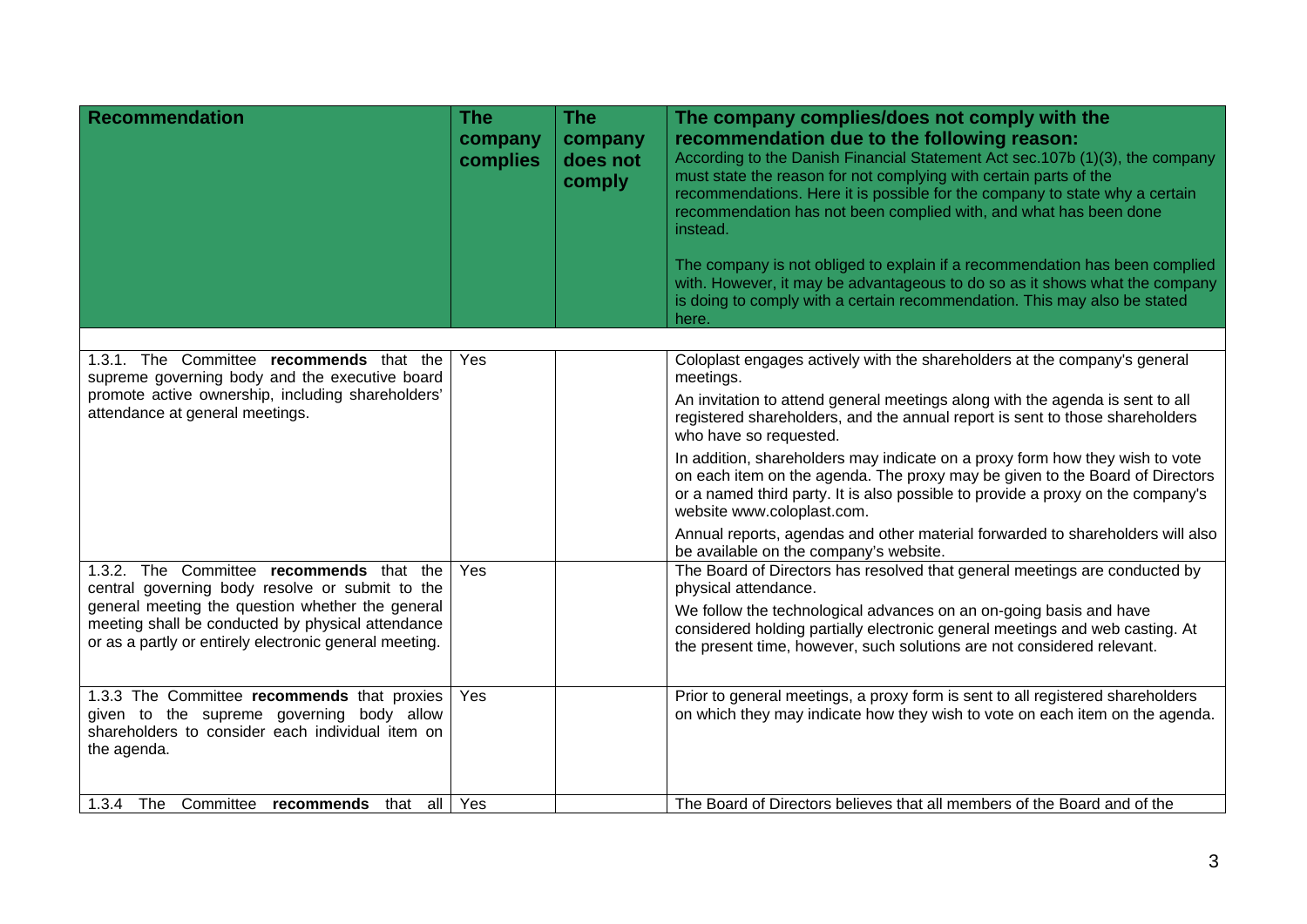| <b>Recommendation</b>                                                                                                                                                                                                                                                                                                                                     | <b>The</b><br>company<br>complies | <b>The</b><br>company<br>does not<br>comply | The company complies/does not comply with the<br>recommendation due to the following reason:<br>According to the Danish Financial Statement Act sec.107b (1)(3), the company<br>must state the reason for not complying with certain parts of the<br>recommendations. Here it is possible for the company to state why a certain<br>recommendation has not been complied with, and what has been done<br>instead.<br>The company is not obliged to explain if a recommendation has been complied<br>with. However, it may be advantageous to do so as it shows what the company<br>is doing to comply with a certain recommendation. This may also be stated<br>here. |  |  |
|-----------------------------------------------------------------------------------------------------------------------------------------------------------------------------------------------------------------------------------------------------------------------------------------------------------------------------------------------------------|-----------------------------------|---------------------------------------------|-----------------------------------------------------------------------------------------------------------------------------------------------------------------------------------------------------------------------------------------------------------------------------------------------------------------------------------------------------------------------------------------------------------------------------------------------------------------------------------------------------------------------------------------------------------------------------------------------------------------------------------------------------------------------|--|--|
| members of the supreme governing body and the<br>executive board be present at the general meeting.                                                                                                                                                                                                                                                       |                                   |                                             | Executive Management should be present at general meetings and<br>endeavours to fulfil this objective.                                                                                                                                                                                                                                                                                                                                                                                                                                                                                                                                                                |  |  |
| 1.4. Takeover bids                                                                                                                                                                                                                                                                                                                                        |                                   |                                             |                                                                                                                                                                                                                                                                                                                                                                                                                                                                                                                                                                                                                                                                       |  |  |
| 1.4.1 The Committee recommends that the central<br>governing body, from the moment it obtains<br>knowledge that a takeover bid will be submitted, do<br>not, without the acceptance of the general meeting,<br>attempt to counter the takeover bid by making<br>decisions which in reality prevent the shareholders<br>from deciding on the takeover bid. | Yes                               |                                             | Apart from the different weights of voting rights between class A and class B<br>shares and the authority provided in article 5 of the articles of association,<br>there are no anti-takeover measures by way of a ceiling on votes or any<br>restrictions that would enable the Board of Directors to take steps to prevent a<br>takeover bid.                                                                                                                                                                                                                                                                                                                       |  |  |
| 1.4.2. The Committee recommends that the<br>central governing body give the shareholders the<br>opportunity to decide whether or not they wish to<br>dispose of their shares in the company under the<br>terms offered.                                                                                                                                   | Yes                               |                                             | Contingency plans have been prepared in the event of an uninvited takeover<br>bid with a view to providing the facts so as to enable the shareholders to make<br>an informed decision.                                                                                                                                                                                                                                                                                                                                                                                                                                                                                |  |  |
| 2. The role of stakeholders and their importance to the company and the company's corporate social responsibility                                                                                                                                                                                                                                         |                                   |                                             |                                                                                                                                                                                                                                                                                                                                                                                                                                                                                                                                                                                                                                                                       |  |  |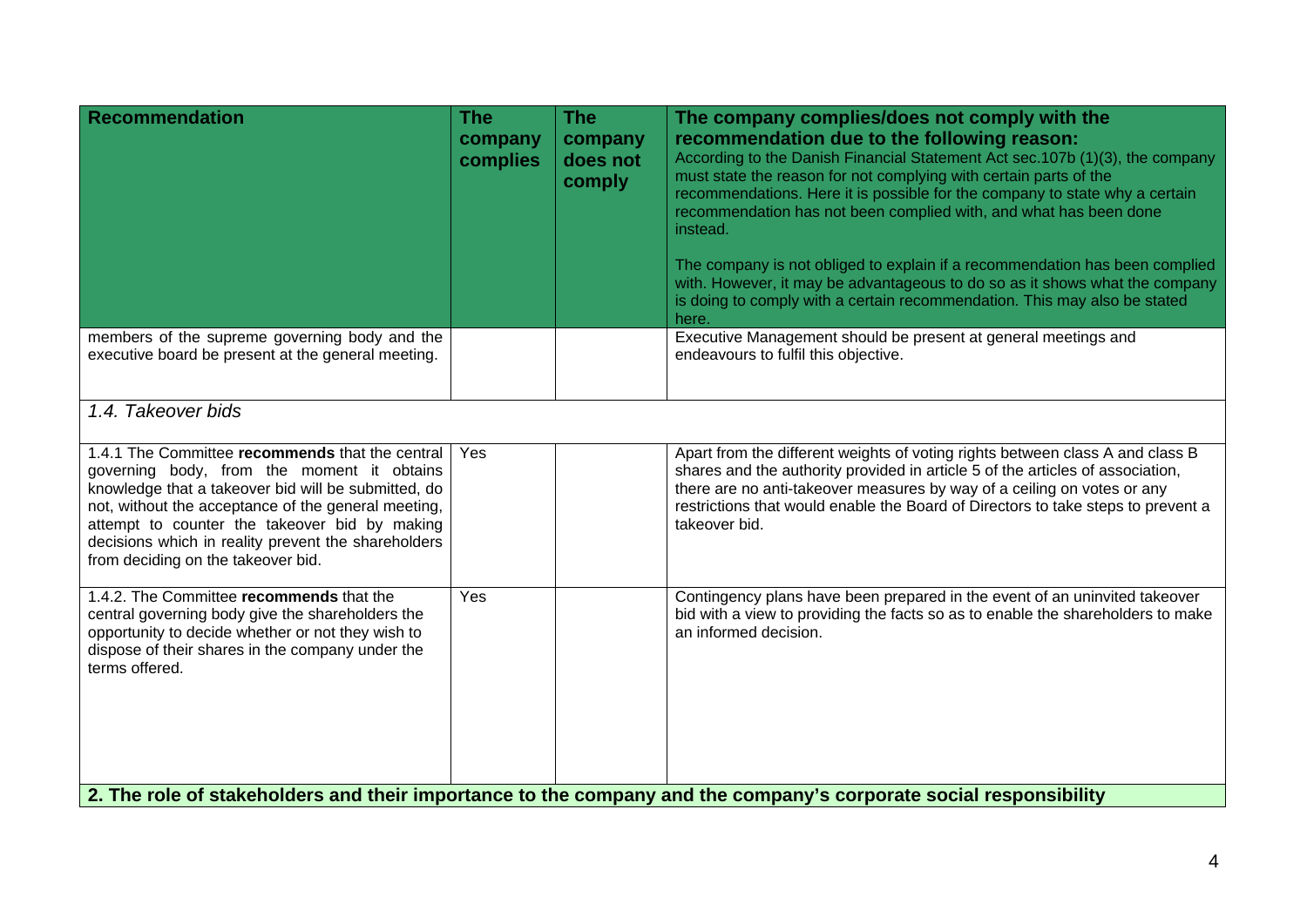| Recommendation                                                                                                                                                                                                                                                                                                                                                                                                                                                                  | <b>The</b><br>company<br>complies | <b>The</b><br>company<br>does not<br>comply | The company complies/does not comply with the<br>recommendation due to the following reason:<br>According to the Danish Financial Statement Act sec.107b (1)(3), the company<br>must state the reason for not complying with certain parts of the<br>recommendations. Here it is possible for the company to state why a certain<br>recommendation has not been complied with, and what has been done<br>instead.<br>The company is not obliged to explain if a recommendation has been complied<br>with. However, it may be advantageous to do so as it shows what the company<br>is doing to comply with a certain recommendation. This may also be stated<br>here.                                                                                                                                                                                                                                                                                                                                                                                                                                                                                                                                                                                                                                                                                                                                                                                                    |
|---------------------------------------------------------------------------------------------------------------------------------------------------------------------------------------------------------------------------------------------------------------------------------------------------------------------------------------------------------------------------------------------------------------------------------------------------------------------------------|-----------------------------------|---------------------------------------------|--------------------------------------------------------------------------------------------------------------------------------------------------------------------------------------------------------------------------------------------------------------------------------------------------------------------------------------------------------------------------------------------------------------------------------------------------------------------------------------------------------------------------------------------------------------------------------------------------------------------------------------------------------------------------------------------------------------------------------------------------------------------------------------------------------------------------------------------------------------------------------------------------------------------------------------------------------------------------------------------------------------------------------------------------------------------------------------------------------------------------------------------------------------------------------------------------------------------------------------------------------------------------------------------------------------------------------------------------------------------------------------------------------------------------------------------------------------------------|
| 2.1. The company's policy in relation to its stakeholders                                                                                                                                                                                                                                                                                                                                                                                                                       |                                   |                                             |                                                                                                                                                                                                                                                                                                                                                                                                                                                                                                                                                                                                                                                                                                                                                                                                                                                                                                                                                                                                                                                                                                                                                                                                                                                                                                                                                                                                                                                                          |
| 2.1.1. The Committee recommends that the<br>central governing body identify the company's key<br>stakeholders and their main interests in relation to<br>the company.<br>2.1.2. The Committee recommends that the<br>central governing body adopt a policy on the<br>company's relationship with its stakeholders,<br>including the investors, and ensure that the<br>interests of the stakeholders are respected in<br>accordance with the company's policy on such<br>issues. | Yes                               |                                             | <b>Policy</b><br>The company has adopted and published a policy for the approach to its<br>stakeholders through its mission, value and vision statements.<br>The role of the stakeholders<br>Coloplast's products are supplied through dealers, through hospitals or in<br>combination with the company's own advice directly to end users. The current<br>trend is towards more direct contact with end users.<br>No matter how the products are supplied, Coloplast wishes to form the closest<br>possible ties with customers in order to enhance value creation. The needs<br>and expectations of our customers change over time and Coloplast must<br>constantly be ready to change with them. Healthcare professionals and users<br>are involved in the development of new products and services on an on-going<br>basis.<br>Each individual employee's personal and professional development is<br>important to the continued growth of the company. The requirements to<br>adaptability, knowledge sharing and training of new skills are growing, giving<br>our employees greater independence and a more varying work day. Coloplast<br>wishes to attract and retain people who thrive in an active environment and<br>consider their employment with us a learning process.<br>At Coloplast, we take active responsibility for contributing to sustainable<br>developments.<br>The company wishes to contribute to improving the quality of life of the users |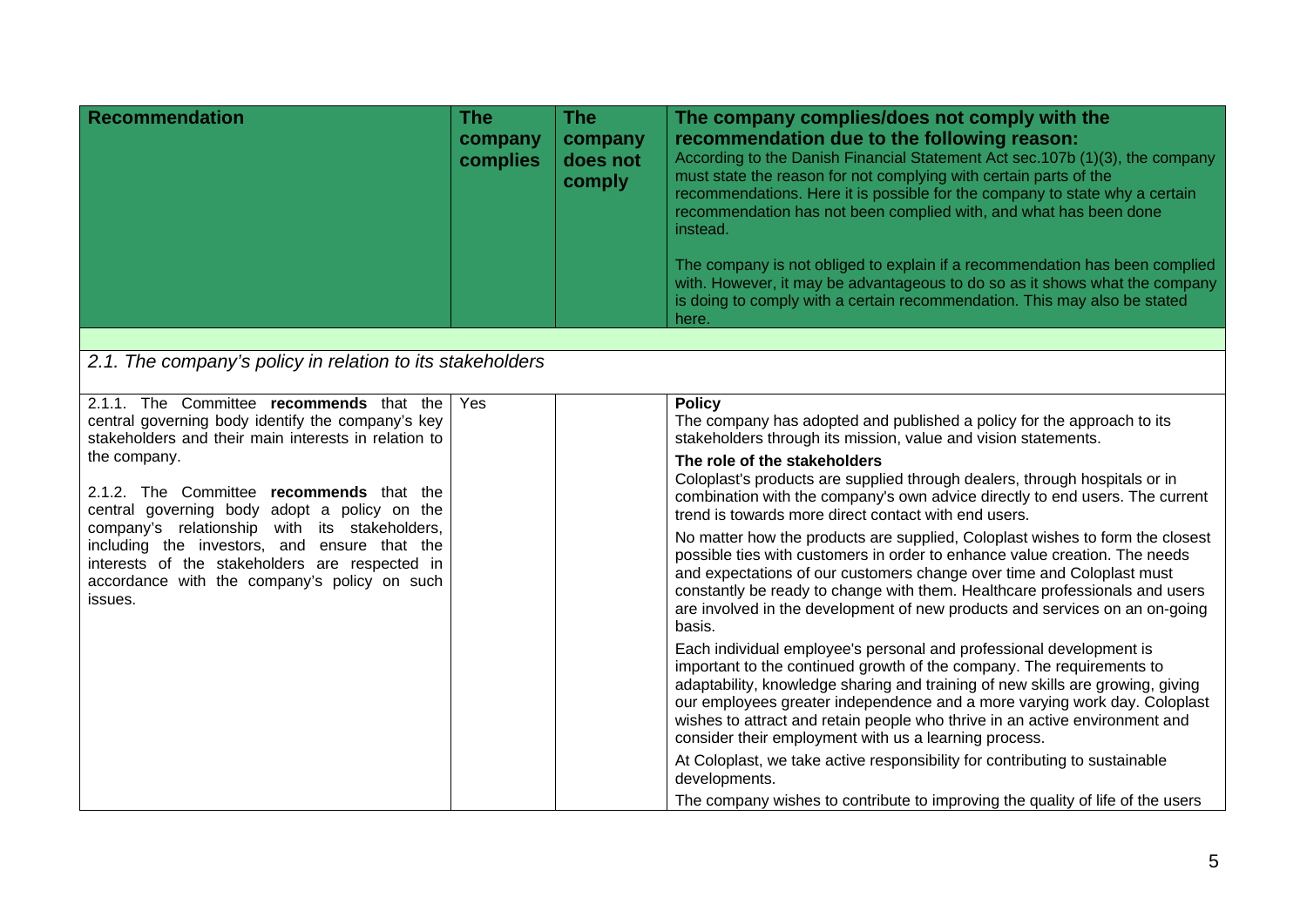| <b>Recommendation</b>                                                                                                    | <b>The</b><br>company<br>complies | <b>The</b><br>company<br>does not<br>comply | The company complies/does not comply with the<br>recommendation due to the following reason:<br>According to the Danish Financial Statement Act sec.107b (1)(3), the company<br>must state the reason for not complying with certain parts of the<br>recommendations. Here it is possible for the company to state why a certain<br>recommendation has not been complied with, and what has been done<br>instead.<br>The company is not obliged to explain if a recommendation has been complied<br>with. However, it may be advantageous to do so as it shows what the company<br>is doing to comply with a certain recommendation. This may also be stated<br>here. |
|--------------------------------------------------------------------------------------------------------------------------|-----------------------------------|---------------------------------------------|-----------------------------------------------------------------------------------------------------------------------------------------------------------------------------------------------------------------------------------------------------------------------------------------------------------------------------------------------------------------------------------------------------------------------------------------------------------------------------------------------------------------------------------------------------------------------------------------------------------------------------------------------------------------------|
|                                                                                                                          |                                   |                                             | of our products and services without reducing the quality of life of others.                                                                                                                                                                                                                                                                                                                                                                                                                                                                                                                                                                                          |
|                                                                                                                          |                                   |                                             | Coloplast's initiatives on corporate social responsibility, contributions to society<br>through taxes and duties, environmental management and partnerships with<br>educational institutions all add to overall value creation in society.                                                                                                                                                                                                                                                                                                                                                                                                                            |
|                                                                                                                          |                                   |                                             | An integral part of Coloplast's management philosophy is to achieve balanced<br>value creation for the company's stakeholders both in the short and the long<br>term. The management believes that such balance will also maximise value<br>generation for the shareholders.                                                                                                                                                                                                                                                                                                                                                                                          |
| 2.2. Corporate social responsibility                                                                                     |                                   |                                             |                                                                                                                                                                                                                                                                                                                                                                                                                                                                                                                                                                                                                                                                       |
| 2.2.1. The Committee recommends that the<br>central governing body adopt a policy on corporate<br>social responsibility. | Yes                               |                                             | Coloplast has adopted a policy on corporate social responsibility and the<br>company reports regularly on its social, environmental and ethical efforts.                                                                                                                                                                                                                                                                                                                                                                                                                                                                                                              |
| 3. Openness and transparency                                                                                             |                                   |                                             |                                                                                                                                                                                                                                                                                                                                                                                                                                                                                                                                                                                                                                                                       |
| 3.1. Disclosure of information to the market                                                                             |                                   |                                             |                                                                                                                                                                                                                                                                                                                                                                                                                                                                                                                                                                                                                                                                       |
| 3.1.1. The Committee recommends that the<br>central governing body adopt a communication<br>strategy.                    | Yes                               |                                             | <b>Information</b><br>Coloplast has defined a general communication policy that is available from<br>the company's corporate website. The website includes a number of other<br>policies relating to the company's stakeholders. The company complies with<br>the rules laid down by NASDAQ OMX regarding companies' duty to disclose<br>information through announcements, interim financial statements and annual<br>reports.                                                                                                                                                                                                                                       |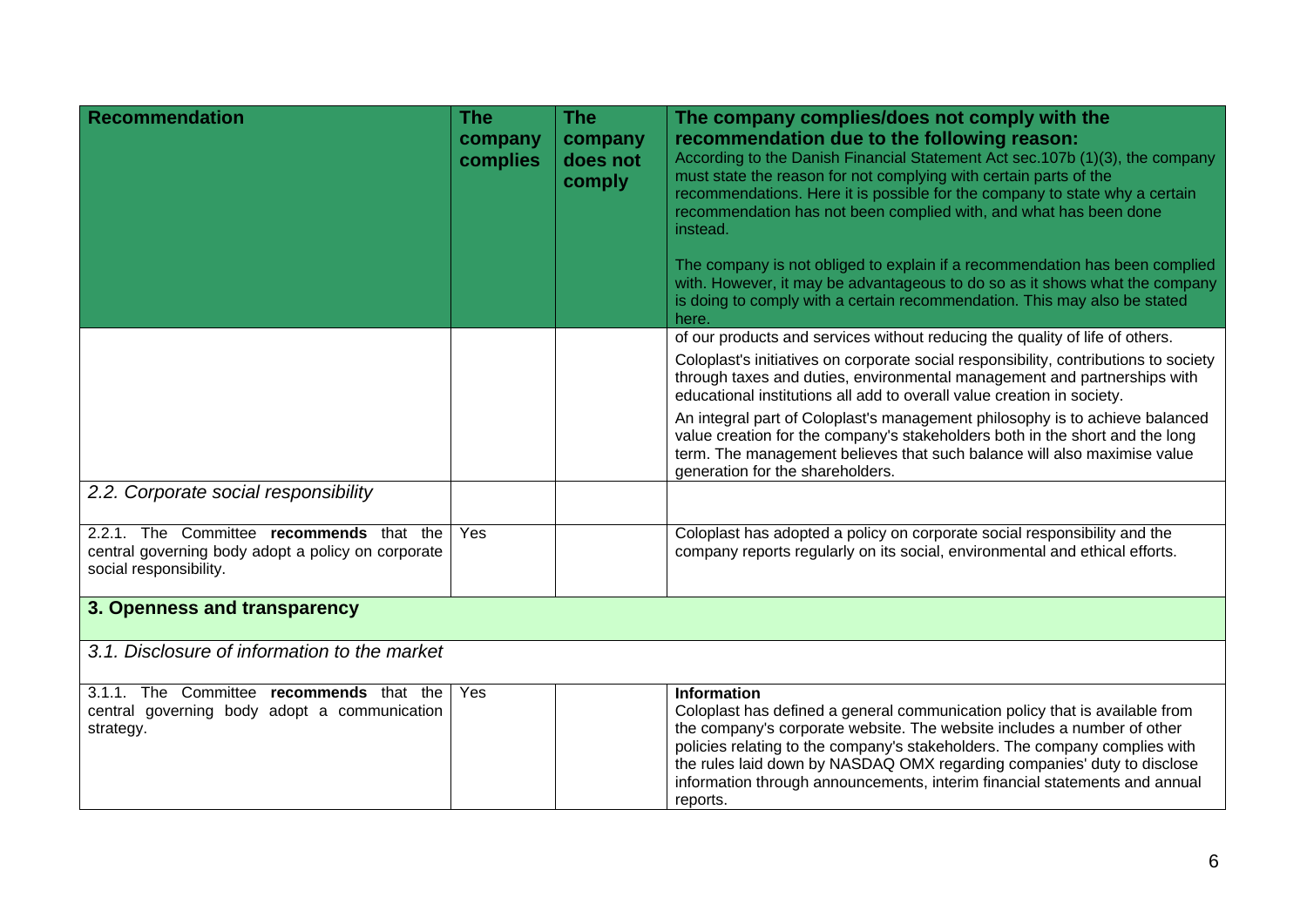| <b>Recommendation</b>                                                                                                                                                                               | <b>The</b><br>company<br>complies | <b>The</b><br>company<br>does not<br>comply | The company complies/does not comply with the<br>recommendation due to the following reason:<br>According to the Danish Financial Statement Act sec.107b (1)(3), the company<br>must state the reason for not complying with certain parts of the<br>recommendations. Here it is possible for the company to state why a certain<br>recommendation has not been complied with, and what has been done<br>instead. |
|-----------------------------------------------------------------------------------------------------------------------------------------------------------------------------------------------------|-----------------------------------|---------------------------------------------|-------------------------------------------------------------------------------------------------------------------------------------------------------------------------------------------------------------------------------------------------------------------------------------------------------------------------------------------------------------------------------------------------------------------|
|                                                                                                                                                                                                     |                                   |                                             | The company is not obliged to explain if a recommendation has been complied<br>with. However, it may be advantageous to do so as it shows what the company<br>is doing to comply with a certain recommendation. This may also be stated<br>here.                                                                                                                                                                  |
|                                                                                                                                                                                                     |                                   |                                             | The consolidated financial statements are presented on a regular basis to<br>analysts, investors and the press. The management takes part in a number of<br>meetings about the Group's financial statements with its stakeholders,<br>primarily employees, shareholders and analysts.                                                                                                                             |
|                                                                                                                                                                                                     |                                   |                                             | All information released to the public is available in Danish and in English on<br>the corporate website.                                                                                                                                                                                                                                                                                                         |
| 3.1.2.<br>The<br>Committee<br>that<br>recommends<br>information from the company to the market be<br>published in both Danish and English.                                                          | Yes                               |                                             | Disclosures are prepared and released in both Danish and English.                                                                                                                                                                                                                                                                                                                                                 |
| 3.1.3. The Committee recommends that the<br>company publish quarterly reports.                                                                                                                      | Yes                               |                                             | Coloplast prepares quarterly interim reports to NASDAQ OMX. These reports<br>are available on the corporate website.                                                                                                                                                                                                                                                                                              |
| 4. The tasks and responsibilities of the supreme and the central governing bodies                                                                                                                   |                                   |                                             |                                                                                                                                                                                                                                                                                                                                                                                                                   |
| 4.1. Overall tasks and responsibilities                                                                                                                                                             |                                   |                                             |                                                                                                                                                                                                                                                                                                                                                                                                                   |
| 4.1.1. The Committee recommends that the<br>central governing body determine the company's<br>overall strategy at least once every year with a view<br>to sustaining value creation in the company. | Yes                               |                                             | The Board of Directors determines, on the recommendation of the Executive<br>Management, Coloplast's overall objectives, strategies and action plans and<br>approves the essence of the forecasts prepared by the Executive<br>Management.                                                                                                                                                                        |
|                                                                                                                                                                                                     |                                   |                                             | The Board of Directors and the Executive Management review and determine<br>the company's strategic objectives at least once a year.                                                                                                                                                                                                                                                                              |
| 4.1.2. The Committee recommends that the<br>supreme governing body at least once every year                                                                                                         | Yes                               |                                             | The Board of Directors considers at least once a year whether the company is<br>properly organised and whether the necessary qualifications and financial                                                                                                                                                                                                                                                         |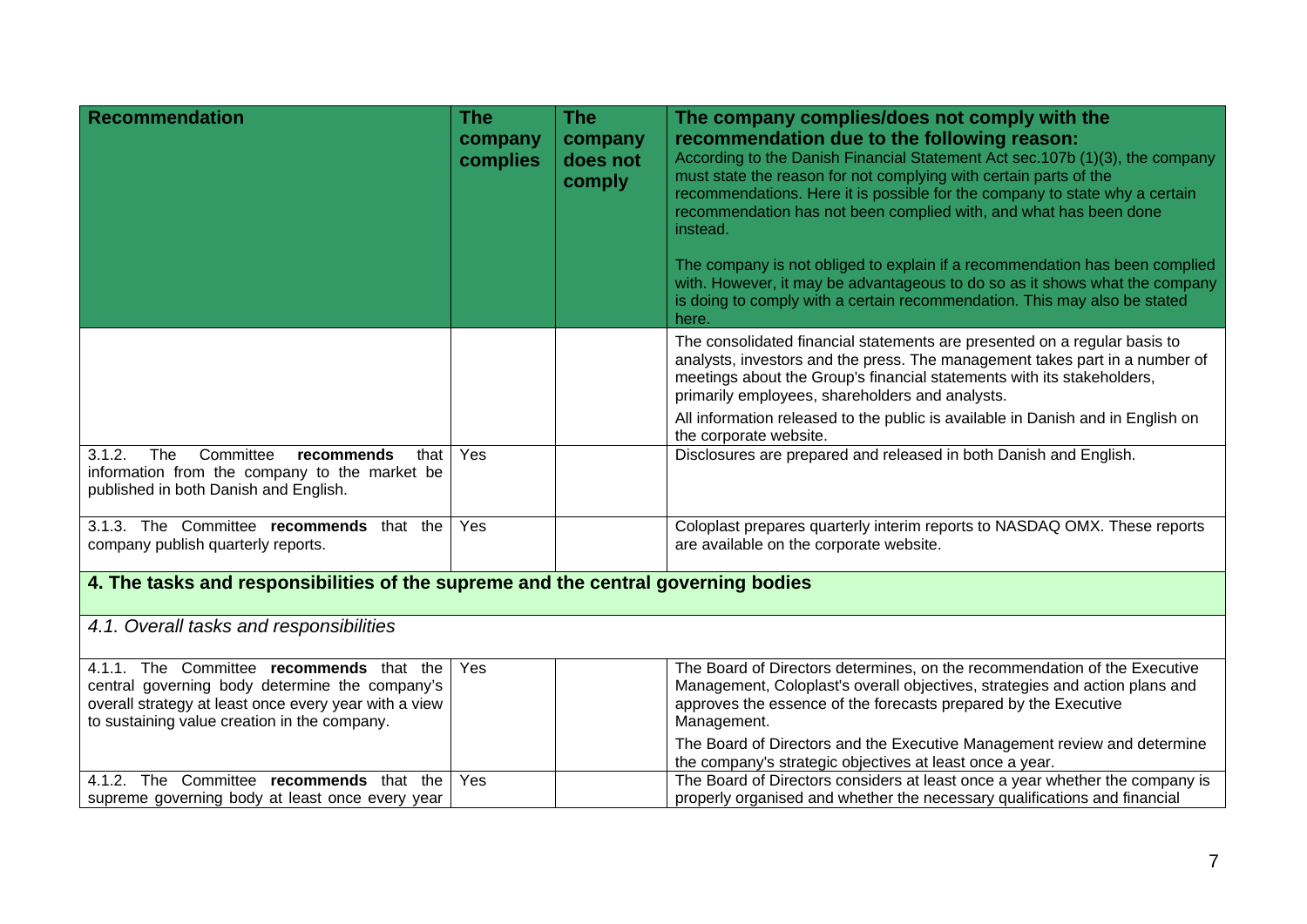| <b>Recommendation</b>                                                                                                                                                                                                                                                                                                                                                                                                                                                        | <b>The</b><br>company<br>complies | <b>The</b><br>company<br>does not<br>comply | The company complies/does not comply with the<br>recommendation due to the following reason:<br>According to the Danish Financial Statement Act sec.107b (1)(3), the company<br>must state the reason for not complying with certain parts of the<br>recommendations. Here it is possible for the company to state why a certain<br>recommendation has not been complied with, and what has been done<br>instead.<br>The company is not obliged to explain if a recommendation has been complied<br>with. However, it may be advantageous to do so as it shows what the company<br>is doing to comply with a certain recommendation. This may also be stated<br>here.                                                                                                                                                                                                                     |
|------------------------------------------------------------------------------------------------------------------------------------------------------------------------------------------------------------------------------------------------------------------------------------------------------------------------------------------------------------------------------------------------------------------------------------------------------------------------------|-----------------------------------|---------------------------------------------|-------------------------------------------------------------------------------------------------------------------------------------------------------------------------------------------------------------------------------------------------------------------------------------------------------------------------------------------------------------------------------------------------------------------------------------------------------------------------------------------------------------------------------------------------------------------------------------------------------------------------------------------------------------------------------------------------------------------------------------------------------------------------------------------------------------------------------------------------------------------------------------------|
| that<br>the<br>discuss<br>and<br>ensure<br>necessary<br>qualifications and financial resources are in place in<br>order for the company to achieve its strategic<br>goals.                                                                                                                                                                                                                                                                                                   |                                   |                                             | resources are in place in order for the company to achieve its strategic<br>objectives.                                                                                                                                                                                                                                                                                                                                                                                                                                                                                                                                                                                                                                                                                                                                                                                                   |
| 4.1.3. The Committee recommends that the<br>supreme governing body at least once every year<br>define its most important tasks related to the<br>financial and managerial control of the company,<br>including how to supervise the work of the<br>executive board.                                                                                                                                                                                                          | Yes                               |                                             | The Board of Directors defines each year its most important tasks in relation to<br>the financial and managerial control of the company.<br>The rules of procedure for both the Board of Directors and the Executive<br>Management contain a presentation of their most important tasks, including<br>tasks related to the financial and managerial control of the company.                                                                                                                                                                                                                                                                                                                                                                                                                                                                                                               |
| 4.1.4. The Committee recommends that the<br>supreme governing body annually discuss the<br>company's activities to ensure<br>diversity at<br>management levels, including equal opportunities<br>for both sexes, and that the supreme governing<br>body set measurable objectives and in the<br>management commentary in the annual report<br>and/or on the company's website give an account<br>of both the objectives and the progress made in<br>achieving the objective. |                                   |                                             | At the Board meeting 15 August 2012 the Board reviewed Coloplasts policy on<br>diversity and targets for women in management. Coloplast recognizes that<br>there must be a sustained effort to increase diversity in management, including<br>the proportion of women.<br>Target figures for women in management:<br>We aim to double the number of women in top management (Executive Vice<br>President, Senior Vice President and Vice President level) within 5 years. We<br>want to go from 11% in 2012 to 22% in 2017. For 2012/13 the ratio is 13%.<br>The Board has resolved the following in respect of its composition:<br>Coloplast aims for its Board of Directors to consist of the best qualified<br>individuals.<br>The Board endeavours to increase the number of shareholder-elected women<br>to one third of the shareholder-elected Board members, corresponding to two |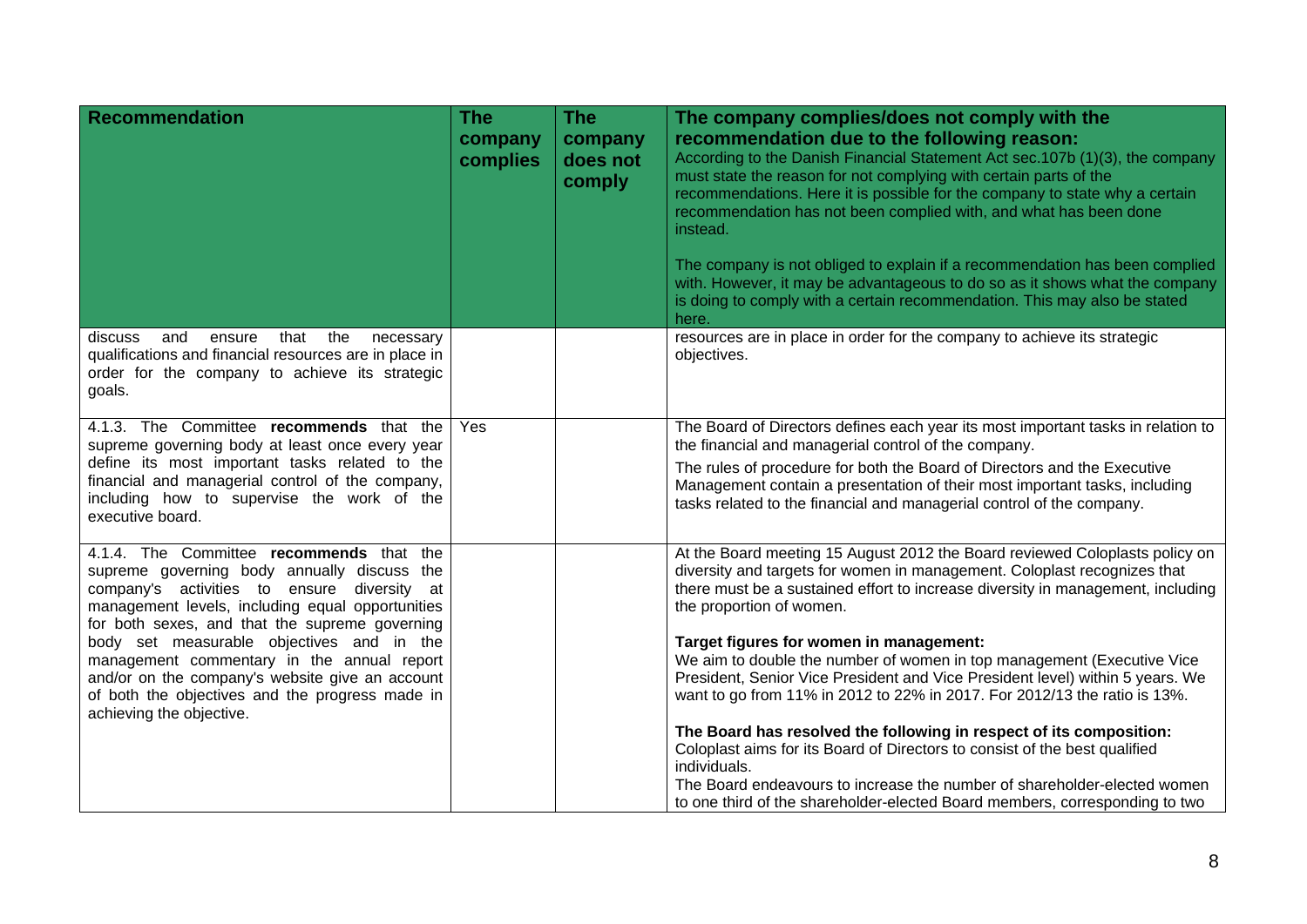| <b>Recommendation</b>                                                                                                                                                                                                                                                                                                                                | <b>The</b><br>company<br>complies | <b>The</b><br>company<br>does not<br>comply | The company complies/does not comply with the<br>recommendation due to the following reason:<br>According to the Danish Financial Statement Act sec.107b (1)(3), the company<br>must state the reason for not complying with certain parts of the<br>recommendations. Here it is possible for the company to state why a certain<br>recommendation has not been complied with, and what has been done<br>instead.<br>The company is not obliged to explain if a recommendation has been complied<br>with. However, it may be advantageous to do so as it shows what the company<br>is doing to comply with a certain recommendation. This may also be stated<br>here. |  |  |
|------------------------------------------------------------------------------------------------------------------------------------------------------------------------------------------------------------------------------------------------------------------------------------------------------------------------------------------------------|-----------------------------------|---------------------------------------------|-----------------------------------------------------------------------------------------------------------------------------------------------------------------------------------------------------------------------------------------------------------------------------------------------------------------------------------------------------------------------------------------------------------------------------------------------------------------------------------------------------------------------------------------------------------------------------------------------------------------------------------------------------------------------|--|--|
|                                                                                                                                                                                                                                                                                                                                                      |                                   |                                             | members, within four years.<br>The resulting changes should take place by way of ordinary rotation among<br>Board members.                                                                                                                                                                                                                                                                                                                                                                                                                                                                                                                                            |  |  |
| 4.2. Procedures                                                                                                                                                                                                                                                                                                                                      |                                   |                                             |                                                                                                                                                                                                                                                                                                                                                                                                                                                                                                                                                                                                                                                                       |  |  |
| 4.2.1. The Committee recommends that the<br>supreme governing body review its rules of<br>procedure annually to ensure that they are<br>adequate and always match the activities and<br>needs of the company.                                                                                                                                        | Yes                               |                                             | Rules of procedures have been prepared for Coloplast's Board of Directors.<br>These rules of procedures are reviewed annually by the full Board and<br>updated as necessary.<br>The procedures set out guidelines for the activities of the Board of Directors<br>including the supervision of the company's organisation, day-to-day<br>management and results.                                                                                                                                                                                                                                                                                                      |  |  |
| 4.2.2. The Committee recommends that the<br>supreme governing body annually review and<br>approve procedures for the executive board,<br>including establish requirements for the executive<br>board's timely, accurate and adequate reporting to<br>the supreme governing body and for any other<br>communication between the two governing bodies. | Yes                               |                                             | The rules of procedure for the Executive Management set out the<br>requirements for the Executive Management's reporting to the Board of<br>Directors as well as for all other communication between the two bodies.<br>The rules of procedure are reviewed once a year.                                                                                                                                                                                                                                                                                                                                                                                              |  |  |
| 4.3. The chairman and deputy chairman of the supreme governing body                                                                                                                                                                                                                                                                                  |                                   |                                             |                                                                                                                                                                                                                                                                                                                                                                                                                                                                                                                                                                                                                                                                       |  |  |
| 4.3.1. The Committee recommends that a deputy<br>chairman of the supreme governing body be<br>appointed, who must be able to act in the<br>chairman's absence and also act as an effective                                                                                                                                                           | Yes                               |                                             | The Board meets immediately upon the conclusion of the annual general<br>meeting to elect its Chairman and Deputy Chairman. The Board assumes the<br>duties and powers of the Chairman in his absence.                                                                                                                                                                                                                                                                                                                                                                                                                                                                |  |  |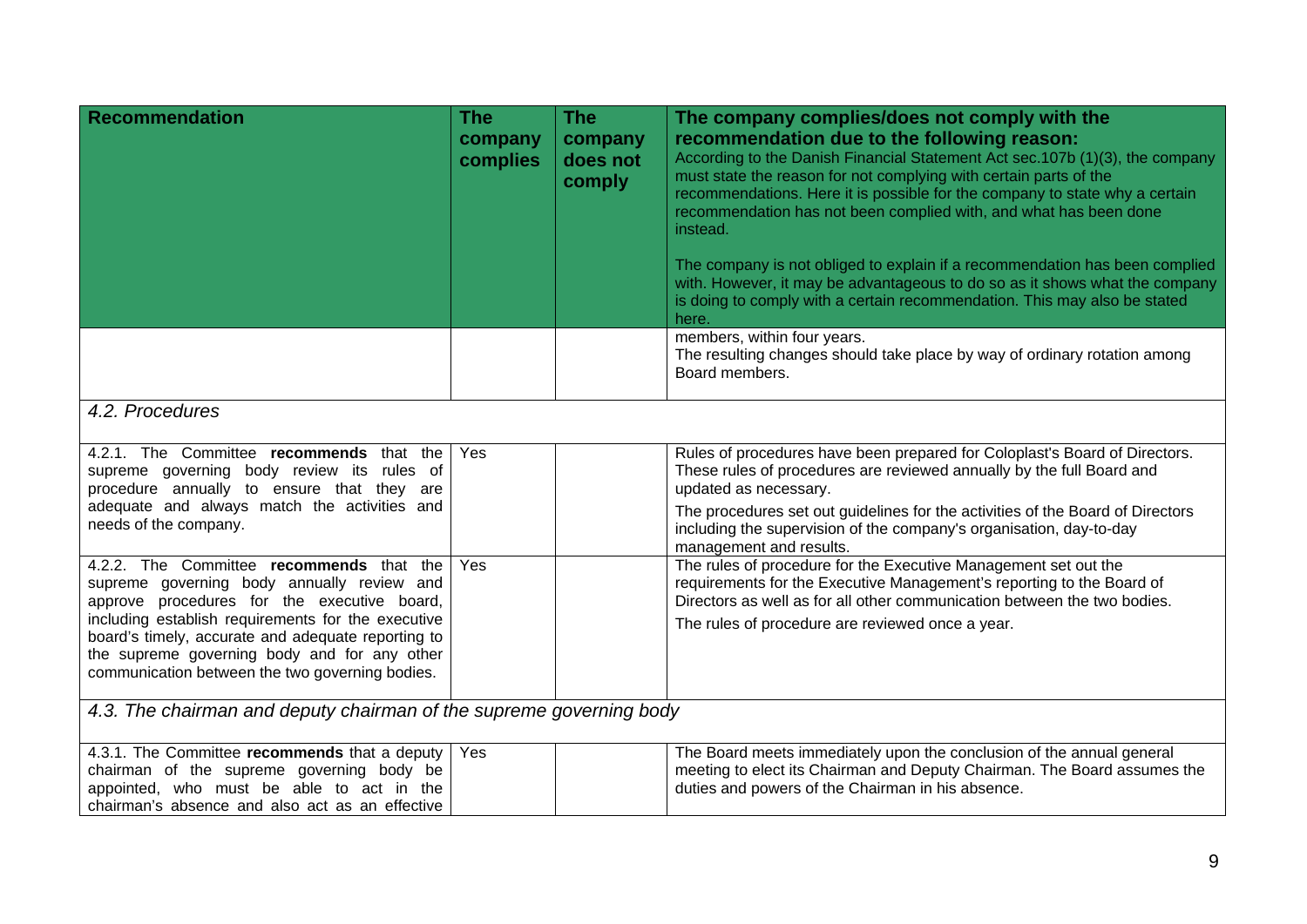| <b>Recommendation</b>                                                                                                                                                                                                                                                                                                                                                                                                                                                                                                                                                                                                                                                          | <b>The</b><br>company<br>complies | <b>The</b><br>company<br>does not<br>comply | The company complies/does not comply with the<br>recommendation due to the following reason:<br>According to the Danish Financial Statement Act sec. 107b (1)(3), the company<br>must state the reason for not complying with certain parts of the<br>recommendations. Here it is possible for the company to state why a certain<br>recommendation has not been complied with, and what has been done<br>instead.<br>The company is not obliged to explain if a recommendation has been complied<br>with. However, it may be advantageous to do so as it shows what the company<br>is doing to comply with a certain recommendation. This may also be stated<br>here. |
|--------------------------------------------------------------------------------------------------------------------------------------------------------------------------------------------------------------------------------------------------------------------------------------------------------------------------------------------------------------------------------------------------------------------------------------------------------------------------------------------------------------------------------------------------------------------------------------------------------------------------------------------------------------------------------|-----------------------------------|---------------------------------------------|------------------------------------------------------------------------------------------------------------------------------------------------------------------------------------------------------------------------------------------------------------------------------------------------------------------------------------------------------------------------------------------------------------------------------------------------------------------------------------------------------------------------------------------------------------------------------------------------------------------------------------------------------------------------|
| sounding board for the chairman.                                                                                                                                                                                                                                                                                                                                                                                                                                                                                                                                                                                                                                               |                                   |                                             |                                                                                                                                                                                                                                                                                                                                                                                                                                                                                                                                                                                                                                                                        |
| 4.3.2. The Committee recommends the<br>preparation of a scope of work and task list<br>specifying the tasks, duties and responsibilities of<br>the chairman and deputy chairman.                                                                                                                                                                                                                                                                                                                                                                                                                                                                                               | Yes                               |                                             | The rules of procedure for the Board of Directors contain a description of the<br>duties and responsibilities of the Chairman and Deputy Chairman.                                                                                                                                                                                                                                                                                                                                                                                                                                                                                                                     |
| 4.3.3. The Committee recommends that the<br>chairman of the supreme governing body organise,<br>convene and chair meetings to ensure efficiency in<br>the body's work and to create the best possible<br>working conditions for the members, individually<br>and collectively.                                                                                                                                                                                                                                                                                                                                                                                                 | Yes                               |                                             | The Chairman of the Board of Directors organises, convenes and chairs board<br>meetings to ensure efficiency in the Board's work and to create the best<br>possible working conditions for the individual members as well as for the Board<br>collectively.                                                                                                                                                                                                                                                                                                                                                                                                            |
| 4.3.4. The Committee recommends that, if the<br>board of directors in exceptional cases asks its<br>chairman to perform special tasks for the company,<br>including briefly participate in the day-to-day<br>management, a board resolution to that effect<br>should be passed and precautions taken to ensure<br>that the board of directors will maintain<br>responsibility for the overall management and<br>control function. A reasonable distribution of duties<br>must be ensured between the chairman, the deputy<br>chairman, the other members of the board of<br>directors and the executive board. Information<br>about agreements on the chairman's participation | Yes                               |                                             | The Chairman of the Board of Directors does not participate in the day-to-day<br>management of the company and does not perform any special tasks for the<br>company other than his duties as Chairman of the Board of Directors.<br>If the Chairman is asked to perform special tasks, the Board of Directors will<br>comply with the corporate governance recommendations.                                                                                                                                                                                                                                                                                           |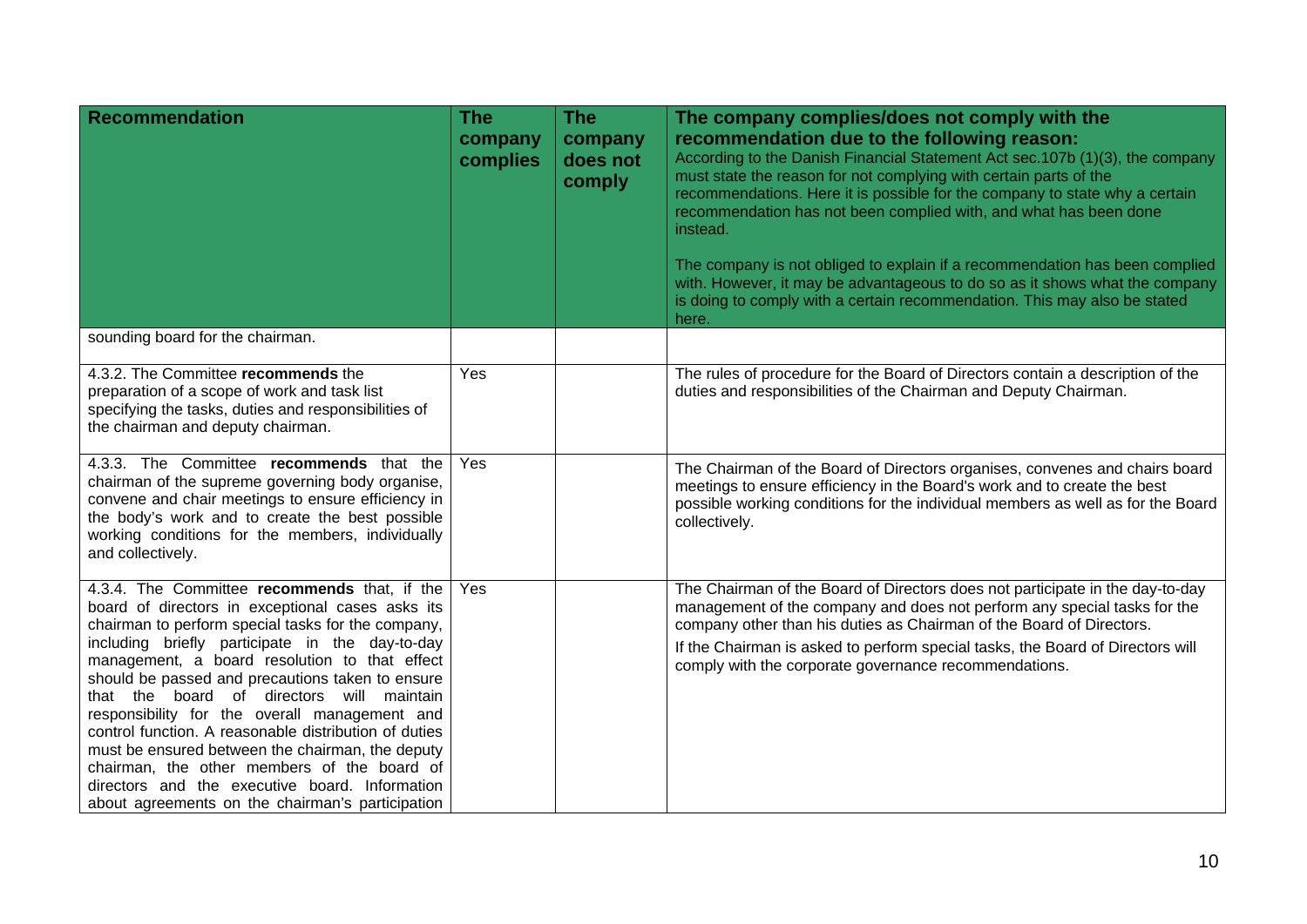| Recommendation                                                                                                                                                                                                                                                                                                                                                                | The<br>company<br>complies | <b>The</b><br>company<br>does not<br>comply | The company complies/does not comply with the<br>recommendation due to the following reason:<br>According to the Danish Financial Statement Act sec.107b (1)(3), the company<br>must state the reason for not complying with certain parts of the<br>recommendations. Here it is possible for the company to state why a certain<br>recommendation has not been complied with, and what has been done<br>instead.<br>The company is not obliged to explain if a recommendation has been complied<br>with. However, it may be advantageous to do so as it shows what the company<br>is doing to comply with a certain recommendation. This may also be stated<br>here. |
|-------------------------------------------------------------------------------------------------------------------------------------------------------------------------------------------------------------------------------------------------------------------------------------------------------------------------------------------------------------------------------|----------------------------|---------------------------------------------|-----------------------------------------------------------------------------------------------------------------------------------------------------------------------------------------------------------------------------------------------------------------------------------------------------------------------------------------------------------------------------------------------------------------------------------------------------------------------------------------------------------------------------------------------------------------------------------------------------------------------------------------------------------------------|
| in the day-to-day management and the expected<br>duration hereof must be disclosed in a company<br>announcement.                                                                                                                                                                                                                                                              |                            |                                             |                                                                                                                                                                                                                                                                                                                                                                                                                                                                                                                                                                                                                                                                       |
| 5. Composition and organisation of the supreme governing body                                                                                                                                                                                                                                                                                                                 |                            |                                             |                                                                                                                                                                                                                                                                                                                                                                                                                                                                                                                                                                                                                                                                       |
| 5.1. Composition                                                                                                                                                                                                                                                                                                                                                              |                            |                                             |                                                                                                                                                                                                                                                                                                                                                                                                                                                                                                                                                                                                                                                                       |
| 5.1.1. The Committee recommends that the<br>supreme governing body annually specify the skills<br>it must have to best perform its tasks and that the<br>specification be posted on the website. Proposals<br>for the nomination/replacement of members of the<br>supreme governing body to be submitted to the<br>general meeting should be prepared in the light<br>hereof. |                            | <b>No</b>                                   | It is the responsibility of the Chairman to assess whether the Board of<br>Directors overall possesses the knowledge and skills relevant and necessary<br>to manage the company. The principal skills needed on Coloplast's Board of<br>Directors are: economics and finance, manufacturing, logistics, global sales<br>and marketing, general management, innovation, legal affairs and acquisitions.                                                                                                                                                                                                                                                                |
| 5.1.2. The Committee recommends that the<br>supreme governing body ensure a formal, thorough<br>and transparent process for selection and<br>nomination of candidates to the supreme governing<br>body. When assessing its composition and<br>nominating new candidates, the supreme<br>governing body must take into consideration the                                       | Yes                        |                                             | As Coloplast's supreme management body, the Board of Directors approves<br>decisions of a strategic and fundamental nature.<br>It is important to recruit people to the Board of Directors who possess,<br>between them, competences enabling them to handle the interests of the<br>shareholders and the employees in the best possible manner with due regard<br>for the company's other stakeholders.                                                                                                                                                                                                                                                              |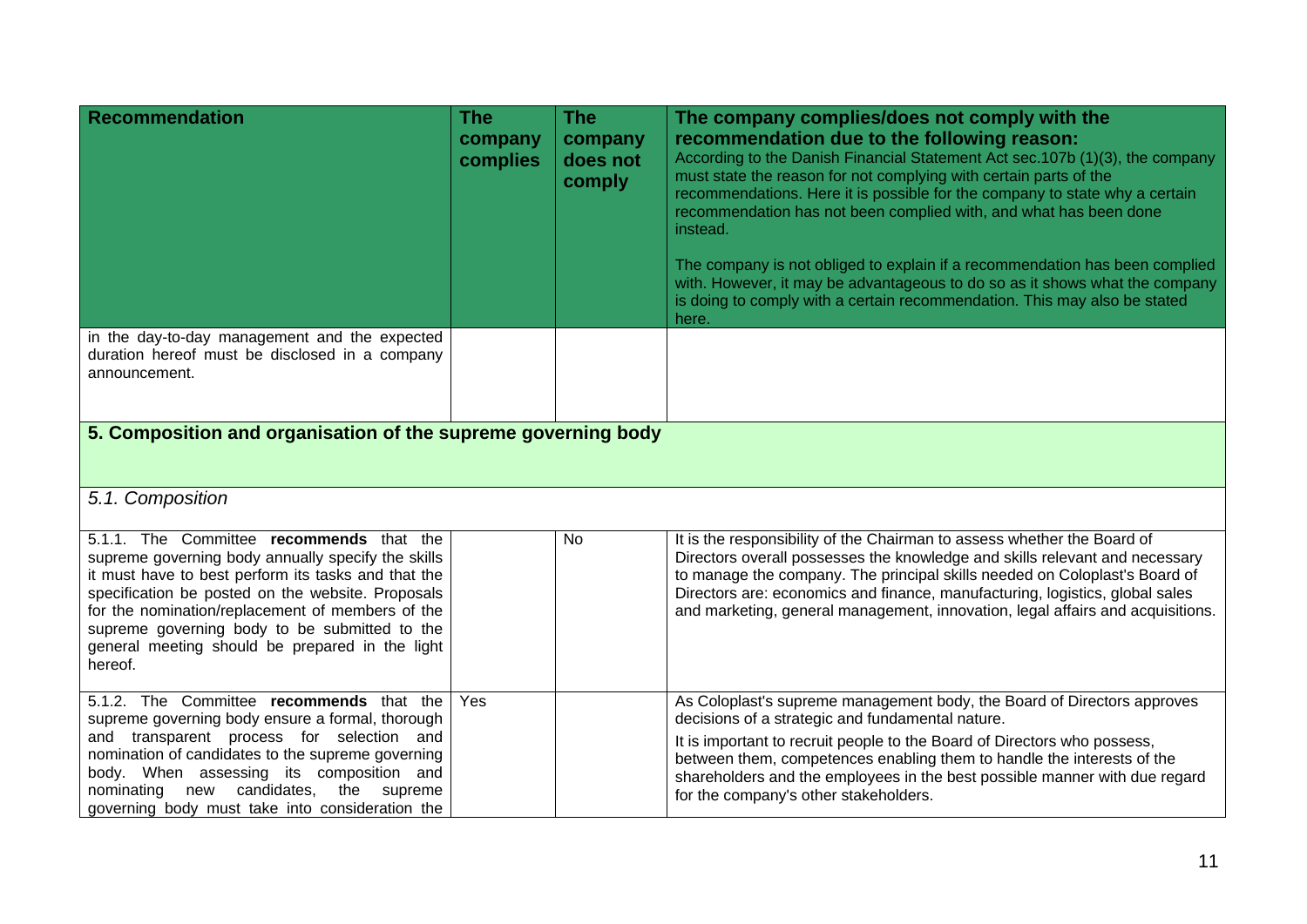| <b>Recommendation</b>                                                                                                                                                                                                                                                                                                                                                                                                                                                                                                                                                     | <b>The</b><br>company<br>complies | <b>The</b><br>company<br>does not<br>comply | The company complies/does not comply with the<br>recommendation due to the following reason:<br>According to the Danish Financial Statement Act sec.107b (1)(3), the company<br>must state the reason for not complying with certain parts of the<br>recommendations. Here it is possible for the company to state why a certain<br>recommendation has not been complied with, and what has been done<br>instead.<br>The company is not obliged to explain if a recommendation has been complied<br>with. However, it may be advantageous to do so as it shows what the company<br>is doing to comply with a certain recommendation. This may also be stated<br>here. |  |  |
|---------------------------------------------------------------------------------------------------------------------------------------------------------------------------------------------------------------------------------------------------------------------------------------------------------------------------------------------------------------------------------------------------------------------------------------------------------------------------------------------------------------------------------------------------------------------------|-----------------------------------|---------------------------------------------|-----------------------------------------------------------------------------------------------------------------------------------------------------------------------------------------------------------------------------------------------------------------------------------------------------------------------------------------------------------------------------------------------------------------------------------------------------------------------------------------------------------------------------------------------------------------------------------------------------------------------------------------------------------------------|--|--|
| need for integration of new talent and the need for<br>diversity in relation to international experience,<br>gender and age, etc.                                                                                                                                                                                                                                                                                                                                                                                                                                         |                                   |                                             |                                                                                                                                                                                                                                                                                                                                                                                                                                                                                                                                                                                                                                                                       |  |  |
| 5.1.3. The<br>Committee recommends that a<br>description<br>of<br>the<br>nominated<br>candidates'<br>qualifications, including information about other<br>executive functions, e.g. memberships of executive<br>boards, boards of directors and supervisory boards,<br>including board committees, held by the candidates<br>in both Danish and foreign companies as well as<br>information on demanding organisational tasks<br>should accompany the notice convening the<br>general meeting when election of members to the<br>supreme governing body is on the agenda. | Yes                               |                                             | A CV is disclosed for each Board members. Together with the notice to<br>convene the general meeting, the Board of Directors discloses the profiles and<br>backgrounds of the candidates standing for the Board. This applies to both<br>first-time elections and re-elections.                                                                                                                                                                                                                                                                                                                                                                                       |  |  |
| 5.1.4. The Committee recommends that every<br>year, the annual report contain an account of the<br>composition of the supreme governing body,<br>including its diversity, and of any special skills<br>possessed by the individual members.                                                                                                                                                                                                                                                                                                                               | Yes                               |                                             | The annual report discloses the composition of the Board of Directors as well<br>as of other executive functions held.<br>Reference is also made in the annual report to the Coloplast website,<br>www.coloplast.com, for further information on each Board member.                                                                                                                                                                                                                                                                                                                                                                                                   |  |  |
| 5.2. Training of members of the supreme governing body                                                                                                                                                                                                                                                                                                                                                                                                                                                                                                                    |                                   |                                             |                                                                                                                                                                                                                                                                                                                                                                                                                                                                                                                                                                                                                                                                       |  |  |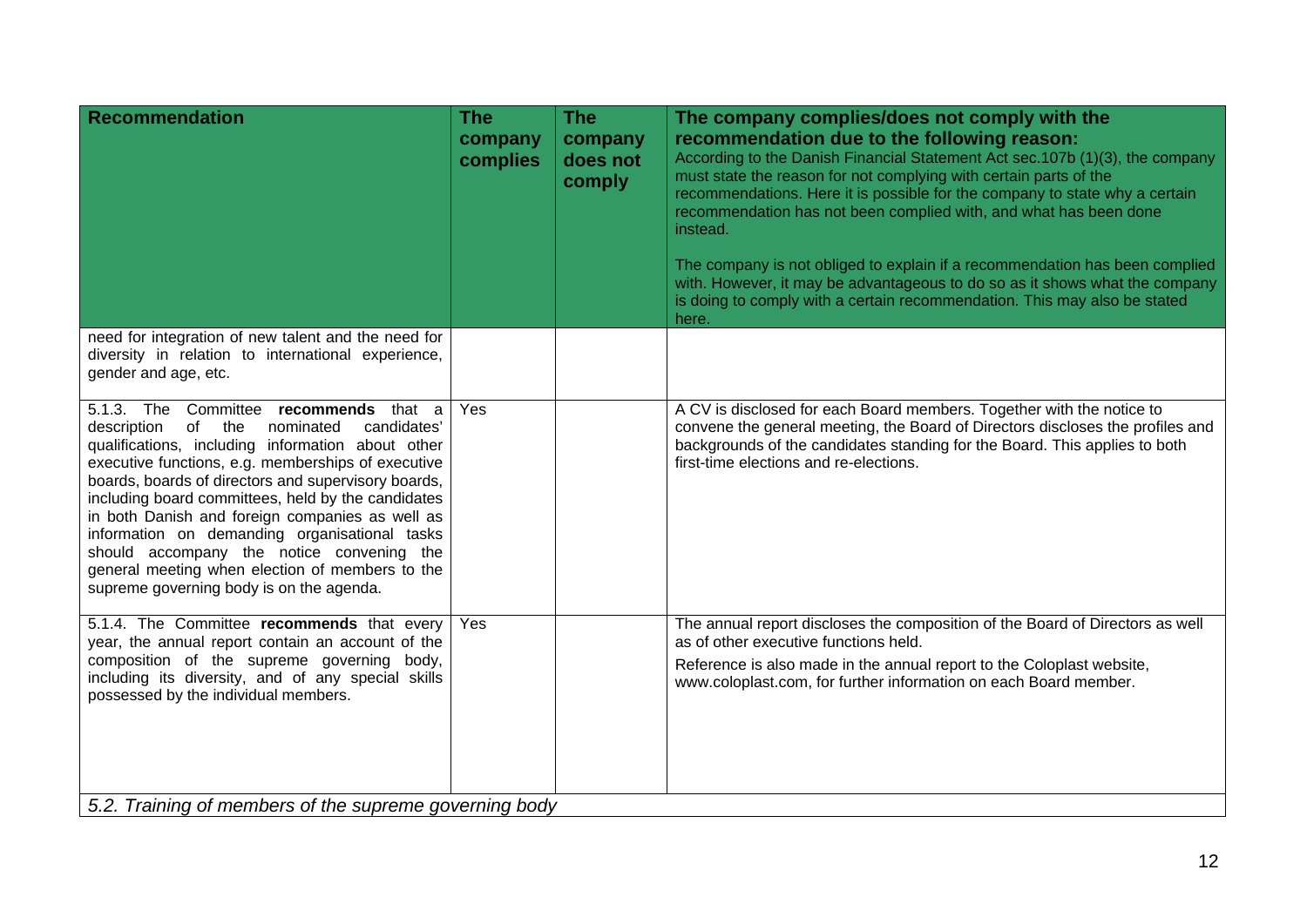| <b>Recommendation</b>                                                                                                                                                                                                         | <b>The</b><br>company<br>complies | <b>The</b><br>company<br>does not<br>comply | The company complies/does not comply with the<br>recommendation due to the following reason:<br>According to the Danish Financial Statement Act sec. 107b (1)(3), the company<br>must state the reason for not complying with certain parts of the<br>recommendations. Here it is possible for the company to state why a certain<br>recommendation has not been complied with, and what has been done<br>instead.<br>The company is not obliged to explain if a recommendation has been complied<br>with. However, it may be advantageous to do so as it shows what the company |
|-------------------------------------------------------------------------------------------------------------------------------------------------------------------------------------------------------------------------------|-----------------------------------|---------------------------------------------|----------------------------------------------------------------------------------------------------------------------------------------------------------------------------------------------------------------------------------------------------------------------------------------------------------------------------------------------------------------------------------------------------------------------------------------------------------------------------------------------------------------------------------------------------------------------------------|
|                                                                                                                                                                                                                               |                                   |                                             | is doing to comply with a certain recommendation. This may also be stated<br>here.                                                                                                                                                                                                                                                                                                                                                                                                                                                                                               |
| 5.2.1. The Committee recommends that new<br>members joining the supreme governing body be<br>given an introduction to the company.                                                                                            | Yes                               |                                             | When new members are recruited to the Board of Directors, new members will<br>review with the Chairman any needs for additional information or training in<br>order to perform their duties as Board members. If necessary, the Chairman<br>will schedule an individual information session or training programme for the<br>relevant member.                                                                                                                                                                                                                                    |
|                                                                                                                                                                                                                               |                                   |                                             | Board members elected by the employees are offered one or more courses<br>introducing them to the work of the Board of Directors. They are also offered a<br>presentation of the company's operations by the Executive Management.                                                                                                                                                                                                                                                                                                                                               |
| 5.2.2. The Committee recommends that the<br>supreme governing body annually assess whether<br>the skills and expertise of its members need to be<br>updated.                                                                  | Yes                               |                                             | The Board of Directors reviews regularly and at least once a year as part of its<br>self-assessment process whether the skills and expertise of the Board in<br>general and the individual Board members need to be updated.                                                                                                                                                                                                                                                                                                                                                     |
| 5.3. Number of members of the supreme governing body                                                                                                                                                                          |                                   |                                             |                                                                                                                                                                                                                                                                                                                                                                                                                                                                                                                                                                                  |
| 5.3.1. The Committee recommends that the<br>supreme governing body have only so many<br>members as to allow a constructive debate and an<br>effective decision-making process enabling all<br>members to play an active role. | Yes                               |                                             | Considerations are made on an on-going basis as to whether the number of<br>Board members is consistent with the needs of the company. The articles of<br>association provide for at least five and no more than eight members to be<br>elected by the shareholders in general meeting. Currently, six Board members<br>are elected by the shareholders. In addition, the employees elect a number of<br>members to the Board of Directors, currently three.                                                                                                                     |
| 5.3.2. The Committee recommends that in<br>connection with the preparation for each year's<br>general meeting, the supreme governing body<br>consider whether the number of members is                                        | Yes                               |                                             | In the preparations for each year's general meeting, the Board of Directors<br>considers whether the number of board members is appropriate in relation to<br>the requirements of the company.                                                                                                                                                                                                                                                                                                                                                                                   |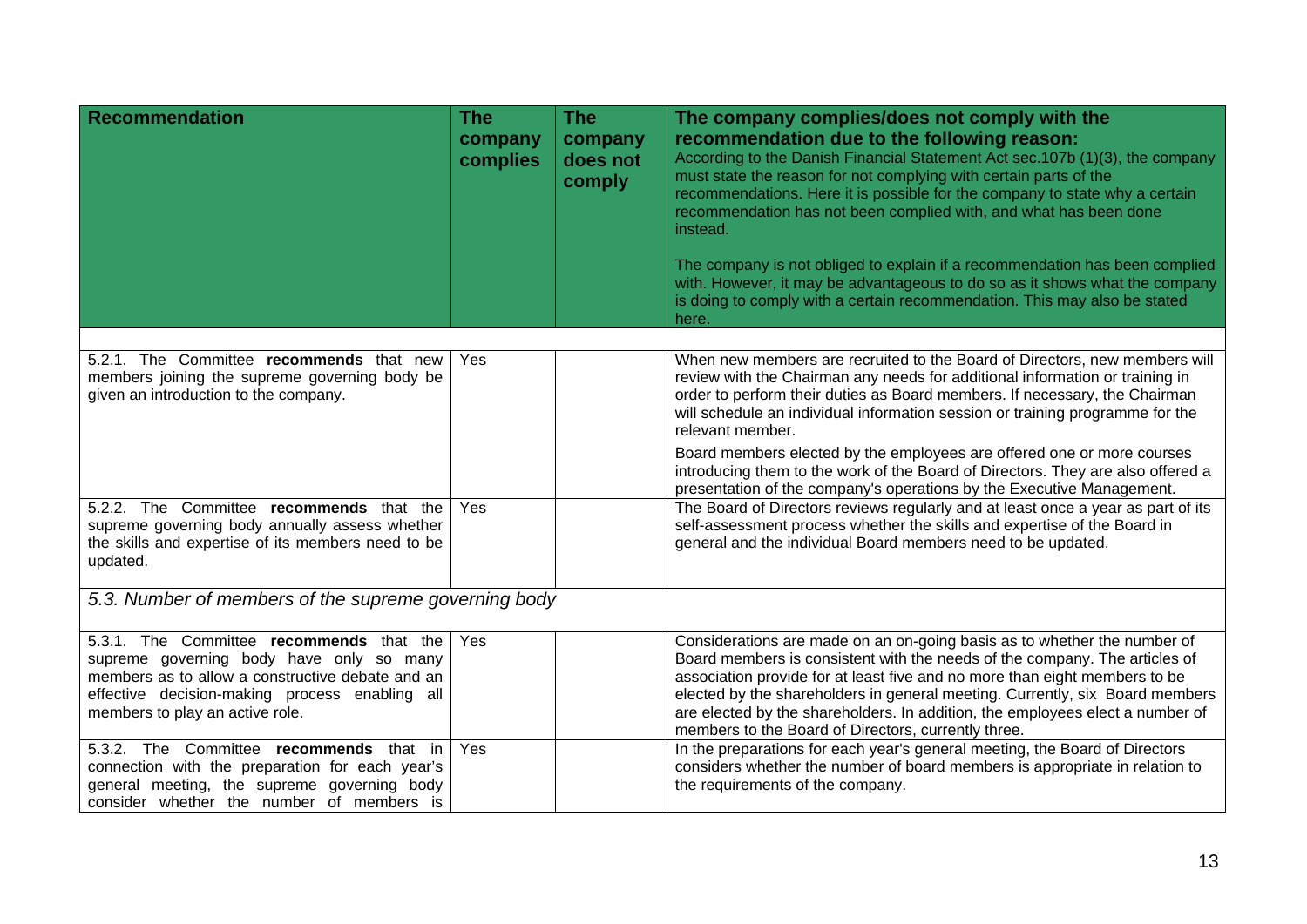| <b>Recommendation</b>                                                                                                                                                                                                                                                                                                                                                                                                                                                                                                                                                                                                                                                                                                                                                                                                                                                     | <b>The</b><br>company<br>complies | The<br>company<br>does not<br>comply | The company complies/does not comply with the<br>recommendation due to the following reason:<br>According to the Danish Financial Statement Act sec.107b (1)(3), the company<br>must state the reason for not complying with certain parts of the<br>recommendations. Here it is possible for the company to state why a certain<br>recommendation has not been complied with, and what has been done<br>instead.<br>The company is not obliged to explain if a recommendation has been complied<br>with. However, it may be advantageous to do so as it shows what the company<br>is doing to comply with a certain recommendation. This may also be stated<br>here.                                                                             |
|---------------------------------------------------------------------------------------------------------------------------------------------------------------------------------------------------------------------------------------------------------------------------------------------------------------------------------------------------------------------------------------------------------------------------------------------------------------------------------------------------------------------------------------------------------------------------------------------------------------------------------------------------------------------------------------------------------------------------------------------------------------------------------------------------------------------------------------------------------------------------|-----------------------------------|--------------------------------------|---------------------------------------------------------------------------------------------------------------------------------------------------------------------------------------------------------------------------------------------------------------------------------------------------------------------------------------------------------------------------------------------------------------------------------------------------------------------------------------------------------------------------------------------------------------------------------------------------------------------------------------------------------------------------------------------------------------------------------------------------|
| appropriate in relation to the requirements of the<br>company.                                                                                                                                                                                                                                                                                                                                                                                                                                                                                                                                                                                                                                                                                                                                                                                                            |                                   |                                      |                                                                                                                                                                                                                                                                                                                                                                                                                                                                                                                                                                                                                                                                                                                                                   |
| 5.4. The independence of the supreme governing body                                                                                                                                                                                                                                                                                                                                                                                                                                                                                                                                                                                                                                                                                                                                                                                                                       |                                   |                                      |                                                                                                                                                                                                                                                                                                                                                                                                                                                                                                                                                                                                                                                                                                                                                   |
| 5.4.1. In order for the members of the supreme<br>governing body to act independently of special<br>interests, the Committee recommends that at least<br>half of the members elected by the general meeting<br>be independent persons.<br>The independent supreme governing body member<br>may not:<br>be, or have been within the last five years,<br>$\bullet$<br>the<br>executive<br>member<br>of<br>a<br>board/managerial staff of the company or<br>an associated company,<br>received<br>significant<br>additional<br>have<br>$\bullet$<br>remuneration from the company/group or<br>an associated company apart from a fee<br>for its services in the capacity as a member<br>of the supreme governing body,<br>represent the interests of a controlling<br>shareholder,<br>within the last year, have had a material<br>business relationship (e.g. personally or | Yes                               |                                      | A majority of the Board members elected by the shareholders in general<br>meeting are considered by the Board of Directors to be independent of<br>company interests.<br>Currently serving on the Board is a major shareholder as well as a Board<br>member who has served for more than 12 years.<br>In the list of Board members set out in the section "Board of Directors" on the<br>company's website, it is indicated whether or not the Board of Directors<br>considers each individual member to be independent.<br>The Board members elected by the employees are, by virtue of their<br>employment with the company, not considered to be independent.<br>At Coloplast no Board member is also a member of the Executive<br>Management. |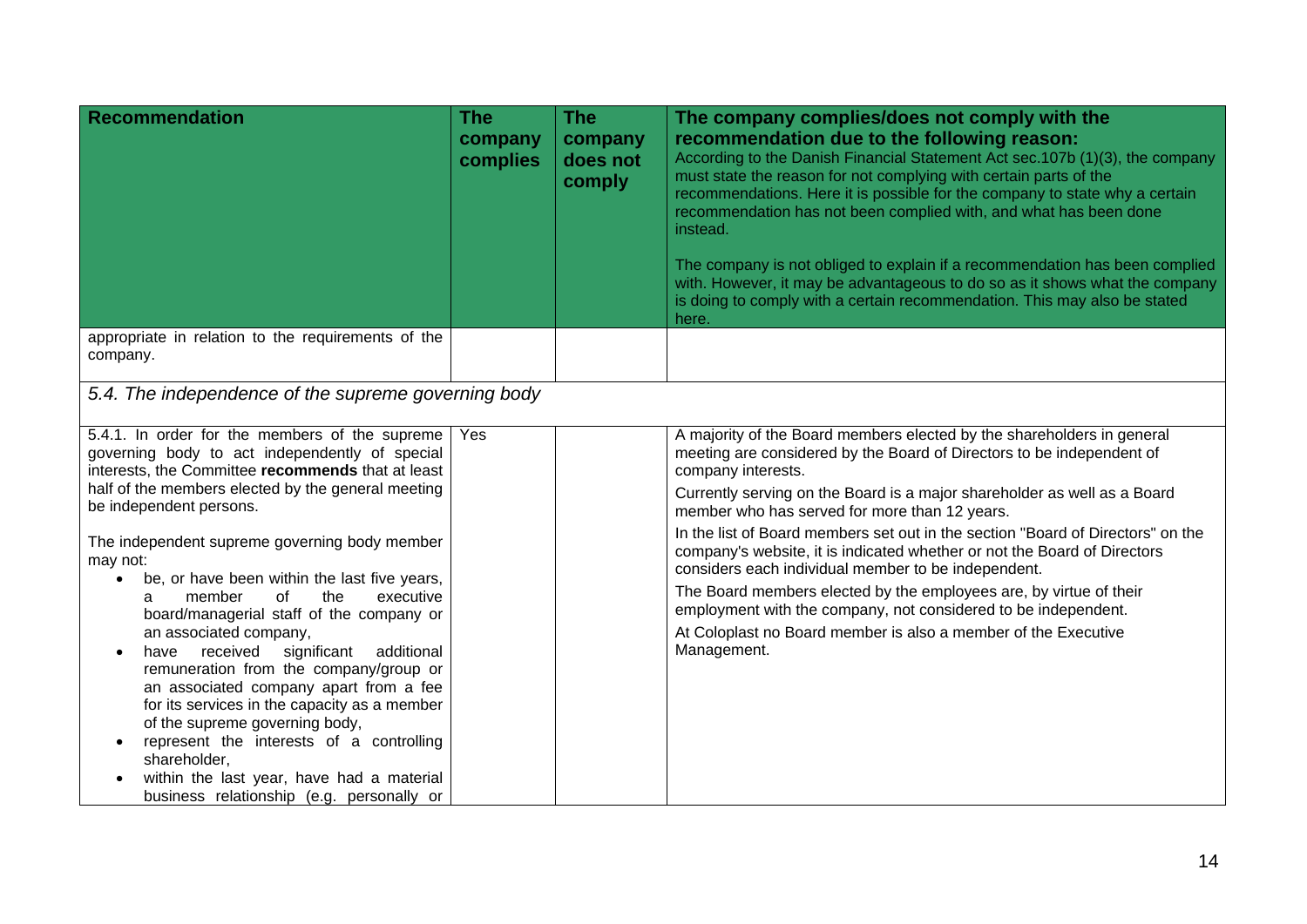| <b>Recommendation</b>                                                                                                                                                                                                                                                                                                                                                                                                                                                                                                                   | <b>The</b><br>company<br>complies | <b>The</b><br>company<br>does not<br>comply | The company complies/does not comply with the<br>recommendation due to the following reason:<br>According to the Danish Financial Statement Act sec.107b (1)(3), the company<br>must state the reason for not complying with certain parts of the<br>recommendations. Here it is possible for the company to state why a certain<br>recommendation has not been complied with, and what has been done<br>instead.<br>The company is not obliged to explain if a recommendation has been complied<br>with. However, it may be advantageous to do so as it shows what the company<br>is doing to comply with a certain recommendation. This may also be stated<br>here. |
|-----------------------------------------------------------------------------------------------------------------------------------------------------------------------------------------------------------------------------------------------------------------------------------------------------------------------------------------------------------------------------------------------------------------------------------------------------------------------------------------------------------------------------------------|-----------------------------------|---------------------------------------------|-----------------------------------------------------------------------------------------------------------------------------------------------------------------------------------------------------------------------------------------------------------------------------------------------------------------------------------------------------------------------------------------------------------------------------------------------------------------------------------------------------------------------------------------------------------------------------------------------------------------------------------------------------------------------|
| indirectly as a partner or an employee,<br>shareholder, customer, supplier or member<br>of a governing body of companies with<br>similar relations) with the company or an<br>associated company,<br>be, or have been within the last three<br>years, an employee or partner of the<br>external audit firm,<br>hold cross-memberships of governing<br>bodies,<br>have been a member of the supreme<br>governing body for more than 12 years, or<br>have close family ties with persons that are<br>not regarded as independent persons. |                                   |                                             |                                                                                                                                                                                                                                                                                                                                                                                                                                                                                                                                                                                                                                                                       |
| 5.4.2. The Committee recommends that at least<br>once every year, the supreme governing body list<br>the names of the members who are regarded as<br>independent persons and also disclose whether<br>new candidates for the supreme governing body<br>are considered independent persons.<br>5.5. Members of the supreme governing body elected by the employees                                                                                                                                                                       | Yes                               |                                             | The company discloses on its website which Board members are considered<br>to be independent.<br>At general meetings, the Board of Directors also announces whether new<br>candidates for the Board are considered to be independent.                                                                                                                                                                                                                                                                                                                                                                                                                                 |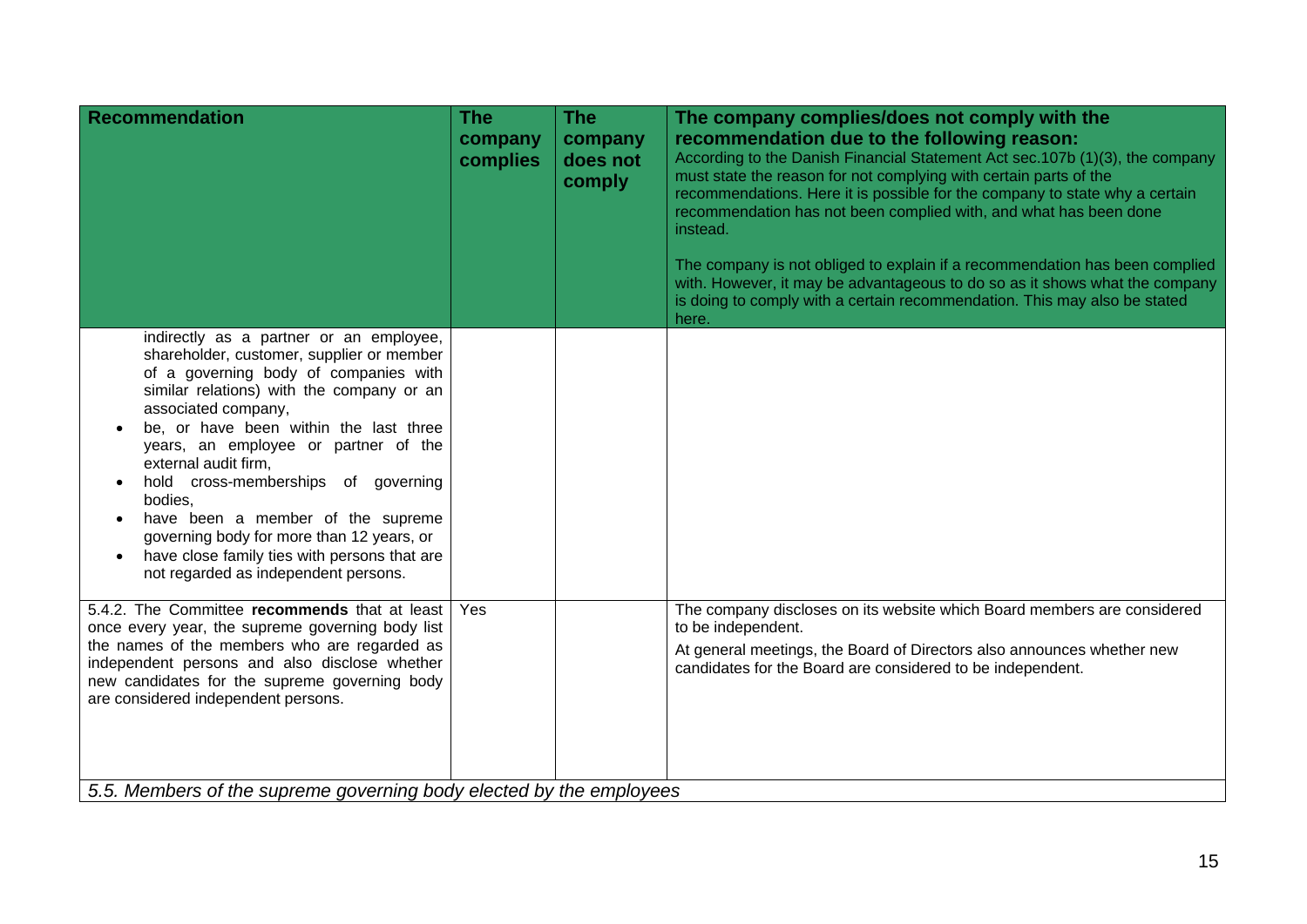| <b>Recommendation</b>                                                                                                                                                                                                                                                                                                                    | <b>The</b><br>company<br>complies | <b>The</b><br>company<br>does not<br>comply | The company complies/does not comply with the<br>recommendation due to the following reason:<br>According to the Danish Financial Statement Act sec.107b (1)(3), the company<br>must state the reason for not complying with certain parts of the<br>recommendations. Here it is possible for the company to state why a certain<br>recommendation has not been complied with, and what has been done<br>instead.<br>The company is not obliged to explain if a recommendation has been complied<br>with. However, it may be advantageous to do so as it shows what the company<br>is doing to comply with a certain recommendation. This may also be stated<br>here.                                                                                                                                                                                                                                                                                                                                                                                                                                                                       |
|------------------------------------------------------------------------------------------------------------------------------------------------------------------------------------------------------------------------------------------------------------------------------------------------------------------------------------------|-----------------------------------|---------------------------------------------|---------------------------------------------------------------------------------------------------------------------------------------------------------------------------------------------------------------------------------------------------------------------------------------------------------------------------------------------------------------------------------------------------------------------------------------------------------------------------------------------------------------------------------------------------------------------------------------------------------------------------------------------------------------------------------------------------------------------------------------------------------------------------------------------------------------------------------------------------------------------------------------------------------------------------------------------------------------------------------------------------------------------------------------------------------------------------------------------------------------------------------------------|
| 5.5.1. The Committee recommends that the<br>individual company explain, in the company's<br>annual report or on its website, the system of<br>employee-elected board members and the<br>company's use hereof in companies where the<br>employees have chosen to apply the provisions of<br>the Companies Act on employee representation. | Yes                               |                                             | In compliance with the Danish Companies Act, Coloplast's Board of Directors<br>includes, in addition to the members elected by the company in general<br>meeting, a number of members elected by the employees corresponding to at<br>least half of the number of members elected by the company in general<br>meeting.<br>Employee-elected Board members are elected by written and secret ballot in a<br>direct election where each employee is entitled to a number of votes<br>corresponding to half of the number of members to be elected. Only one may<br>be cast per candidate.<br>Employee-elected Board members are elected for terms of four years.<br>To be eligible for election, a candidate must have been employed with<br>Coloplast for at least 12 months preceding the date of election. If a member<br>ceases to be employed by Coloplast, he or she must resign from the Board.<br>Employee-elected Board members have the same rights, duties and<br>responsibilities as the Board members elected by the shareholders in general<br>meeting and receive the same remuneration as the shareholder-elected<br>members. |
| 5.6. Meeting frequency                                                                                                                                                                                                                                                                                                                   |                                   |                                             |                                                                                                                                                                                                                                                                                                                                                                                                                                                                                                                                                                                                                                                                                                                                                                                                                                                                                                                                                                                                                                                                                                                                             |
| 5.6.1. The Committee recommends that the<br>supreme governing body meet at regular intervals                                                                                                                                                                                                                                             | Yes                               |                                             | The Board holds at least five board meetings per year, at which all issues<br>relating to the overall development of the company are discussed.                                                                                                                                                                                                                                                                                                                                                                                                                                                                                                                                                                                                                                                                                                                                                                                                                                                                                                                                                                                             |
| according to a predetermined meeting and work<br>schedule or when meetings are deemed necessary                                                                                                                                                                                                                                          |                                   |                                             | A meeting dedicated to strategy is normally held once a year.                                                                                                                                                                                                                                                                                                                                                                                                                                                                                                                                                                                                                                                                                                                                                                                                                                                                                                                                                                                                                                                                               |
| or appropriate as required by the company and that                                                                                                                                                                                                                                                                                       |                                   |                                             | The Executive Management ensures, on consultation with the Chairman, that<br>the agenda and any written material to be considered by the Board is available                                                                                                                                                                                                                                                                                                                                                                                                                                                                                                                                                                                                                                                                                                                                                                                                                                                                                                                                                                                 |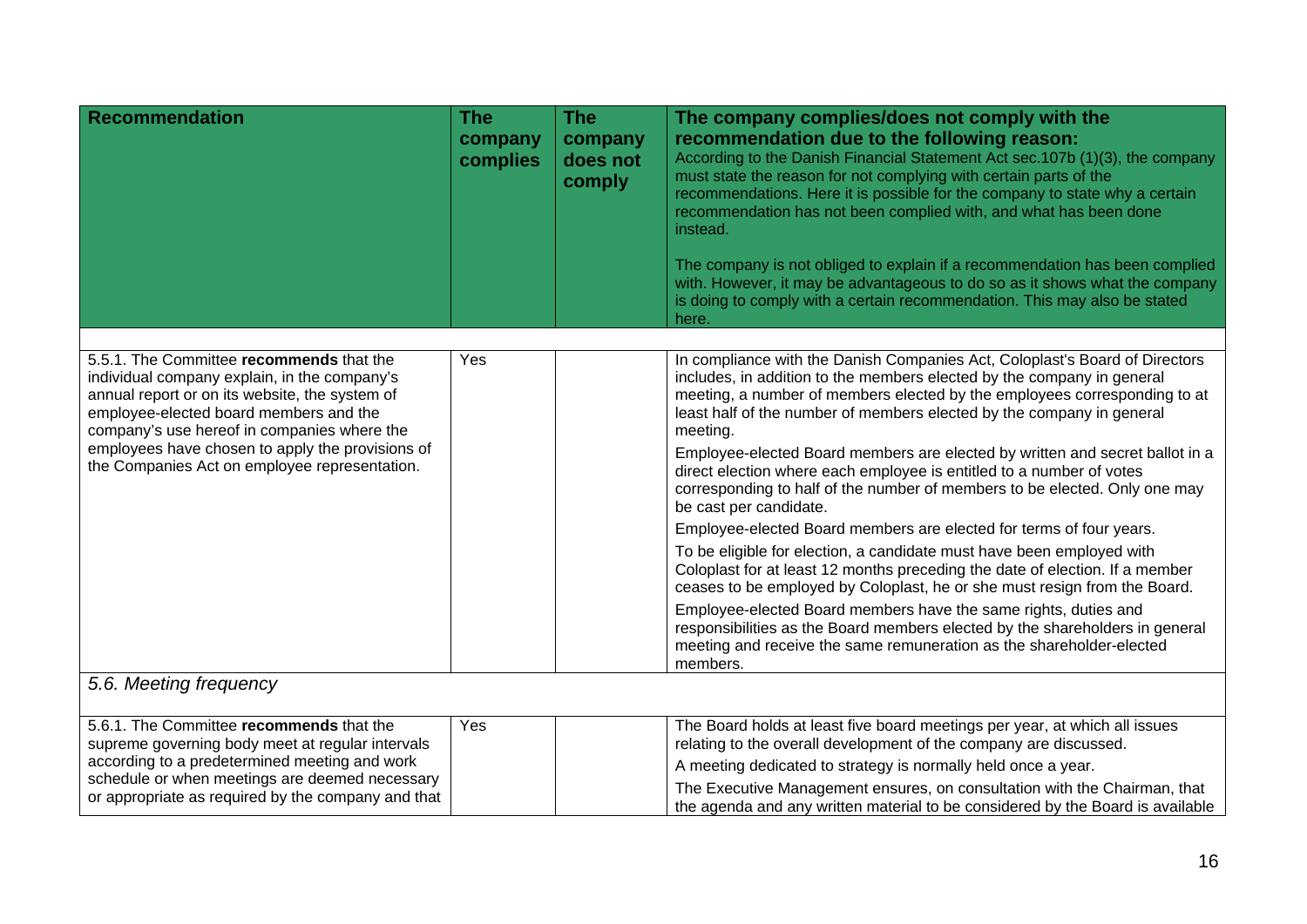| <b>Recommendation</b>                                                                                                                                                                                                                                | <b>The</b><br>company<br>complies | <b>The</b><br>company<br>does not<br>comply                                                                                                                                                      | The company complies/does not comply with the<br>recommendation due to the following reason:<br>According to the Danish Financial Statement Act sec.107b (1)(3), the company<br>must state the reason for not complying with certain parts of the<br>recommendations. Here it is possible for the company to state why a certain<br>recommendation has not been complied with, and what has been done<br>instead.<br>The company is not obliged to explain if a recommendation has been complied<br>with. However, it may be advantageous to do so as it shows what the company<br>is doing to comply with a certain recommendation. This may also be stated<br>here. |
|------------------------------------------------------------------------------------------------------------------------------------------------------------------------------------------------------------------------------------------------------|-----------------------------------|--------------------------------------------------------------------------------------------------------------------------------------------------------------------------------------------------|-----------------------------------------------------------------------------------------------------------------------------------------------------------------------------------------------------------------------------------------------------------------------------------------------------------------------------------------------------------------------------------------------------------------------------------------------------------------------------------------------------------------------------------------------------------------------------------------------------------------------------------------------------------------------|
| the number of meetings held be disclosed in the<br>annual report.                                                                                                                                                                                    |                                   |                                                                                                                                                                                                  | well in advance of each meeting. The Chairman may decide, however, that<br>material presented at a board meeting is only handed out during the meeting<br>and handed back by the members at the closing of the meeting.                                                                                                                                                                                                                                                                                                                                                                                                                                               |
|                                                                                                                                                                                                                                                      |                                   |                                                                                                                                                                                                  | A Board member or an executive who disagrees with a decision taken by the<br>Board of Directors is entitled to have his opinion entered in the records.                                                                                                                                                                                                                                                                                                                                                                                                                                                                                                               |
| 5.7. Expected time commitment and the number of other executive functions                                                                                                                                                                            |                                   |                                                                                                                                                                                                  |                                                                                                                                                                                                                                                                                                                                                                                                                                                                                                                                                                                                                                                                       |
| 5.7.1. The Committee recommends that each<br>member of the supreme governing body assess the                                                                                                                                                         | Yes                               |                                                                                                                                                                                                  | Each Board member's executive functions in other Danish and foreign<br>businesses are disclosed in the annual report.                                                                                                                                                                                                                                                                                                                                                                                                                                                                                                                                                 |
| expected time commitment for each function in<br>order that the member does not take on more<br>functions than he/she can manage in a satisfactory                                                                                                   |                                   |                                                                                                                                                                                                  | Coloplast's website also provides information on other important positions<br>held. The rules of procedure for the Board of Directors do not restrict the<br>number of executive functions or other positions held.                                                                                                                                                                                                                                                                                                                                                                                                                                                   |
| way for the company.                                                                                                                                                                                                                                 |                                   |                                                                                                                                                                                                  | It is customary for all Board Members to attend all Coloplast board meetings.                                                                                                                                                                                                                                                                                                                                                                                                                                                                                                                                                                                         |
| 5.7.2. The Committee recommends that the<br>annual report contain the following information<br>about the members of the supreme governing                                                                                                            |                                   | No                                                                                                                                                                                               | The annual report provides information on each Board member's other<br>executive functions in Danish and foreign companies as well as their<br>educational backgrounds and length of service.                                                                                                                                                                                                                                                                                                                                                                                                                                                                         |
| body:<br>the member's occupation,<br>$\bullet$<br>the member's other executive functions,                                                                                                                                                            |                                   | The company also discloses in the annual report the aggregate number of<br>shares in the company held by the Board members as well as any changes in<br>such holdings during the financial year. |                                                                                                                                                                                                                                                                                                                                                                                                                                                                                                                                                                                                                                                                       |
| e.g. memberships of executive boards,<br>boards of directors and supervisory boards,<br>including board committees, in Danish and<br>foreign companies as well as demanding<br>organisational tasks, and<br>the number of shares, options, warrants, |                                   |                                                                                                                                                                                                  | In addition, Coloplast discloses, on a regular basis and pursuant to the<br>provisions of the Danish Securities Trading Act, Board members' transactions<br>involving Coloplast shares.                                                                                                                                                                                                                                                                                                                                                                                                                                                                               |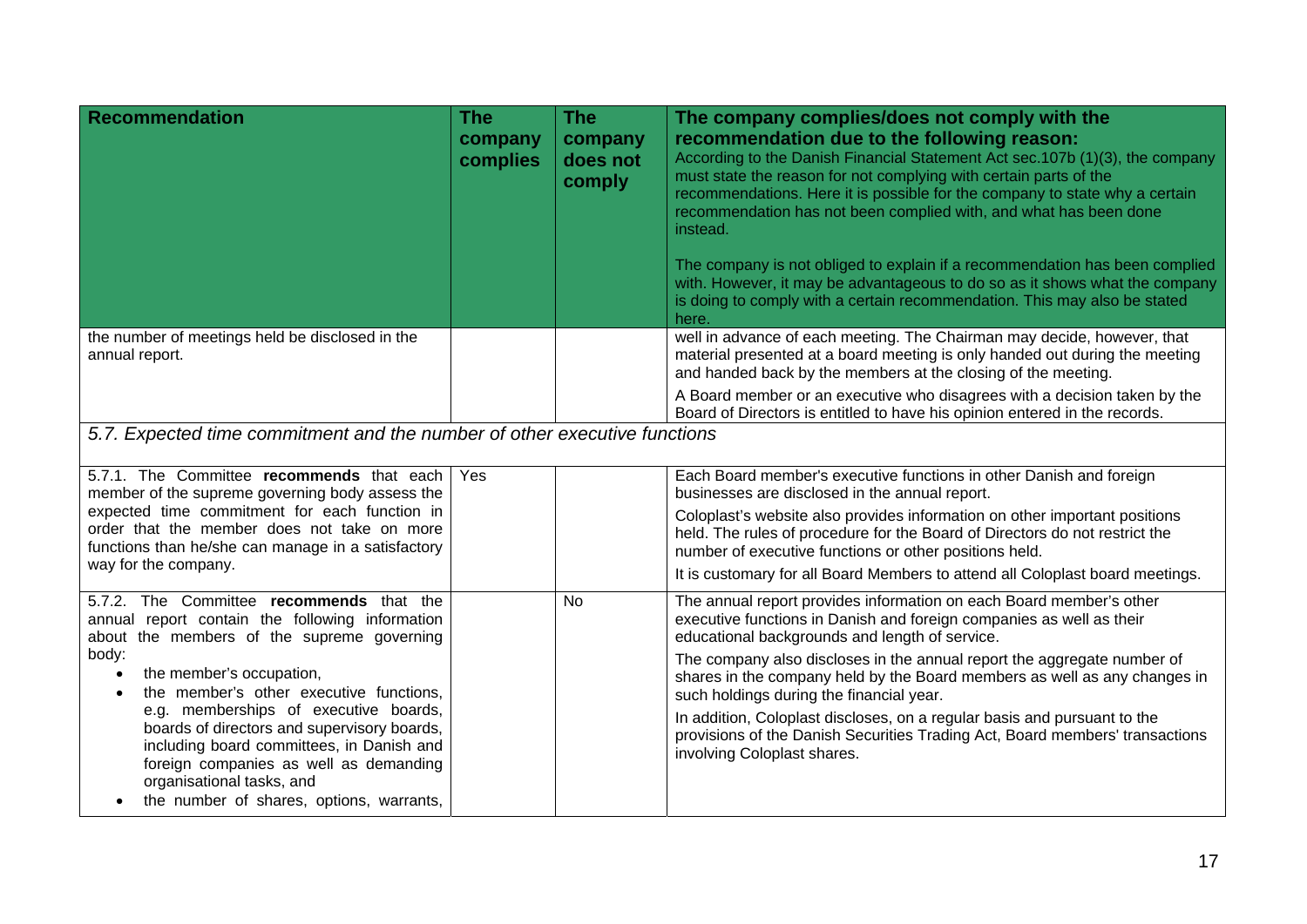| <b>Recommendation</b>                                                                                                                                                                                                                                                                       | <b>The</b><br>company<br>complies | <b>The</b><br>company<br>does not<br>comply | The company complies/does not comply with the<br>recommendation due to the following reason:<br>According to the Danish Financial Statement Act sec.107b (1)(3), the company<br>must state the reason for not complying with certain parts of the<br>recommendations. Here it is possible for the company to state why a certain<br>recommendation has not been complied with, and what has been done<br>instead.<br>The company is not obliged to explain if a recommendation has been complied<br>with. However, it may be advantageous to do so as it shows what the company<br>is doing to comply with a certain recommendation. This may also be stated<br>here. |
|---------------------------------------------------------------------------------------------------------------------------------------------------------------------------------------------------------------------------------------------------------------------------------------------|-----------------------------------|---------------------------------------------|-----------------------------------------------------------------------------------------------------------------------------------------------------------------------------------------------------------------------------------------------------------------------------------------------------------------------------------------------------------------------------------------------------------------------------------------------------------------------------------------------------------------------------------------------------------------------------------------------------------------------------------------------------------------------|
| etc. that the member holds in the company<br>and its consolidated companies and any<br>changes in such holdings during the<br>financial year.                                                                                                                                               |                                   |                                             |                                                                                                                                                                                                                                                                                                                                                                                                                                                                                                                                                                                                                                                                       |
| 5.8. Retirement age                                                                                                                                                                                                                                                                         |                                   |                                             |                                                                                                                                                                                                                                                                                                                                                                                                                                                                                                                                                                                                                                                                       |
| 5.8.1. The Committee recommends that the<br>company's articles of association fix a retirement<br>age for members of the supreme governing body<br>and that the annual report contain information on<br>such retirement age as well as the age of each<br>member of the board of directors. | Yes                               |                                             | The age and length of service of each Board member is indicated in the annual<br>report.<br>According to Coloplast's articles of association, the retirement age for<br>members of the Board of Directors is 70 years. Information to that effect is<br>provided in the annual report.                                                                                                                                                                                                                                                                                                                                                                                |
| 5.9. Election period                                                                                                                                                                                                                                                                        |                                   |                                             |                                                                                                                                                                                                                                                                                                                                                                                                                                                                                                                                                                                                                                                                       |
| 5.9.1. The Committee recommends that members<br>of the supreme governing body elected by the<br>general meeting be up for re-election every year at<br>the annual general meeting.                                                                                                          | Yes                               |                                             | The company's articles of association provide that all shareholder-elected<br>Board members stand for election every year.                                                                                                                                                                                                                                                                                                                                                                                                                                                                                                                                            |
| 5.9.2. The Committee recommends that the<br>annual report state when the individual member of<br>the supreme governing body joined the body,<br>whether the member was re-elected and when the<br>current election period expires.                                                          | Yes                               |                                             | There is no maximum length of service on the Board, but it remains a special<br>responsibility of the Chairman to ensure renewal and continuity in the<br>composition of the Board of Directors.<br>The company discloses in the annual report the length of service on the Board                                                                                                                                                                                                                                                                                                                                                                                     |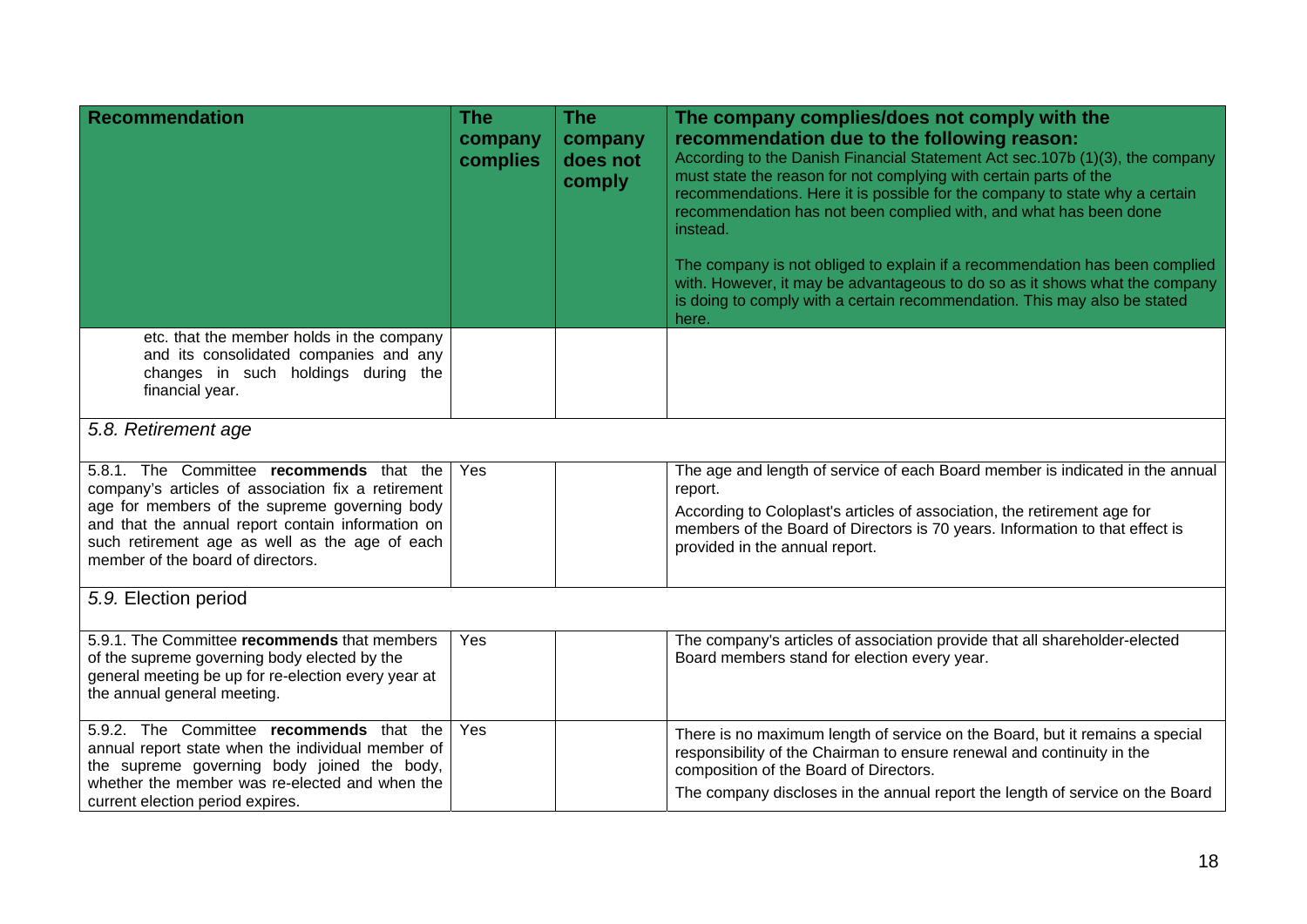| <b>Recommendation</b> | <b>The</b><br>company<br>complies | <b>The</b><br>company<br>does not<br>comply | The company complies/does not comply with the<br>recommendation due to the following reason:<br>According to the Danish Financial Statement Act sec.107b (1)(3), the company<br>must state the reason for not complying with certain parts of the<br>recommendations. Here it is possible for the company to state why a certain<br>recommendation has not been complied with, and what has been done<br>instead.<br>The company is not obliged to explain if a recommendation has been complied<br>with. However, it may be advantageous to do so as it shows what the company<br>is doing to comply with a certain recommendation. This may also be stated<br>here. |
|-----------------------|-----------------------------------|---------------------------------------------|-----------------------------------------------------------------------------------------------------------------------------------------------------------------------------------------------------------------------------------------------------------------------------------------------------------------------------------------------------------------------------------------------------------------------------------------------------------------------------------------------------------------------------------------------------------------------------------------------------------------------------------------------------------------------|
|                       |                                   |                                             | of each Board member.                                                                                                                                                                                                                                                                                                                                                                                                                                                                                                                                                                                                                                                 |

## *5.10. Board committees*

| 5.10.1. The Committee recommends that the<br>company publish the following information in the<br>management commentary in its annual report or on<br>the company's website:<br>the terms of reference for the board<br>committees.<br>important activities of the committees<br>during the year and the number of<br>meetings held by each committee, and<br>the names of the members of each<br>committee, including the chairmen of the<br>committees, as well as information on<br>which members are independent members<br>which members have special<br>and<br>qualifications. | Yes  | The company discloses the terms of reference of the audit committee (link to<br>the Terms of reference of the Audit Committee), the most important activities<br>of and the number of meetings held by the committee, committee members'<br>names including the name of the committee chairman. Information on<br>committee member independence is provided on the company's website. |
|-------------------------------------------------------------------------------------------------------------------------------------------------------------------------------------------------------------------------------------------------------------------------------------------------------------------------------------------------------------------------------------------------------------------------------------------------------------------------------------------------------------------------------------------------------------------------------------|------|---------------------------------------------------------------------------------------------------------------------------------------------------------------------------------------------------------------------------------------------------------------------------------------------------------------------------------------------------------------------------------------|
| 5.10.2. The Committee recommends that a<br>majority of the members of a board committee be<br>independent members.                                                                                                                                                                                                                                                                                                                                                                                                                                                                  | Yes. | A majority of the members of the audit committee are independent.                                                                                                                                                                                                                                                                                                                     |
| 5.10.3. The Committee recommends that the<br>supreme governing body establish an actual audit<br>committee.                                                                                                                                                                                                                                                                                                                                                                                                                                                                         | Yes  | The company has established an audit committee.                                                                                                                                                                                                                                                                                                                                       |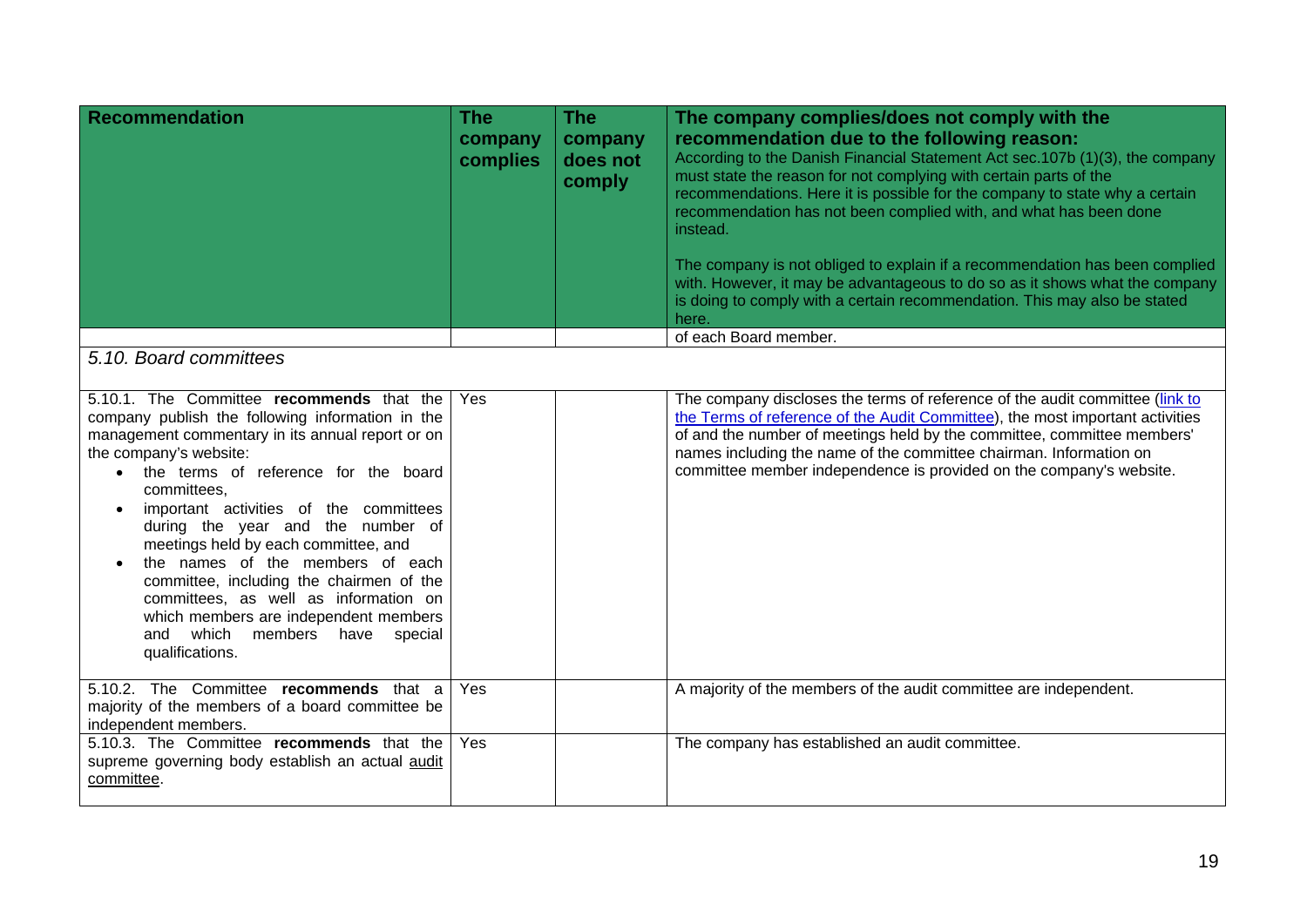| <b>Recommendation</b>                                                                                                                                                                                                                                                                                                                                                                                                                                                                                                                          | <b>The</b><br>company<br>complies | <b>The</b><br>company<br>does not<br>comply | The company complies/does not comply with the<br>recommendation due to the following reason:<br>According to the Danish Financial Statement Act sec. 107b (1)(3), the company<br>must state the reason for not complying with certain parts of the<br>recommendations. Here it is possible for the company to state why a certain<br>recommendation has not been complied with, and what has been done<br>instead.<br>The company is not obliged to explain if a recommendation has been complied<br>with. However, it may be advantageous to do so as it shows what the company<br>is doing to comply with a certain recommendation. This may also be stated<br>here. |
|------------------------------------------------------------------------------------------------------------------------------------------------------------------------------------------------------------------------------------------------------------------------------------------------------------------------------------------------------------------------------------------------------------------------------------------------------------------------------------------------------------------------------------------------|-----------------------------------|---------------------------------------------|------------------------------------------------------------------------------------------------------------------------------------------------------------------------------------------------------------------------------------------------------------------------------------------------------------------------------------------------------------------------------------------------------------------------------------------------------------------------------------------------------------------------------------------------------------------------------------------------------------------------------------------------------------------------|
| 5.10.4. The Committee recommends that the<br>following be taken into account in composing the<br>audit committee:<br>the chairman of the supreme governing<br>$\bullet$<br>body should not be chairman of the audit<br>committee, and<br>between them, the members should<br>$\bullet$<br>possess such an amount of expertise and<br>experience as to provide an updated<br>insight into and experience in the financial,<br>accounting and audit conditions<br>0f<br>companies whose shares are admitted to<br>trading on a regulated market. |                                   | <b>No</b>                                   | The company believes that the composition of the audit committee including its<br>chairman to be appropriate, as its members possess the necessary skills and<br>expertise.<br>Despite this recommendation, the Board of Directors of Coloplast has re-<br>elected Michael Pram Rasmussen as chairman of the audit committee. The<br>Board of Directors finds it an appropriate and natural choice for the Chairman<br>of the Board of Directors to also handle the tasks related to planning and<br>formally chairing the meetings of the audit committee, among other things to<br>ensure consistency with the work of the Board.                                    |
| 5.10.5. The Committee recommends that, prior to<br>the approval of the annual report and other<br>financial reports, the audit committee monitor and<br>report to the supreme governing body about:<br>significant accounting policies<br>$\bullet$<br>significant accounting estimates,<br>$\bullet$<br>related party transactions, and<br>$\bullet$<br>uncertainties and risks, including in relation<br>to the outlook.<br>5.10.6. The Committee recommends that the audit                                                                  | Yes<br><b>Yes</b>                 |                                             | The functions and duties of the audit committee are described in the terms of<br>reference and work plan of the committee, both of which are available on the<br>company's website, www.coloplast.com.<br>Once a year, the audit committee assesses the need for an internal audit                                                                                                                                                                                                                                                                                                                                                                                     |
| committee:                                                                                                                                                                                                                                                                                                                                                                                                                                                                                                                                     |                                   |                                             | function.                                                                                                                                                                                                                                                                                                                                                                                                                                                                                                                                                                                                                                                              |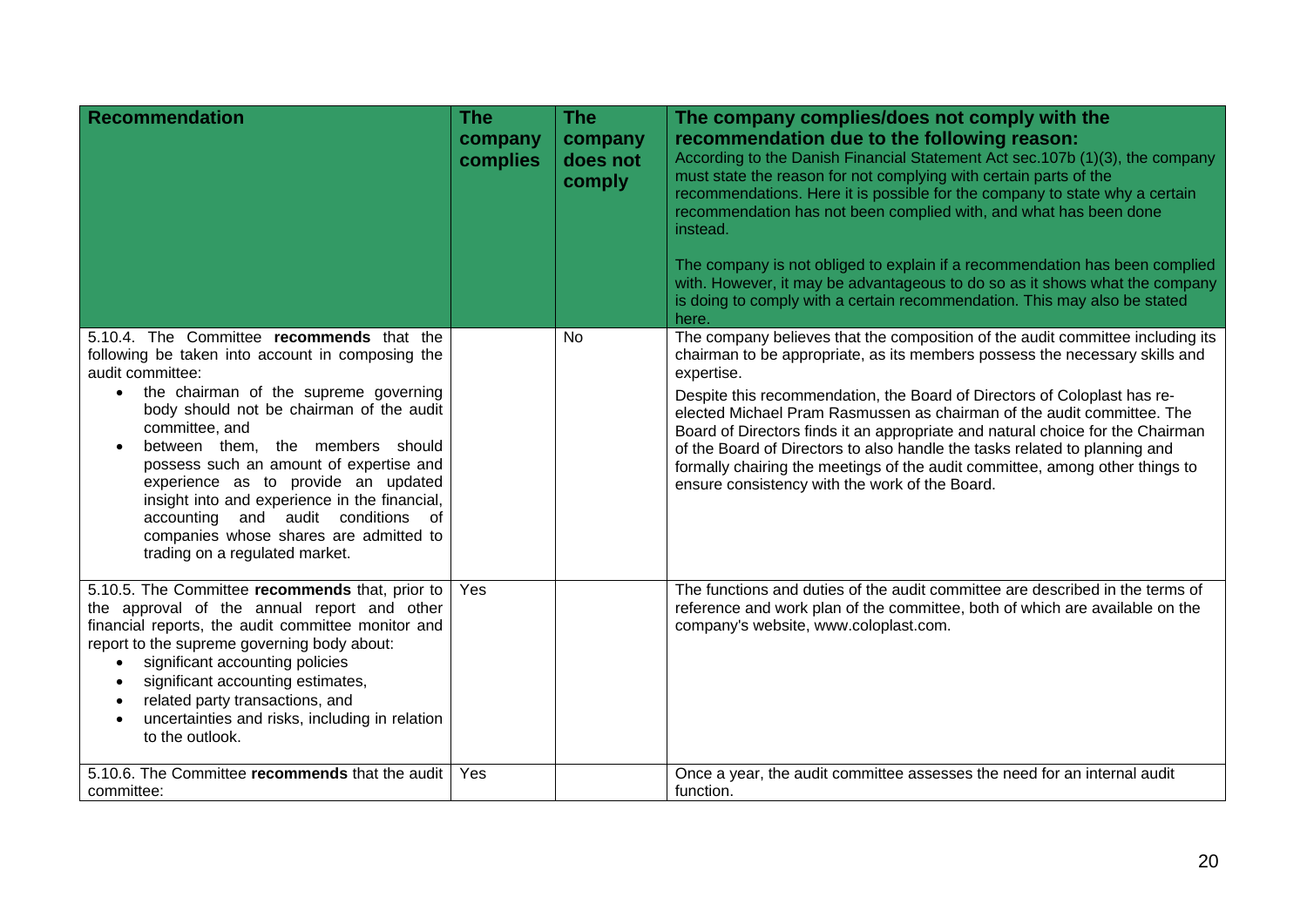| <b>Recommendation</b>                                                                                                                                                                                                                                                                                                                                                                                                                                                                                                                                                                                                                                                                           | <b>The</b><br>company<br>complies | <b>The</b><br>company<br>does not<br>comply | The company complies/does not comply with the<br>recommendation due to the following reason:<br>According to the Danish Financial Statement Act sec.107b (1)(3), the company<br>must state the reason for not complying with certain parts of the<br>recommendations. Here it is possible for the company to state why a certain<br>recommendation has not been complied with, and what has been done<br>instead.<br>The company is not obliged to explain if a recommendation has been complied<br>with. However, it may be advantageous to do so as it shows what the company<br>is doing to comply with a certain recommendation. This may also be stated<br>here. |
|-------------------------------------------------------------------------------------------------------------------------------------------------------------------------------------------------------------------------------------------------------------------------------------------------------------------------------------------------------------------------------------------------------------------------------------------------------------------------------------------------------------------------------------------------------------------------------------------------------------------------------------------------------------------------------------------------|-----------------------------------|---------------------------------------------|-----------------------------------------------------------------------------------------------------------------------------------------------------------------------------------------------------------------------------------------------------------------------------------------------------------------------------------------------------------------------------------------------------------------------------------------------------------------------------------------------------------------------------------------------------------------------------------------------------------------------------------------------------------------------|
| annually consider whether there is a need<br>for an internal audit function, and if so,<br>formulate recommendations on selecting,<br>appointing and removing the head of the<br>internal audit function and on the budget of<br>the internal audit function, and<br>monitor the executive board's follow-up on<br>the conclusions and recommendations of<br>the internal audit function.                                                                                                                                                                                                                                                                                                       |                                   |                                             | The committee has assessed that Coloplast does not require an internal audit<br>function and will submit this as a recommendation to the Board of Directors.                                                                                                                                                                                                                                                                                                                                                                                                                                                                                                          |
| 5.10.7. The Committee recommends that the<br>supreme governing body establish a nomination<br>committee with at least the following preparatory<br>tasks:<br>describe the qualifications required in the<br>$\bullet$<br>two governing bodies and for a given<br>position, state the<br>expected<br>time<br>commitment for a position and evaluate the<br>of skills,<br>knowledge<br>balance<br>and<br>experience available in the two governing<br>bodies.<br>annually evaluate the structure, size,<br>composition and<br>performance<br>of the<br>governing<br>bodies<br>make<br>and<br>recommendations<br>supreme<br>to<br>the<br>with<br>governing<br>body<br>regard<br>to any<br>changes, |                                   | <b>No</b>                                   | The Chairman and the Deputy Chairman assess and determine once a year<br>the size, structure, composition, skills, knowledge and experience believed to<br>be required on the Board of Directors as well as in the Executive Management.<br>The Board of Directors has not set up an independent nomination committee.                                                                                                                                                                                                                                                                                                                                                |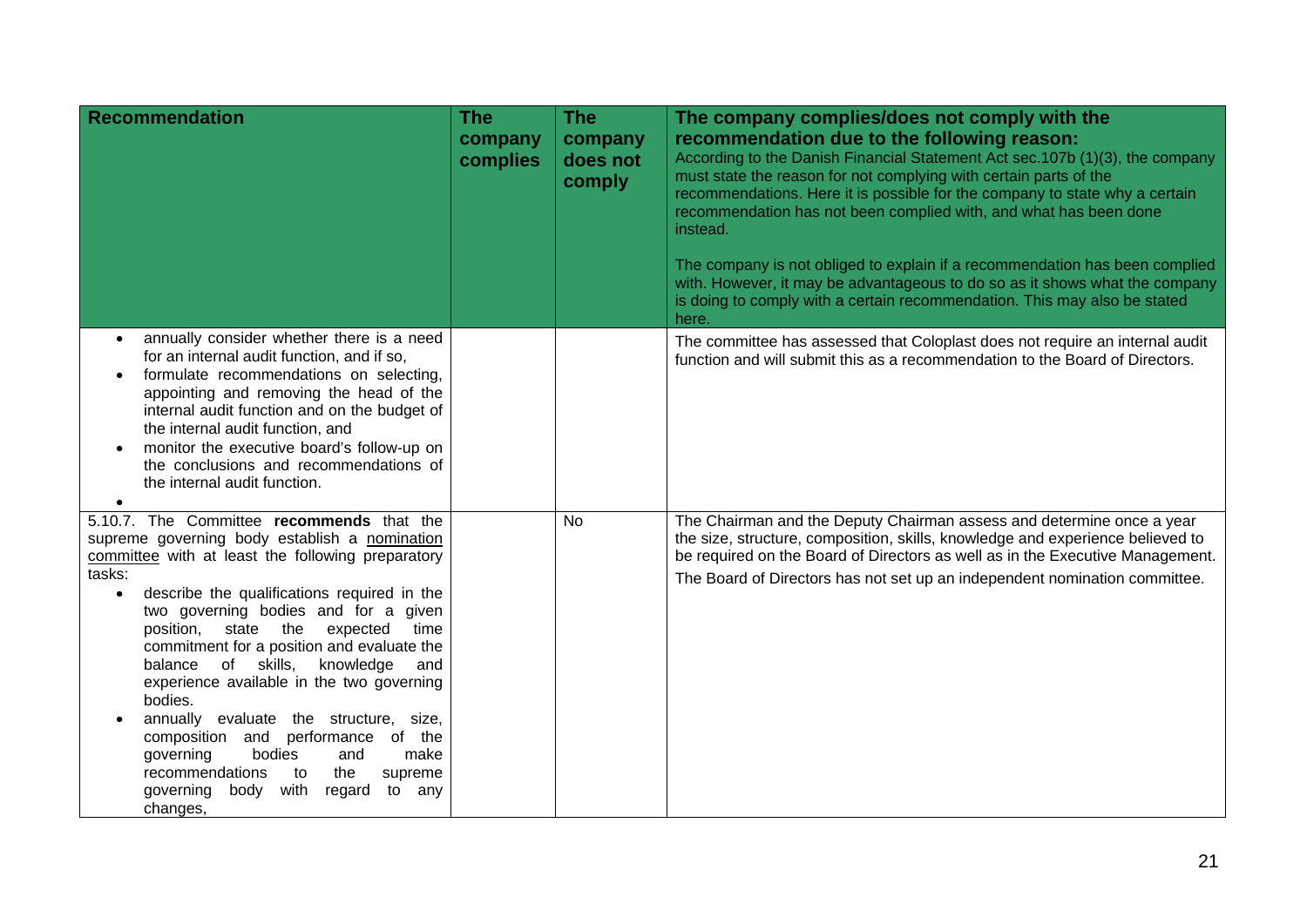| <b>Recommendation</b>                                                                                                                                                                                                                                                                                                                                                                                                                                                                                                                                                                                                                                        | <b>The</b><br>company<br>complies | <b>The</b><br>company<br>does not<br>comply | The company complies/does not comply with the<br>recommendation due to the following reason:<br>According to the Danish Financial Statement Act sec.107b (1)(3), the company<br>must state the reason for not complying with certain parts of the<br>recommendations. Here it is possible for the company to state why a certain<br>recommendation has not been complied with, and what has been done<br>instead.<br>The company is not obliged to explain if a recommendation has been complied<br>with. However, it may be advantageous to do so as it shows what the company<br>is doing to comply with a certain recommendation. This may also be stated<br>here. |
|--------------------------------------------------------------------------------------------------------------------------------------------------------------------------------------------------------------------------------------------------------------------------------------------------------------------------------------------------------------------------------------------------------------------------------------------------------------------------------------------------------------------------------------------------------------------------------------------------------------------------------------------------------------|-----------------------------------|---------------------------------------------|-----------------------------------------------------------------------------------------------------------------------------------------------------------------------------------------------------------------------------------------------------------------------------------------------------------------------------------------------------------------------------------------------------------------------------------------------------------------------------------------------------------------------------------------------------------------------------------------------------------------------------------------------------------------------|
| annually evaluate the skills, knowledge and<br>$\bullet$<br>experience of the individual members of<br>the governing bodies and report such<br>details to the supreme governing body,<br>consider proposals submitted by relevant<br>$\bullet$<br>persons, including shareholders and<br>members of the governing bodies, for<br>candidates for executive positions, and<br>identify and recommend to the supreme<br>governing body candidates for the<br>governing bodies.                                                                                                                                                                                  |                                   |                                             |                                                                                                                                                                                                                                                                                                                                                                                                                                                                                                                                                                                                                                                                       |
| 5.10.8. The Committee recommends that the<br>supreme governing body establish a remuneration<br>committee with at least the following preparatory<br>tasks:<br>make proposals, for the approval of the<br>$\bullet$<br>supreme governing body prior to approval<br>at the general meeting, on the<br>remuneration policy, including the overall<br>principles of incentive pay schemes, for<br>members of the supreme governing body<br>and the executive board,<br>make proposals to the supreme governing<br>$\bullet$<br>body on remuneration for members of the<br>supreme governing body and the executive<br>board and ensure that the remuneration is |                                   | No                                          | The Board of Directors has resolved not to comply with this recommendation.<br>The Chairman and the Deputy Chairman assess and determine once a year<br>the remuneration of the Board of Directors and the Executive Board and<br>recommend such remuneration amounts to the Board of Directors for approval.                                                                                                                                                                                                                                                                                                                                                         |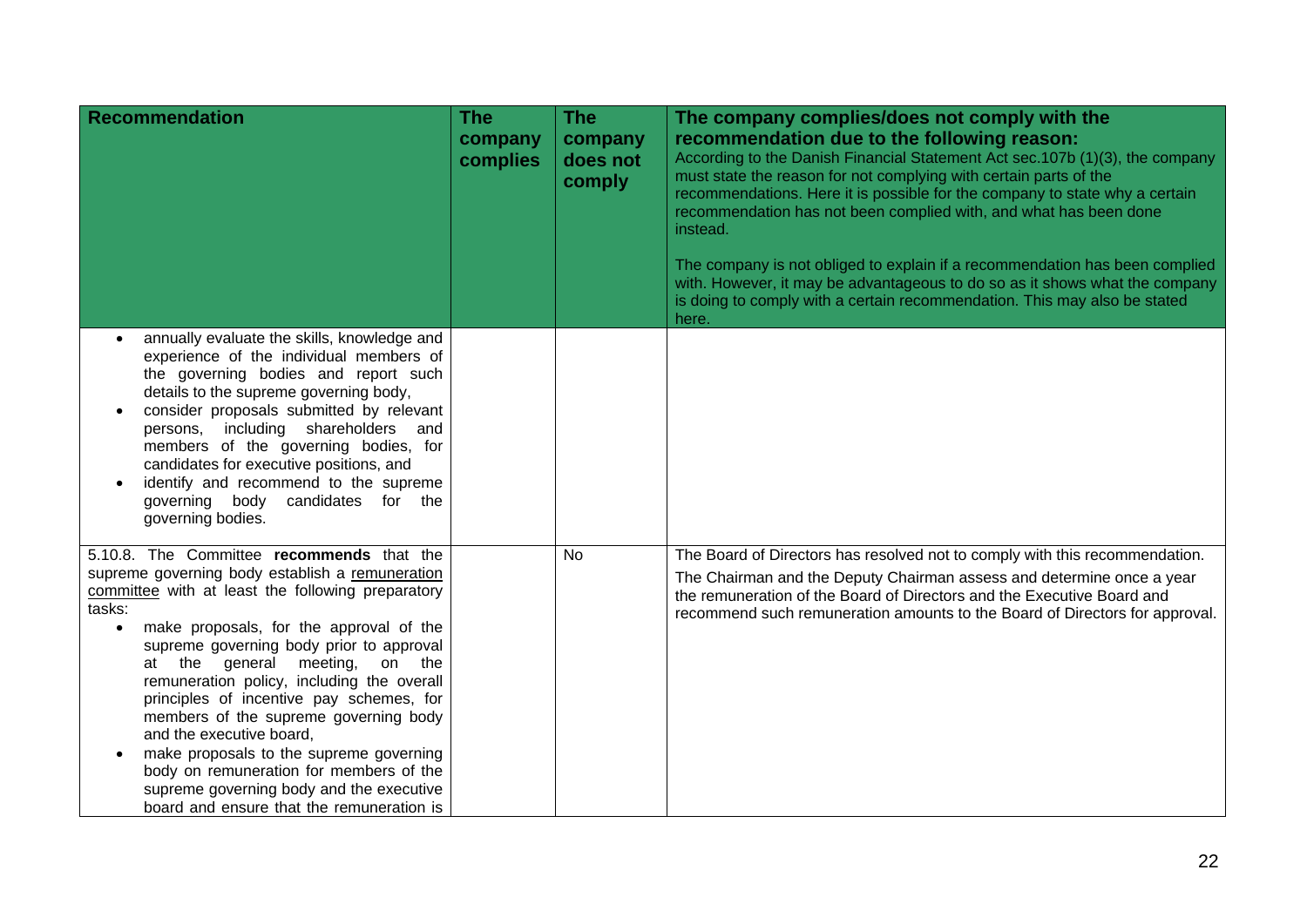| <b>Recommendation</b>                                                                                                                                                                                                                                                                                                                                                                                                                                                                                                                | <b>The</b><br>company<br>complies | <b>The</b><br>company<br>does not<br>comply | The company complies/does not comply with the<br>recommendation due to the following reason:<br>According to the Danish Financial Statement Act sec.107b (1)(3), the company<br>must state the reason for not complying with certain parts of the<br>recommendations. Here it is possible for the company to state why a certain<br>recommendation has not been complied with, and what has been done<br>instead.<br>The company is not obliged to explain if a recommendation has been complied<br>with. However, it may be advantageous to do so as it shows what the company<br>is doing to comply with a certain recommendation. This may also be stated<br>here. |  |
|--------------------------------------------------------------------------------------------------------------------------------------------------------------------------------------------------------------------------------------------------------------------------------------------------------------------------------------------------------------------------------------------------------------------------------------------------------------------------------------------------------------------------------------|-----------------------------------|---------------------------------------------|-----------------------------------------------------------------------------------------------------------------------------------------------------------------------------------------------------------------------------------------------------------------------------------------------------------------------------------------------------------------------------------------------------------------------------------------------------------------------------------------------------------------------------------------------------------------------------------------------------------------------------------------------------------------------|--|
| consistent<br>with<br>the<br>company's<br>remuneration policy and the evaluation of<br>the performance of the persons concerned.<br>The committee should have information<br>about the total amount of remuneration that<br>members of the supreme governing body<br>and the executive board receive from other<br>companies in the group, and<br>oversee that the information in the annual<br>$\bullet$<br>report on the remuneration of the supreme<br>governing body and the executive board is<br>correct, true and sufficient. |                                   |                                             |                                                                                                                                                                                                                                                                                                                                                                                                                                                                                                                                                                                                                                                                       |  |
| 5.10.9. The Committee recommends that the<br>remuneration committee do not consult with the<br>same external advisers as the executive board of<br>the company.                                                                                                                                                                                                                                                                                                                                                                      |                                   | No                                          | No remuneration committee has been established.                                                                                                                                                                                                                                                                                                                                                                                                                                                                                                                                                                                                                       |  |
| 5.11. Evaluation of the performance of the supreme governing body and the executive board                                                                                                                                                                                                                                                                                                                                                                                                                                            |                                   |                                             |                                                                                                                                                                                                                                                                                                                                                                                                                                                                                                                                                                                                                                                                       |  |
| 5.11.1. The Committee recommends that the<br>supreme governing body undertake an annual<br>evaluation of the performance and achievements of<br>the supreme governing body and of the individual<br>members of the body.                                                                                                                                                                                                                                                                                                             | Yes                               |                                             | On a regular basis the Board of Directors assesses the work of the Board, as<br>well as the contributions and achievements of the Board collectively and of its<br>individual members, on the basis of which the Board of Directors performs a<br>self-assessment once a year.<br>The self-assessment is a requirement set out in the rules of procedure for the                                                                                                                                                                                                                                                                                                      |  |

Board of Directors.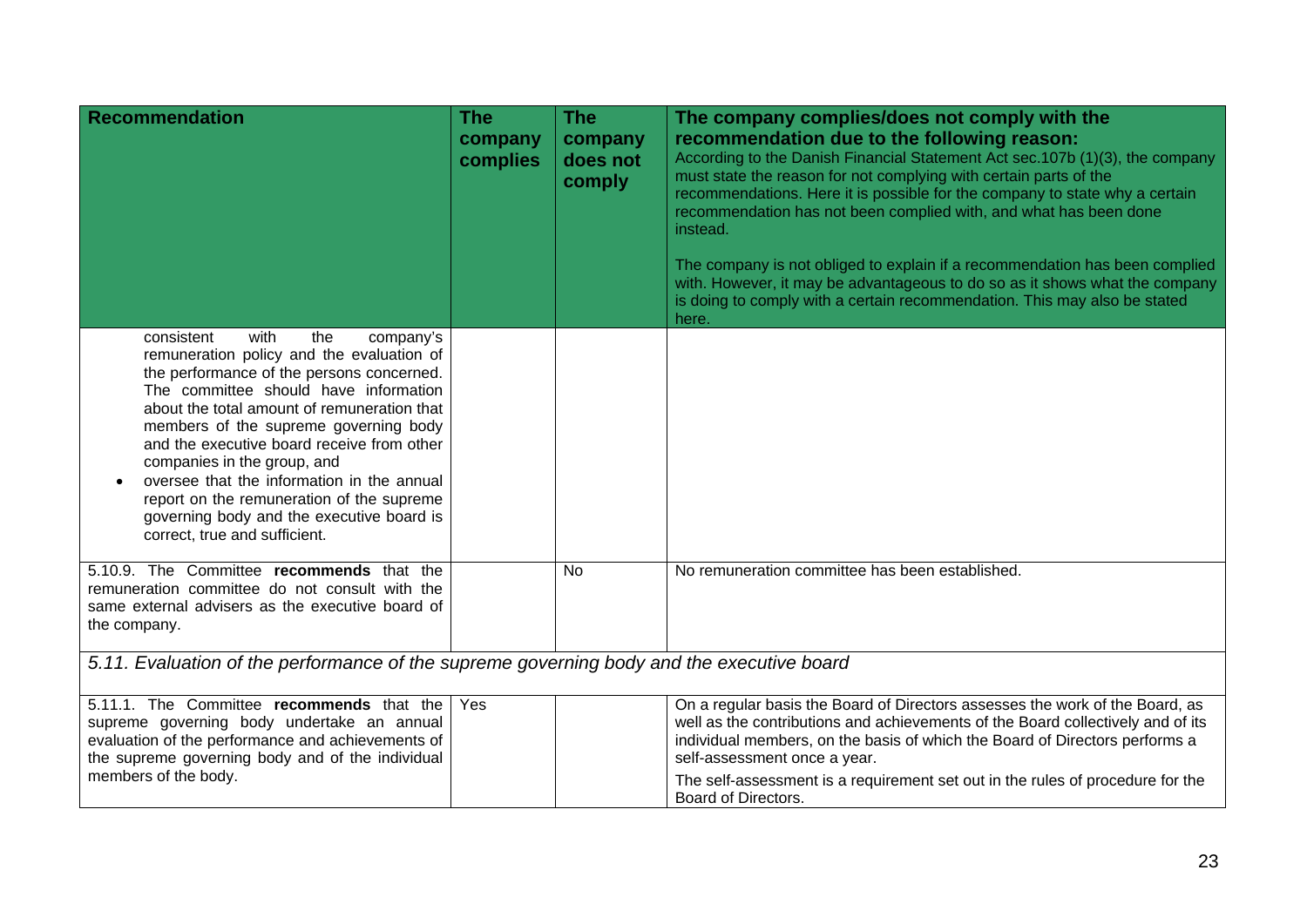| <b>Recommendation</b>                                                                                                                                                                                                                                                                                                                                                                                                                                                                                                                                                                                         | <b>The</b><br>company<br>complies | <b>The</b><br>company<br>does not<br>comply | The company complies/does not comply with the<br>recommendation due to the following reason:<br>According to the Danish Financial Statement Act sec.107b (1)(3), the company<br>must state the reason for not complying with certain parts of the<br>recommendations. Here it is possible for the company to state why a certain<br>recommendation has not been complied with, and what has been done<br>instead.<br>The company is not obliged to explain if a recommendation has been complied<br>with. However, it may be advantageous to do so as it shows what the company<br>is doing to comply with a certain recommendation. This may also be stated<br>here. |  |
|---------------------------------------------------------------------------------------------------------------------------------------------------------------------------------------------------------------------------------------------------------------------------------------------------------------------------------------------------------------------------------------------------------------------------------------------------------------------------------------------------------------------------------------------------------------------------------------------------------------|-----------------------------------|---------------------------------------------|-----------------------------------------------------------------------------------------------------------------------------------------------------------------------------------------------------------------------------------------------------------------------------------------------------------------------------------------------------------------------------------------------------------------------------------------------------------------------------------------------------------------------------------------------------------------------------------------------------------------------------------------------------------------------|--|
| 5.11.2. The Committee recommends that the<br>chairman be in charge of the evaluation of the<br>supreme governing body, that the outcome be<br>discussed in the supreme governing body and that<br>the details of the procedure of self-evaluation and<br>the outcome be disclosed in the annual report.                                                                                                                                                                                                                                                                                                       | <b>Yes</b>                        |                                             | The Chairman is responsible for carrying out the assessment, and the results<br>are discussed by the entire Board of Directors.<br>The results and the procedure of the assessment are disclosed in the<br>company's annual report.                                                                                                                                                                                                                                                                                                                                                                                                                                   |  |
| 5.11.3. The Committee recommends that the<br>supreme governing body at least once every year<br>evaluate the work and performance of the<br>executive board in accordance with pre-defined<br>criteria.<br>5.11.4. The Committee recommends that the<br>executive board and the supreme governing body<br>establish a procedure according to which their<br>cooperation is evaluated annually through a<br>formalised dialogue between the chairman of the<br>supreme governing body and the chief executive<br>officer and that the outcome of the evaluation be<br>presented to the supreme governing body. | Yes                               |                                             | The Chairman and Deputy Chairman make an annual assessment of the<br>Executive Management's work and results, including the cooperation between<br>the Board of Directors and the Executive Management. The assessment and<br>any action to be taken is discussed by the entire Board without the presence of<br>the Executive Management and is subsequently presented to the Executive<br>Management.                                                                                                                                                                                                                                                               |  |
| 6. Remuneration of members of the governing bodies                                                                                                                                                                                                                                                                                                                                                                                                                                                                                                                                                            |                                   |                                             |                                                                                                                                                                                                                                                                                                                                                                                                                                                                                                                                                                                                                                                                       |  |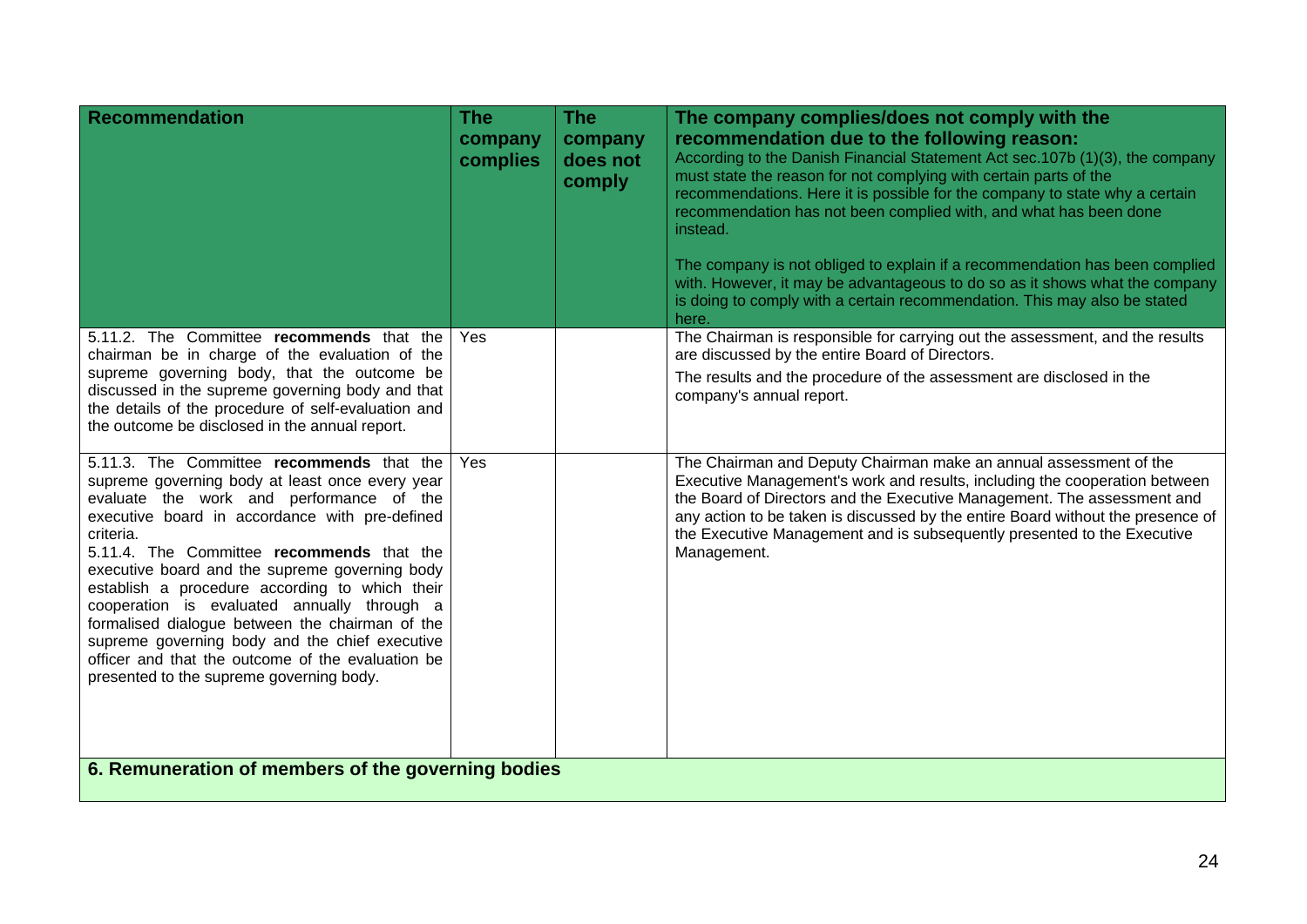| <b>Recommendation</b>                                                                                                                                                                                                                                                                                        | <b>The</b><br>company<br>complies | <b>The</b><br>company<br>does not<br>comply | The company complies/does not comply with the<br>recommendation due to the following reason:<br>According to the Danish Financial Statement Act sec.107b (1)(3), the company<br>must state the reason for not complying with certain parts of the<br>recommendations. Here it is possible for the company to state why a certain<br>recommendation has not been complied with, and what has been done<br>instead.<br>The company is not obliged to explain if a recommendation has been complied<br>with. However, it may be advantageous to do so as it shows what the company<br>is doing to comply with a certain recommendation. This may also be stated<br>here. |
|--------------------------------------------------------------------------------------------------------------------------------------------------------------------------------------------------------------------------------------------------------------------------------------------------------------|-----------------------------------|---------------------------------------------|-----------------------------------------------------------------------------------------------------------------------------------------------------------------------------------------------------------------------------------------------------------------------------------------------------------------------------------------------------------------------------------------------------------------------------------------------------------------------------------------------------------------------------------------------------------------------------------------------------------------------------------------------------------------------|
| 6.1. Content and form of the remuneration policy                                                                                                                                                                                                                                                             |                                   |                                             |                                                                                                                                                                                                                                                                                                                                                                                                                                                                                                                                                                                                                                                                       |
| 6.1.1. The Committee recommends that the<br>supreme governing body adopt a remuneration<br>policy applicable to the supreme governing body<br>and the executive board.                                                                                                                                       | Yes                               |                                             | The Board of Directors has adopted general guidelines for the company's<br>remuneration of members of the Board of Directors and the Executive<br>Management.                                                                                                                                                                                                                                                                                                                                                                                                                                                                                                         |
| 6.1.2. The Committee recommends that the<br>remuneration policy and any changes to the policy<br>be approved by the general meeting of the<br>company.                                                                                                                                                       | Yes                               |                                             | The general guidelines have been approved by the shareholders in general<br>meeting.                                                                                                                                                                                                                                                                                                                                                                                                                                                                                                                                                                                  |
| 6.1.3.<br>Committee<br>that<br>the<br>recommends<br>remuneration policy include a thorough description<br>of the components of the remuneration for<br>members of the supreme governing body and the<br>executive board.                                                                                     | Yes                               |                                             | The remuneration policy sets out that members of the Board of Directors<br>receive a fixed annual fee and that the remuneration paid to members of the<br>Executive Management consists of a fixed and a variable component.<br>The fixed component consists of a net salary, pension contribution and other<br>benefits. The variable component consists of a bonus and of options.                                                                                                                                                                                                                                                                                  |
| 6.1.4. The Committee recommends that the<br>remuneration policy include:<br>the reasons for choosing the individual<br>$\bullet$<br>components of the remuneration, and<br>a description of the criteria on which the<br>balance<br>between<br>the<br>individual<br>components of the remuneration is based. | Yes                               |                                             | <b>Board of Directors</b><br>Members of the Board of Directors receive a fixed annual fee. The Chairman<br>and Deputy Chairman of the Board of Directors receive a supplement to this<br>fee. The amounts of fees and supplements are approved by the shareholders<br>in general meeting and disclosed in the annual report. Fees are fixed on the<br>basis of fees paid by other companies. Members of the Board of Directors<br>receive no incentive pay.                                                                                                                                                                                                           |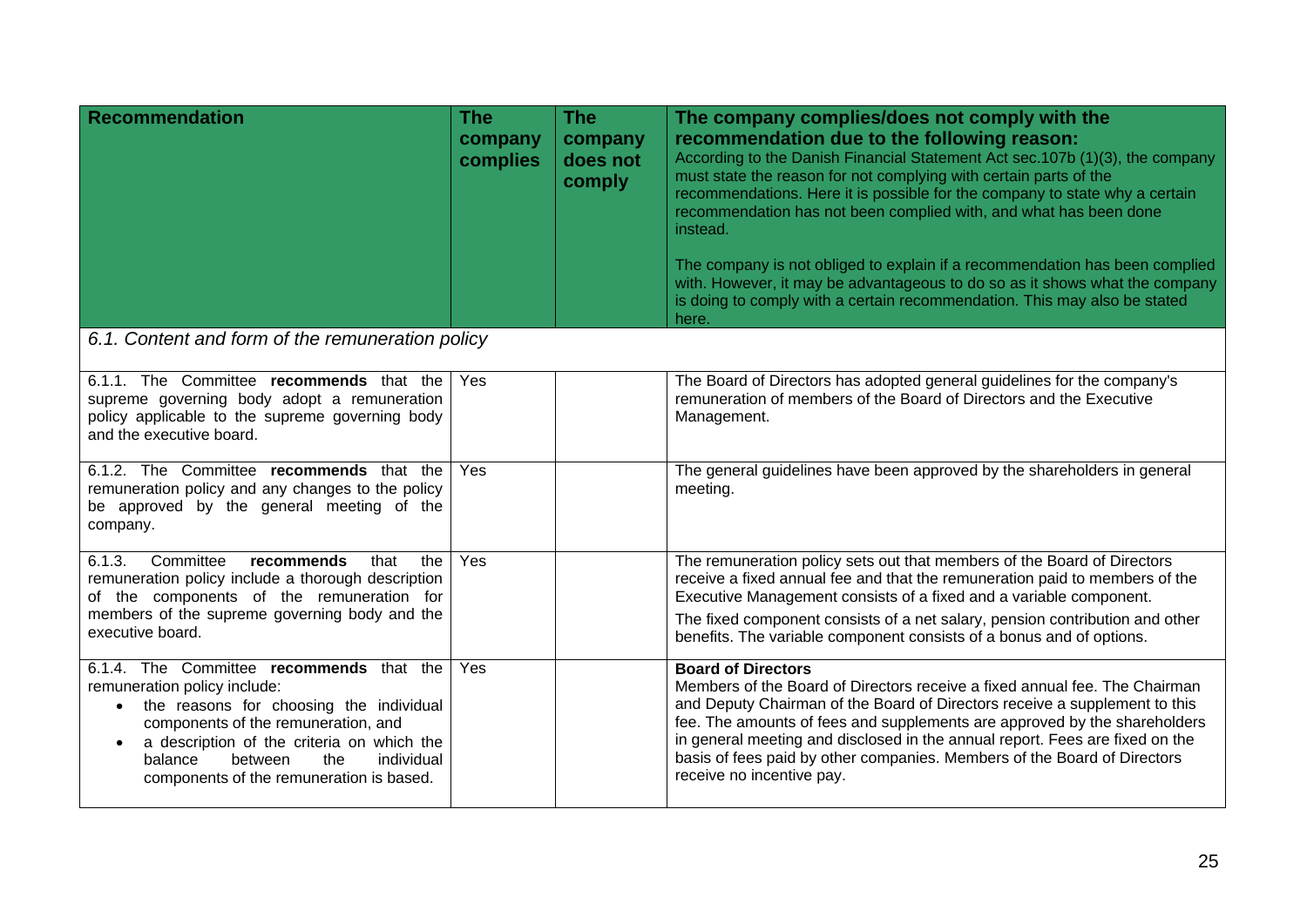| <b>Recommendation</b> | <b>The</b><br>company<br>complies | <b>The</b><br>company<br>does not<br>comply | The company complies/does not comply with the<br>recommendation due to the following reason:<br>According to the Danish Financial Statement Act sec. 107b (1)(3), the company<br>must state the reason for not complying with certain parts of the<br>recommendations. Here it is possible for the company to state why a certain<br>recommendation has not been complied with, and what has been done<br>instead.                                                                                                                                                                                                                                                                                                                                                                                                                                                                                                                                                                                                                                                                                                                                                                                                                                                                                                                                                                                                                                                                                                                                                                                                                                                                                                                                                                          |
|-----------------------|-----------------------------------|---------------------------------------------|---------------------------------------------------------------------------------------------------------------------------------------------------------------------------------------------------------------------------------------------------------------------------------------------------------------------------------------------------------------------------------------------------------------------------------------------------------------------------------------------------------------------------------------------------------------------------------------------------------------------------------------------------------------------------------------------------------------------------------------------------------------------------------------------------------------------------------------------------------------------------------------------------------------------------------------------------------------------------------------------------------------------------------------------------------------------------------------------------------------------------------------------------------------------------------------------------------------------------------------------------------------------------------------------------------------------------------------------------------------------------------------------------------------------------------------------------------------------------------------------------------------------------------------------------------------------------------------------------------------------------------------------------------------------------------------------------------------------------------------------------------------------------------------------|
|                       |                                   |                                             | The company is not obliged to explain if a recommendation has been complied<br>with. However, it may be advantageous to do so as it shows what the company<br>is doing to comply with a certain recommendation. This may also be stated<br>here.                                                                                                                                                                                                                                                                                                                                                                                                                                                                                                                                                                                                                                                                                                                                                                                                                                                                                                                                                                                                                                                                                                                                                                                                                                                                                                                                                                                                                                                                                                                                            |
|                       |                                   |                                             | <b>Executive Management</b><br>The Chairman and Deputy Chairman of the Board perform an annual review of<br>the remuneration paid to members of the Executive Management. The<br>remuneration paid to members of the Executive Management consists of a<br>fixed and a variable component. The fixed pay consists of a net salary,<br>pension contribution and other benefits. The value of each of those<br>components for each member of the Executive Management is disclosed in<br>the annual report. As an element of the variable pay, members of the<br>Executive Management may receive an annual bonus, subject to achievement<br>of certain benchmarks. The bonus proportion varies among the members of<br>the Executive Management, but is subject to a maximum of around 25% of<br>their annual remuneration. The actual bonus paid to each member of the<br>Executive Management is disclosed in the Annual Report. At the date of<br>adoption of these guidelines, the bonus benchmarks were based on value<br>creation and profitability, but they may be changed by the Board of Directors.<br>Any such change will be communicated in a company announcement.<br>Another element of the variable pay is made up of options and is intended to<br>align the incentive to the Executive Management with the long-term creation of<br>shareholder value. For that same reason, the option plan is revolving and not<br>subject to achievement of defined benchmarks.<br>Members of the Executive Management are awarded a number of options<br>each year with a value equal to a maximum of 40% of the Executive<br>Management's remuneration. The value is calculated in accordance with the<br>Black-Scholes formula. Options are awarded with a strike price which is 15% |
|                       |                                   |                                             | higher than the market price at the award date calculated as the average price<br>of all trades on the last trading day of the calendar year. The options have a                                                                                                                                                                                                                                                                                                                                                                                                                                                                                                                                                                                                                                                                                                                                                                                                                                                                                                                                                                                                                                                                                                                                                                                                                                                                                                                                                                                                                                                                                                                                                                                                                            |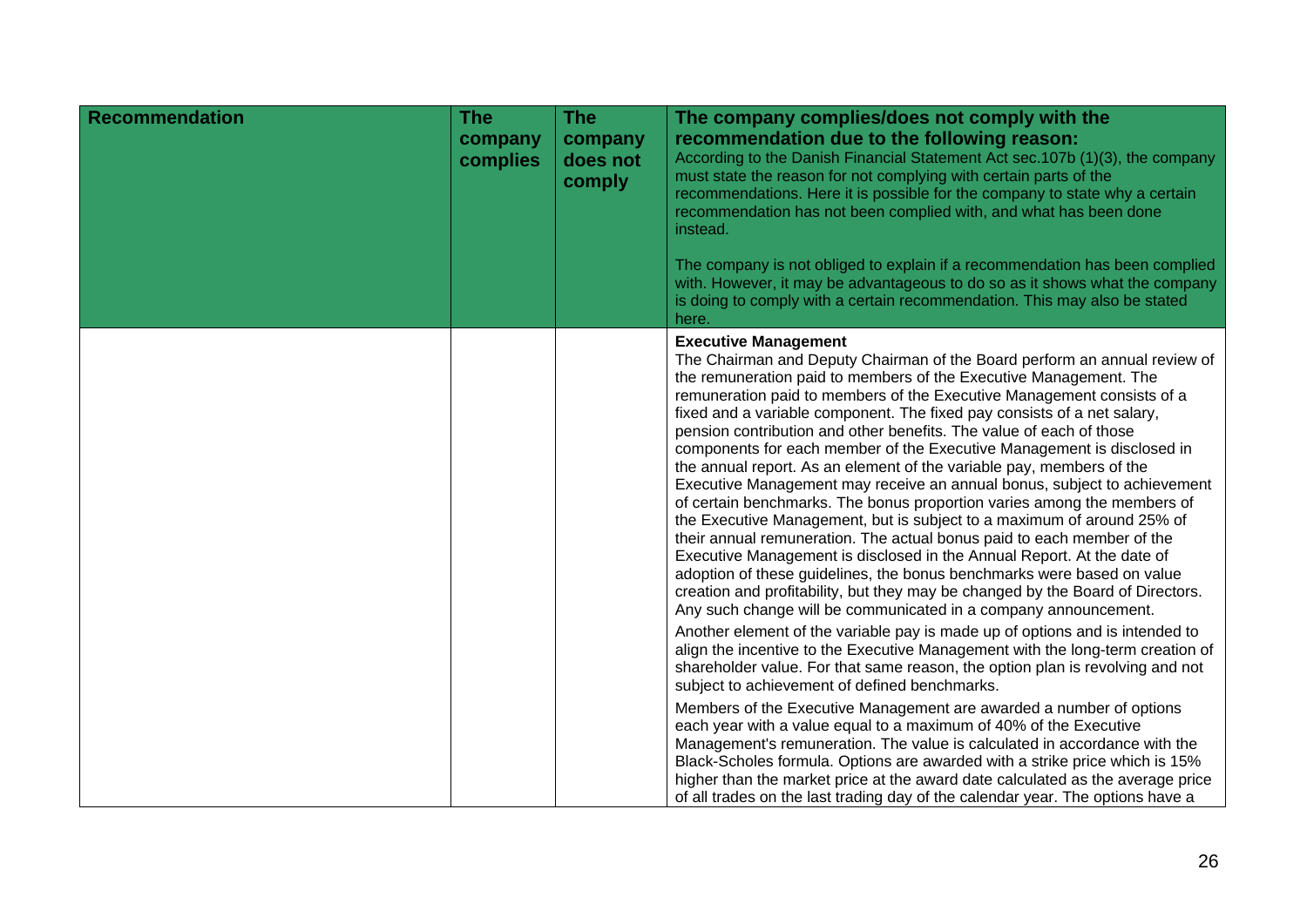| <b>Recommendation</b>                                                                                                                                                                                                                                                                                                                                                                                                                                                                                                                                                                                                                                                                 | <b>The</b><br>company<br>complies | <b>The</b><br>company<br>does not<br>comply | The company complies/does not comply with the<br>recommendation due to the following reason:<br>According to the Danish Financial Statement Act sec. 107b (1)(3), the company<br>must state the reason for not complying with certain parts of the<br>recommendations. Here it is possible for the company to state why a certain<br>recommendation has not been complied with, and what has been done                                                                                                                     |
|---------------------------------------------------------------------------------------------------------------------------------------------------------------------------------------------------------------------------------------------------------------------------------------------------------------------------------------------------------------------------------------------------------------------------------------------------------------------------------------------------------------------------------------------------------------------------------------------------------------------------------------------------------------------------------------|-----------------------------------|---------------------------------------------|----------------------------------------------------------------------------------------------------------------------------------------------------------------------------------------------------------------------------------------------------------------------------------------------------------------------------------------------------------------------------------------------------------------------------------------------------------------------------------------------------------------------------|
|                                                                                                                                                                                                                                                                                                                                                                                                                                                                                                                                                                                                                                                                                       |                                   |                                             | instead.<br>The company is not obliged to explain if a recommendation has been complied<br>with. However, it may be advantageous to do so as it shows what the company<br>is doing to comply with a certain recommendation. This may also be stated<br>here.                                                                                                                                                                                                                                                               |
|                                                                                                                                                                                                                                                                                                                                                                                                                                                                                                                                                                                                                                                                                       |                                   |                                             | term of 5 years and are exercisable after 3 years. The number of options<br>awarded to each member of the Executive Management and their value is<br>disclosed in the annual report. Options in the Executive Management share<br>option plan are covered by the company's holding of treasury shares. In<br>addition, the Chairman and Deputy Chairman of the Board perform an annual<br>review of the remuneration paid to members of the Executive Management<br>relative to the managements of other Danish companies. |
| 6.1.5. The Committee recommends that, if the<br>remuneration policy includes variable components,<br>limits be set on the variable components of<br>$\bullet$<br>the total remuneration package,<br>a reasonable and balanced linkage be<br>$\bullet$<br>between<br>remuneration<br>ensured<br>for<br>governing body members, expected risks<br>and the value creation for shareholders in<br>the short and long term,<br>there be clarity about performance criteria<br>and measurability for award of variable<br>components, and<br>there be criteria ensuring that vesting<br>periods for variable components of<br>remuneration agreements are longer than<br>one calendar year. | Yes                               |                                             | The remuneration policy defines limits for the variable components, and the<br>Board of Directors believes there is a reasonable and balanced linkage<br>between the remuneration, expected risks and value creation in both the short<br>and the long term. We have ensured clarity about the performance criteria and<br>clearly defined benchmarks.<br>The criteria for some of the variable components extend further than one<br>calendar year.                                                                       |
| The<br>Committee<br>6.1.6.<br>recommends<br>that<br>remuneration of members of the supreme<br>governing body do not include share or warrant<br>programmes.                                                                                                                                                                                                                                                                                                                                                                                                                                                                                                                           | Yes                               |                                             | Members of the Board of Directors receive a fixed annual fee and are not<br>eligible for share option or warrant programmes. The Chairman and Deputy<br>Chairman of the Board of Directors receive a supplement to their board<br>remuneration.                                                                                                                                                                                                                                                                            |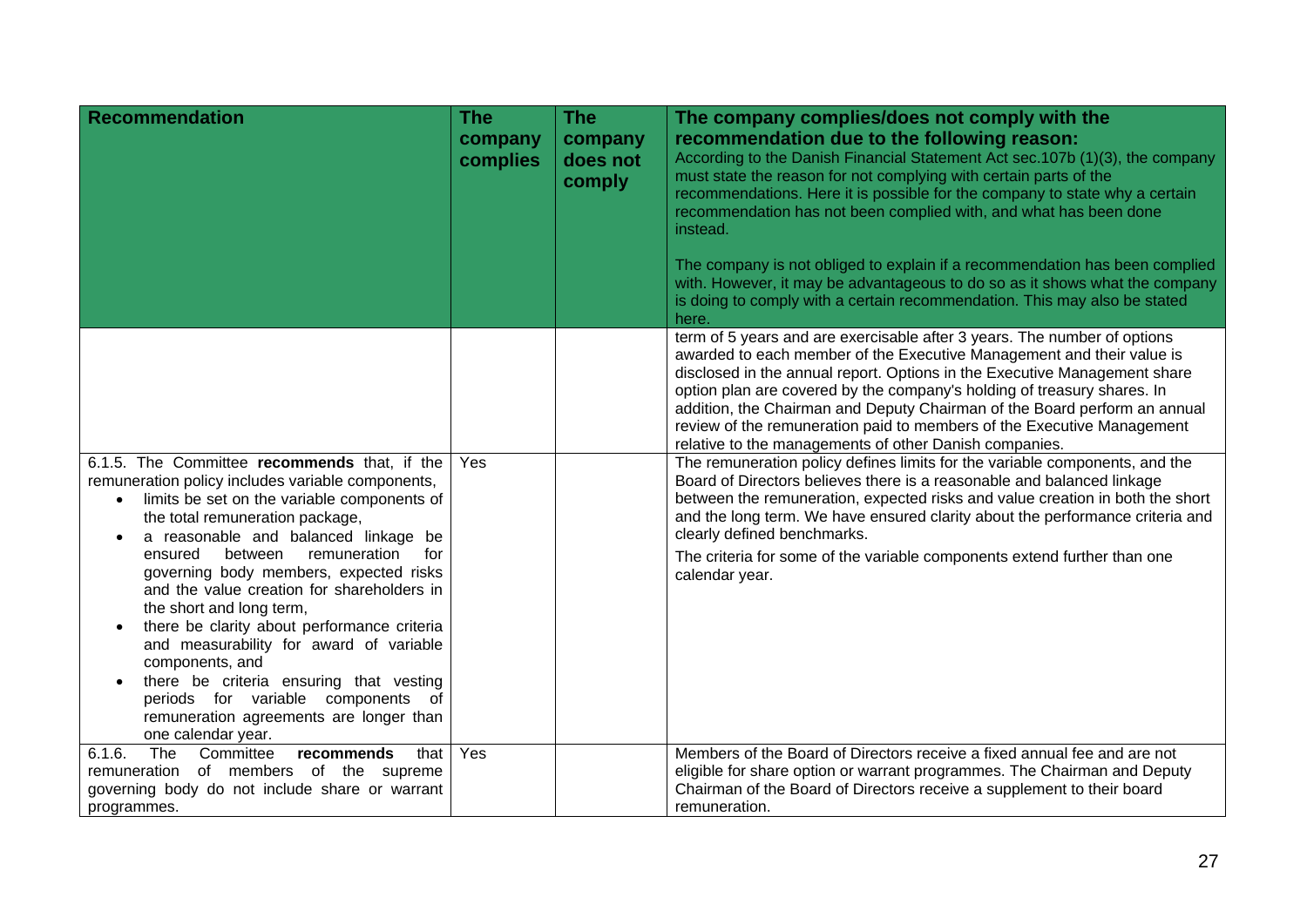| <b>Recommendation</b>                                                                                                                                                                                                                                                                                                                                                                                                                                    | <b>The</b><br>company<br>complies | <b>The</b><br>company<br>does not<br>comply | The company complies/does not comply with the<br>recommendation due to the following reason:<br>According to the Danish Financial Statement Act sec.107b (1)(3), the company<br>must state the reason for not complying with certain parts of the<br>recommendations. Here it is possible for the company to state why a certain<br>recommendation has not been complied with, and what has been done<br>instead.<br>The company is not obliged to explain if a recommendation has been complied<br>with. However, it may be advantageous to do so as it shows what the company<br>is doing to comply with a certain recommendation. This may also be stated<br>here.                                                                                                                   |
|----------------------------------------------------------------------------------------------------------------------------------------------------------------------------------------------------------------------------------------------------------------------------------------------------------------------------------------------------------------------------------------------------------------------------------------------------------|-----------------------------------|---------------------------------------------|-----------------------------------------------------------------------------------------------------------------------------------------------------------------------------------------------------------------------------------------------------------------------------------------------------------------------------------------------------------------------------------------------------------------------------------------------------------------------------------------------------------------------------------------------------------------------------------------------------------------------------------------------------------------------------------------------------------------------------------------------------------------------------------------|
| 6.1.7. The<br>Committee<br>recommends that<br>if<br>members of the executive board receive share-<br>based remuneration, such programmes<br>be<br>established as roll-over programmes, i.e. the<br>options are granted periodically and should not be<br>exercisable earlier than three years from the date<br>of grant. An explanation of the relation between<br>the redemption price and the market price at the<br>time of grant should be provided. | Yes                               |                                             | Members of the Executive Management are awarded a number of options<br>each year with a value equal to a maximum of 40% of the Executive<br>Management's remuneration. The value is calculated in accordance with the<br>Black-Scholes formula. Options are awarded at a strike price with a 15%<br>premium to the market price at the award date calculated as the average price<br>of all trades on the last trading day of the calendar year.<br>The options have a term of five years and are exercisable after three years.<br>The number of options awarded to each member of the Executive<br>Management and their value is disclosed in the annual report. Options in the<br>Executive Management share option plan are covered by the company's<br>holding of treasury shares. |
| 6.1.8. The Committee recommends that, in<br>exceptional cases, companies should be able to<br>reclaim in full or in part variable components of<br>remuneration that were paid on the basis of data,<br>which proved to be manifestly misstated.                                                                                                                                                                                                         | Yes                               |                                             | Coloplast's remuneration agreements contain claw back clauses.                                                                                                                                                                                                                                                                                                                                                                                                                                                                                                                                                                                                                                                                                                                          |
| The<br>Committee<br>6.1.9.<br>recommends<br>that<br>termination payments should not amount to more<br>than two years' annual remuneration.                                                                                                                                                                                                                                                                                                               | Yes                               |                                             | Termination payments are capped at a maximum of the last two years'<br>remuneration.                                                                                                                                                                                                                                                                                                                                                                                                                                                                                                                                                                                                                                                                                                    |
| 6.2. Disclosure of the remuneration policy                                                                                                                                                                                                                                                                                                                                                                                                               |                                   |                                             |                                                                                                                                                                                                                                                                                                                                                                                                                                                                                                                                                                                                                                                                                                                                                                                         |
| 6.2.1. The<br>Committee recommends that the<br>remuneration<br>policy<br>be<br>clear<br>and<br>easily                                                                                                                                                                                                                                                                                                                                                    | Yes                               |                                             | The Board of Directors considers the remuneration policy to be clear and easy<br>to understand.                                                                                                                                                                                                                                                                                                                                                                                                                                                                                                                                                                                                                                                                                         |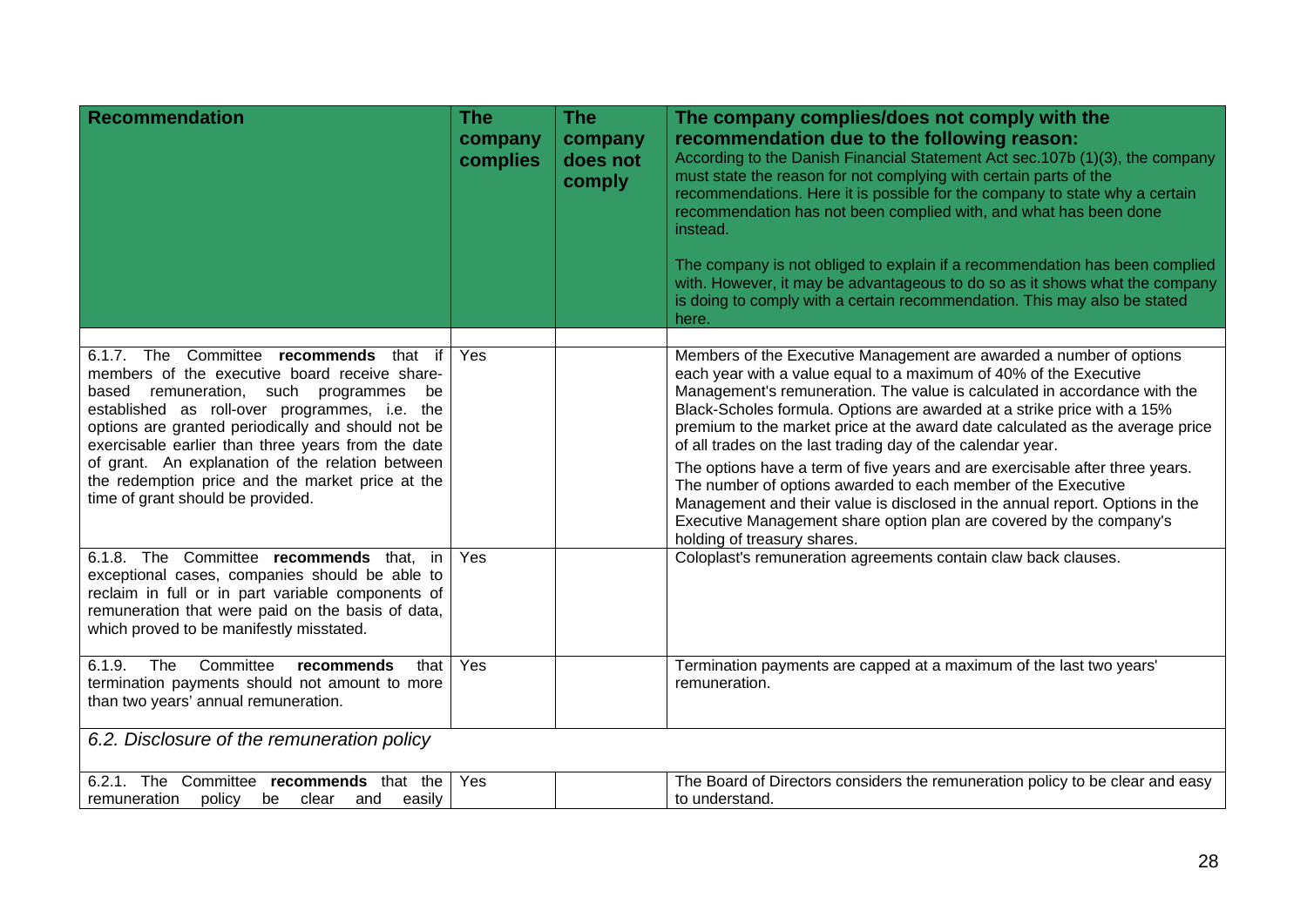| Recommendation                                                                                                                                                                                                                                                                                                                     | <b>The</b><br>company<br>complies | <b>The</b><br>company<br>does not<br>comply | The company complies/does not comply with the<br>recommendation due to the following reason:<br>According to the Danish Financial Statement Act sec.107b (1)(3), the company<br>must state the reason for not complying with certain parts of the<br>recommendations. Here it is possible for the company to state why a certain<br>recommendation has not been complied with, and what has been done<br>instead.<br>The company is not obliged to explain if a recommendation has been complied<br>with. However, it may be advantageous to do so as it shows what the company<br>is doing to comply with a certain recommendation. This may also be stated<br>here. |
|------------------------------------------------------------------------------------------------------------------------------------------------------------------------------------------------------------------------------------------------------------------------------------------------------------------------------------|-----------------------------------|---------------------------------------------|-----------------------------------------------------------------------------------------------------------------------------------------------------------------------------------------------------------------------------------------------------------------------------------------------------------------------------------------------------------------------------------------------------------------------------------------------------------------------------------------------------------------------------------------------------------------------------------------------------------------------------------------------------------------------|
| understandable and that it be disclosed in the<br>annual report and posted on the company's<br>website.                                                                                                                                                                                                                            |                                   |                                             | The policy is disclosed in the annual report and posted on the company's<br>website.                                                                                                                                                                                                                                                                                                                                                                                                                                                                                                                                                                                  |
| 6.2.2. The Committee recommends that the<br>company's remuneration policy and compliance<br>with this policy be explained and justified in the<br>chairman's statement at the company's general<br>meeting.                                                                                                                        | Yes                               |                                             | The company's remuneration policy and compliance with this policy is<br>explained and justified in the Chairman's report at the company's annual<br>general meeting.                                                                                                                                                                                                                                                                                                                                                                                                                                                                                                  |
| 6.2.3. The Committee recommends that the total<br>remuneration granted to each member of the<br>supreme governing body and the executive board<br>by the company and other consolidated companies<br>be disclosed in the (consolidated) financial<br>statements and that the linkage with the<br>remuneration policy be explained. | Yes                               |                                             | The total remuneration paid to each member of the Board of Directors and the<br>Executive Management is disclosed in the annual report.                                                                                                                                                                                                                                                                                                                                                                                                                                                                                                                               |
| 6.2.4. The Committee recommends that the<br>details of any defined-benefit schemes offered to<br>members of the supreme governing body or the<br>executive board and the actuarial value of such<br>schemes as well as changes during the year be<br>included as part of the information on the total<br>remuneration.             | Yes                               |                                             | The members of the Board of Directors are not covered by a pension scheme.<br>However, one Board member is covered by a defined benefit scheme which<br>applied to Board members prior to an amendment to the Articles of Association<br>adopted by the shareholders in general meeting in 2002.<br>The members of the Executive Board are not covered by a defined benefit<br>pension scheme. Individual pension schemes have been agreed with the<br>members of the Executive Management.                                                                                                                                                                           |
| 6.2.5. The Committee recommends that the most                                                                                                                                                                                                                                                                                      | Yes                               |                                             | Information about the main aspects of severance schemes is disclosed in the                                                                                                                                                                                                                                                                                                                                                                                                                                                                                                                                                                                           |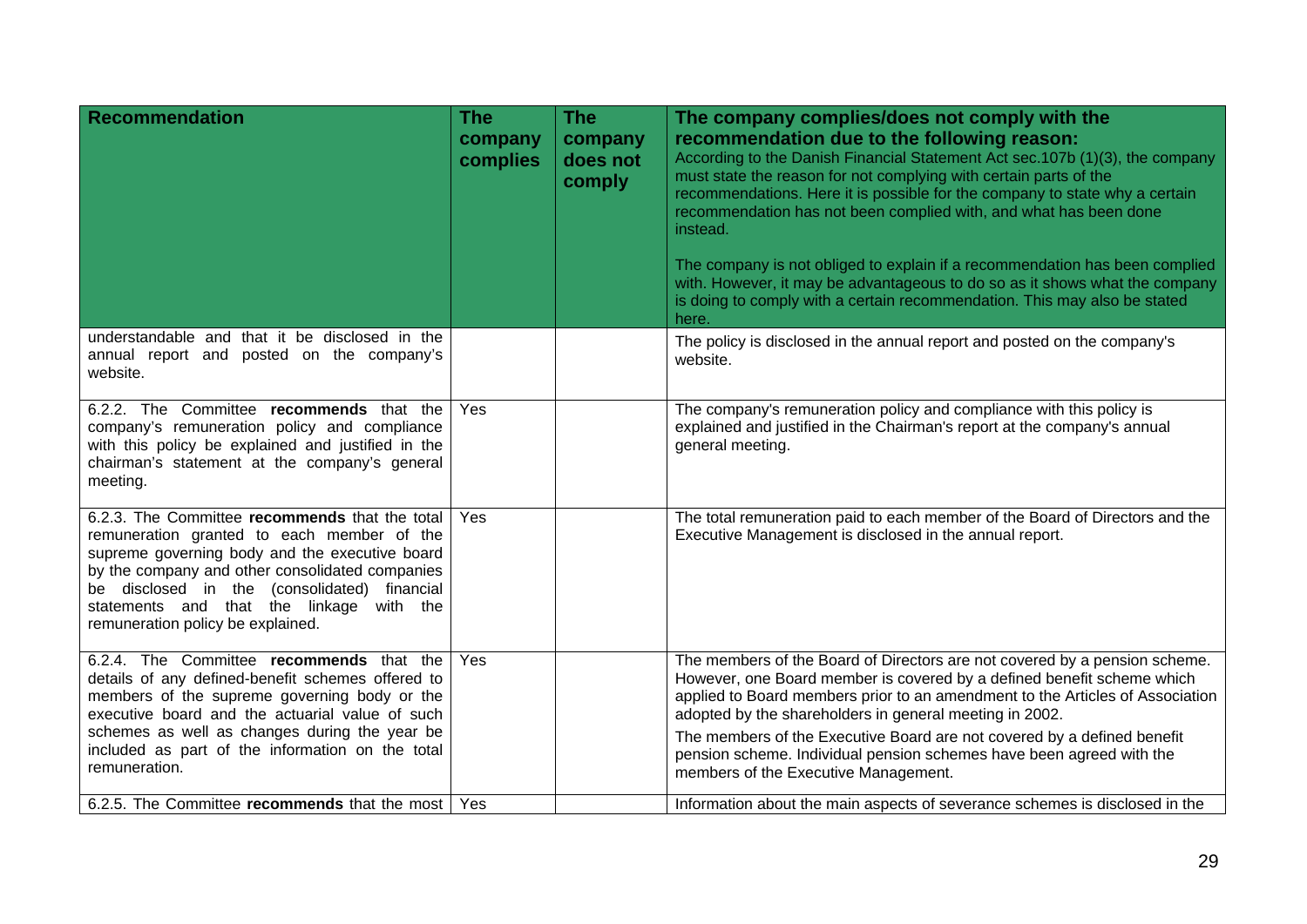| <b>Recommendation</b>                                                                                                                                                                                                                                             | <b>The</b><br>company<br>complies | <b>The</b><br>company<br>does not<br>comply | The company complies/does not comply with the<br>recommendation due to the following reason:<br>According to the Danish Financial Statement Act sec.107b (1)(3), the company<br>must state the reason for not complying with certain parts of the<br>recommendations. Here it is possible for the company to state why a certain<br>recommendation has not been complied with, and what has been done<br>instead.<br>The company is not obliged to explain if a recommendation has been complied<br>with. However, it may be advantageous to do so as it shows what the company<br>is doing to comply with a certain recommendation. This may also be stated<br>here. |
|-------------------------------------------------------------------------------------------------------------------------------------------------------------------------------------------------------------------------------------------------------------------|-----------------------------------|---------------------------------------------|-----------------------------------------------------------------------------------------------------------------------------------------------------------------------------------------------------------------------------------------------------------------------------------------------------------------------------------------------------------------------------------------------------------------------------------------------------------------------------------------------------------------------------------------------------------------------------------------------------------------------------------------------------------------------|
| important aspects of retention and severance<br>programmes be disclosed in the company's annual<br>report.                                                                                                                                                        |                                   |                                             | company's annual report.                                                                                                                                                                                                                                                                                                                                                                                                                                                                                                                                                                                                                                              |
| 6.2.6. The Committee recommends<br>that the<br>proposal for remuneration of the<br>supreme<br>governing body for the current financial year be<br>approved by the shareholders at the general<br>meeting.                                                         | Yes                               |                                             | Proposals for the remuneration paid to the Board of Directors in respect of the<br>current financial year are approved by the shareholders at the annual general<br>meeting.                                                                                                                                                                                                                                                                                                                                                                                                                                                                                          |
| 7. Financial reporting                                                                                                                                                                                                                                            |                                   |                                             |                                                                                                                                                                                                                                                                                                                                                                                                                                                                                                                                                                                                                                                                       |
| 7.1. Other relevant information                                                                                                                                                                                                                                   |                                   |                                             |                                                                                                                                                                                                                                                                                                                                                                                                                                                                                                                                                                                                                                                                       |
| 7.1.1. The Committee recommends that the<br>annual report and other financial reports be<br>supplemented by additional financial and non-<br>financial information, if deemed necessary or<br>relevant in relation to the information needs of the<br>recipients. | Yes                               |                                             | In its reporting, Coloplast also discloses information about the company's<br>CSR, knowledge-related and environmental matters.<br>We issue a progress report on corporate responsibility concurrently with the<br>annual report because we have experienced growing interest for our CR report<br>from investors, customers, employees and users. The report has been<br>prepared in compliance with the principles of the Global Reporting Initiative<br>(GRI) and the UN Global Compact.                                                                                                                                                                           |
| 7.2. Going concern assumption                                                                                                                                                                                                                                     |                                   |                                             |                                                                                                                                                                                                                                                                                                                                                                                                                                                                                                                                                                                                                                                                       |
| 7.2.1. The Committee recommends that, upon<br>consideration and approval of the annual report,                                                                                                                                                                    | Yes                               |                                             | In connection with its consideration and approval of the annual report, the<br>Board of Directors considers whether the business is a going concern.                                                                                                                                                                                                                                                                                                                                                                                                                                                                                                                  |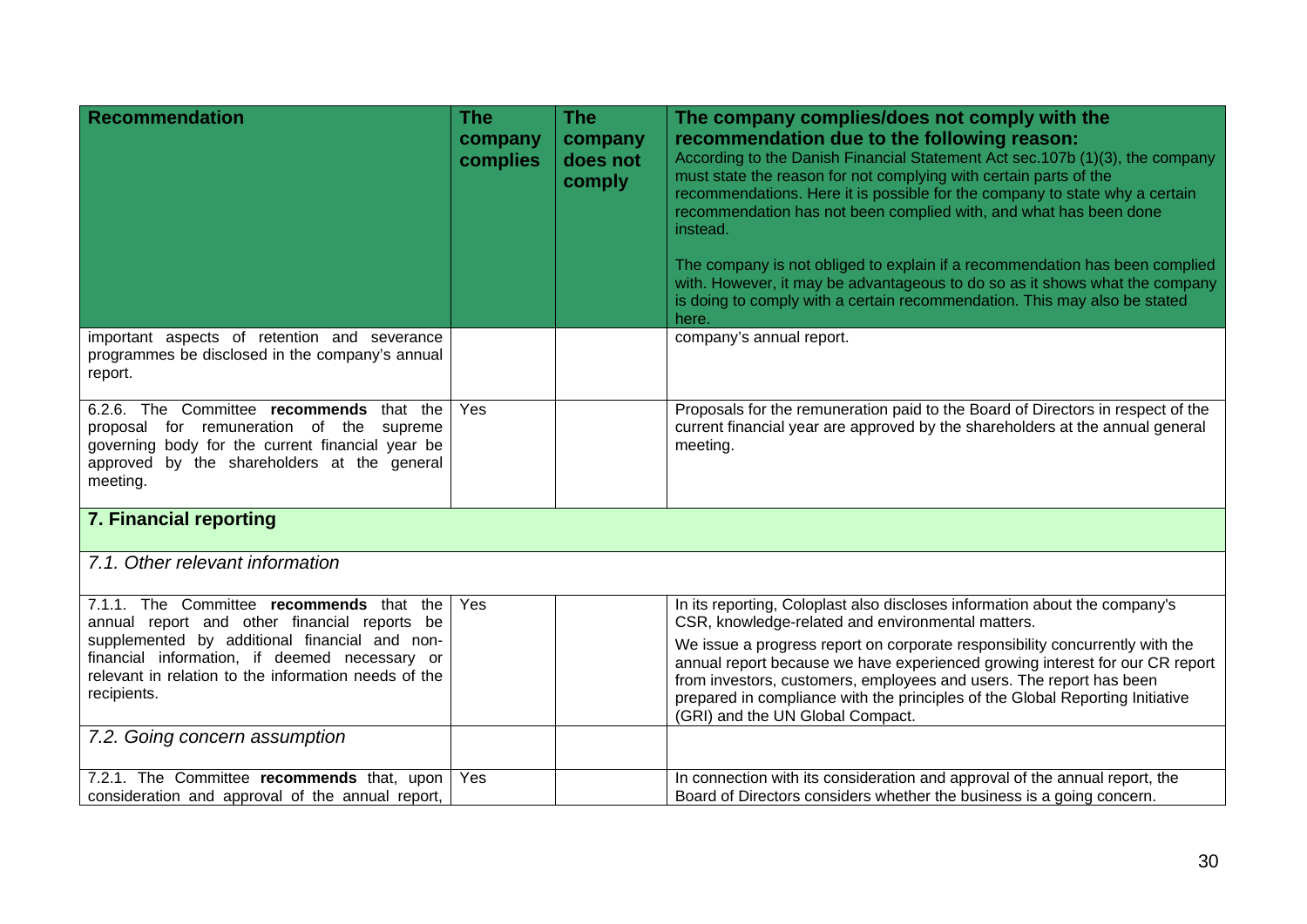| <b>Recommendation</b>                                                                                                                                                                         | <b>The</b><br>company<br>complies | <b>The</b><br>company<br>does not<br>comply | The company complies/does not comply with the<br>recommendation due to the following reason:<br>According to the Danish Financial Statement Act sec.107b (1)(3), the company<br>must state the reason for not complying with certain parts of the<br>recommendations. Here it is possible for the company to state why a certain<br>recommendation has not been complied with, and what has been done<br>instead.<br>The company is not obliged to explain if a recommendation has been complied<br>with. However, it may be advantageous to do so as it shows what the company<br>is doing to comply with a certain recommendation. This may also be stated<br>here. |
|-----------------------------------------------------------------------------------------------------------------------------------------------------------------------------------------------|-----------------------------------|---------------------------------------------|-----------------------------------------------------------------------------------------------------------------------------------------------------------------------------------------------------------------------------------------------------------------------------------------------------------------------------------------------------------------------------------------------------------------------------------------------------------------------------------------------------------------------------------------------------------------------------------------------------------------------------------------------------------------------|
| the supreme governing body decide whether the<br>business is a going concern, including supporting<br>assumptions or qualifications where necessary.                                          |                                   |                                             | (going concern assumption).                                                                                                                                                                                                                                                                                                                                                                                                                                                                                                                                                                                                                                           |
| 8. Risk management and internal control                                                                                                                                                       |                                   |                                             |                                                                                                                                                                                                                                                                                                                                                                                                                                                                                                                                                                                                                                                                       |
| 8.1. Identification of risks                                                                                                                                                                  |                                   |                                             |                                                                                                                                                                                                                                                                                                                                                                                                                                                                                                                                                                                                                                                                       |
| 8.1.1. The Committee recommends that the<br>central governing body at least once every year<br>identify the most important business risks<br>associated with the realisation of the company's | Yes                               |                                             | The management of each of Coloplast's individual business units and staff<br>functions are responsible for identifying and managing risk factors in their<br>specific parts of the organisation. The principal risks are reported to Corporate<br>Risk Management on a quarterly basis.                                                                                                                                                                                                                                                                                                                                                                               |
| strategy and overall goals as well as the risks<br>associated with financial reporting.                                                                                                       |                                   |                                             | This reporting process together with organisational risk interviews forms the<br>basis of to a quarterly risk update submitted to the Executive Management and<br>the Board of Directors.                                                                                                                                                                                                                                                                                                                                                                                                                                                                             |
|                                                                                                                                                                                               |                                   |                                             | The Executive Management is responsible for the company's overall approach<br>to risk taking and for aligning this approach with Coloplast's overall strategies<br>and policies.                                                                                                                                                                                                                                                                                                                                                                                                                                                                                      |
|                                                                                                                                                                                               |                                   |                                             | The Executive Management is also responsible for validating risk responses to<br>the most significant risks.                                                                                                                                                                                                                                                                                                                                                                                                                                                                                                                                                          |
|                                                                                                                                                                                               |                                   |                                             | The Board of Directors reviews and considers, on a quarterly basis, the<br>conclusions and recommendations submitted by the Executive Management.                                                                                                                                                                                                                                                                                                                                                                                                                                                                                                                     |
| 8.1.2. The Committee recommends that the                                                                                                                                                      |                                   |                                             |                                                                                                                                                                                                                                                                                                                                                                                                                                                                                                                                                                                                                                                                       |
| executive board currently report to the supreme                                                                                                                                               |                                   |                                             |                                                                                                                                                                                                                                                                                                                                                                                                                                                                                                                                                                                                                                                                       |
| governing body on the development within the most                                                                                                                                             |                                   |                                             |                                                                                                                                                                                                                                                                                                                                                                                                                                                                                                                                                                                                                                                                       |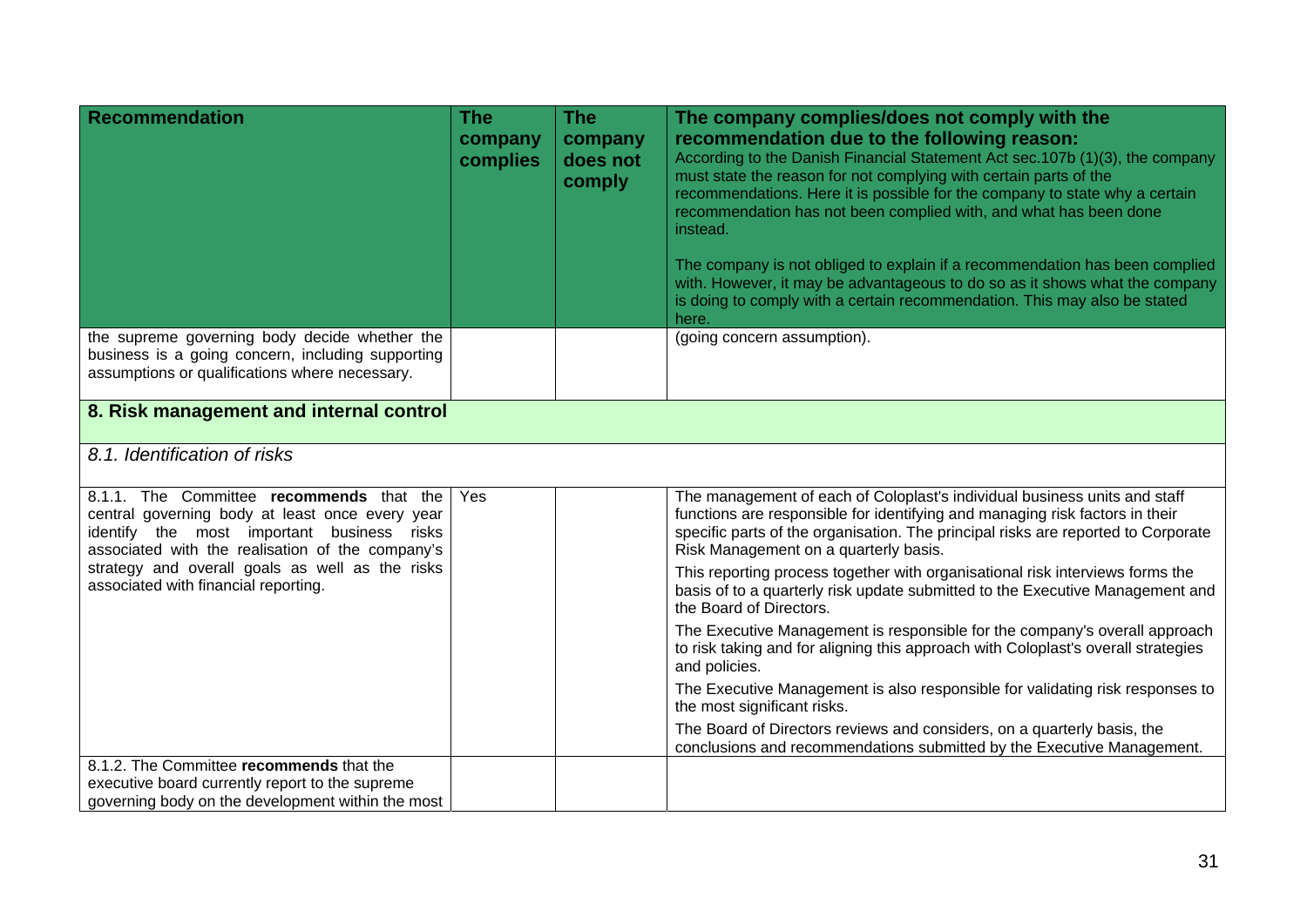| <b>Recommendation</b>                                                                                                                                                                                            | <b>The</b><br>company<br>complies | <b>The</b><br>company<br>does not<br>comply | The company complies/does not comply with the<br>recommendation due to the following reason:<br>According to the Danish Financial Statement Act sec.107b (1)(3), the company<br>must state the reason for not complying with certain parts of the<br>recommendations. Here it is possible for the company to state why a certain<br>recommendation has not been complied with, and what has been done<br>instead.<br>The company is not obliged to explain if a recommendation has been complied<br>with. However, it may be advantageous to do so as it shows what the company |
|------------------------------------------------------------------------------------------------------------------------------------------------------------------------------------------------------------------|-----------------------------------|---------------------------------------------|---------------------------------------------------------------------------------------------------------------------------------------------------------------------------------------------------------------------------------------------------------------------------------------------------------------------------------------------------------------------------------------------------------------------------------------------------------------------------------------------------------------------------------------------------------------------------------|
|                                                                                                                                                                                                                  |                                   |                                             | is doing to comply with a certain recommendation. This may also be stated<br>here.                                                                                                                                                                                                                                                                                                                                                                                                                                                                                              |
| important areas of risk and compliance with<br>adopted policies, frameworks etc. in order to<br>enable the supreme governing body to track the<br>development and make the necessary decisions.                  |                                   |                                             |                                                                                                                                                                                                                                                                                                                                                                                                                                                                                                                                                                                 |
| 8.2. Whistleblowing                                                                                                                                                                                              |                                   |                                             |                                                                                                                                                                                                                                                                                                                                                                                                                                                                                                                                                                                 |
| 8.2.1. The Committee recommends that the<br>supreme governing body decide whether to<br>establish a whistleblowing scheme for expedient<br>and confidential notification of possible or<br>suspected wrongdoing. | Yes                               |                                             | Coloplast established a global whistleblowing scheme in October 2010 to<br>enable expedient and confidential notification of unlawful or unethical<br>behaviour. The scheme allows employees as well as external parties to report<br>online or by telephone in about ten different languages.                                                                                                                                                                                                                                                                                  |
| 8.3. Openness about risk management                                                                                                                                                                              |                                   |                                             |                                                                                                                                                                                                                                                                                                                                                                                                                                                                                                                                                                                 |
| 8.3.1. The Committee recommends that the<br>management commentary in the annual report<br>include<br>information<br>about<br>the<br>company's<br>management of business risks.                                   | Yes                               |                                             | The management's review in the annual report contains information about the<br>company's management of business risks.                                                                                                                                                                                                                                                                                                                                                                                                                                                          |
| 9. Audit                                                                                                                                                                                                         |                                   |                                             |                                                                                                                                                                                                                                                                                                                                                                                                                                                                                                                                                                                 |
| 9.1. Contact to auditor                                                                                                                                                                                          |                                   |                                             |                                                                                                                                                                                                                                                                                                                                                                                                                                                                                                                                                                                 |
| 9.1.1. The Committee recommends that the                                                                                                                                                                         | Yes                               |                                             | The Board of Directors has and maintains regular contact with the auditors.                                                                                                                                                                                                                                                                                                                                                                                                                                                                                                     |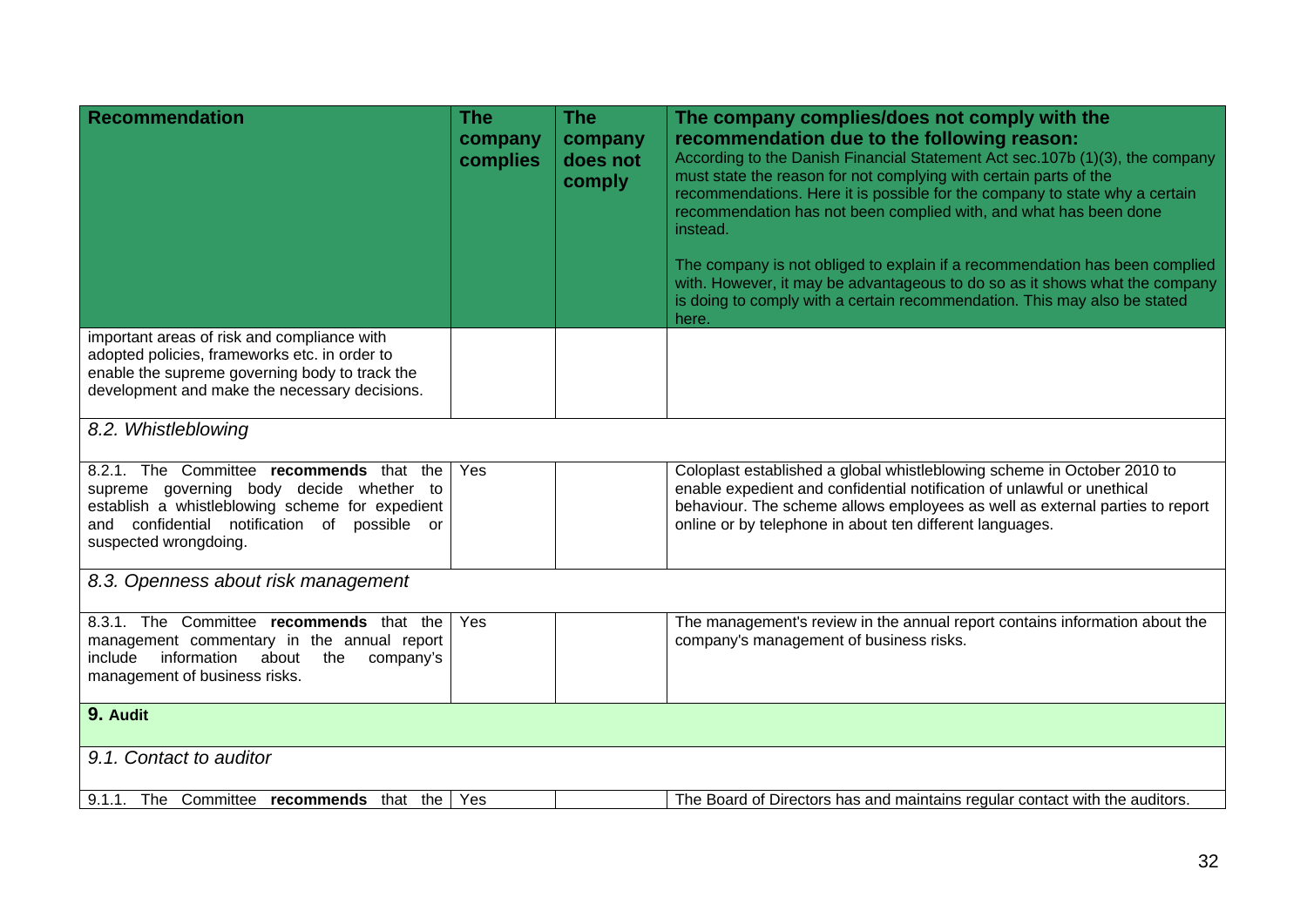| <b>Recommendation</b>                                                                                                                                                                                            | <b>The</b><br>company<br>complies | <b>The</b><br>company<br>does not<br>comply | The company complies/does not comply with the<br>recommendation due to the following reason:<br>According to the Danish Financial Statement Act sec.107b (1)(3), the company<br>must state the reason for not complying with certain parts of the<br>recommendations. Here it is possible for the company to state why a certain<br>recommendation has not been complied with, and what has been done<br>instead.<br>The company is not obliged to explain if a recommendation has been complied<br>with. However, it may be advantageous to do so as it shows what the company<br>is doing to comply with a certain recommendation. This may also be stated<br>here. |
|------------------------------------------------------------------------------------------------------------------------------------------------------------------------------------------------------------------|-----------------------------------|---------------------------------------------|-----------------------------------------------------------------------------------------------------------------------------------------------------------------------------------------------------------------------------------------------------------------------------------------------------------------------------------------------------------------------------------------------------------------------------------------------------------------------------------------------------------------------------------------------------------------------------------------------------------------------------------------------------------------------|
| governing body maintain a regular<br>supreme                                                                                                                                                                     |                                   |                                             | The auditors report to the Board of Directors by way of long-form audit reports.                                                                                                                                                                                                                                                                                                                                                                                                                                                                                                                                                                                      |
| dialogue and exchange of information with the<br>auditor.                                                                                                                                                        |                                   |                                             | In addition, the auditors attend audit committee meetings as and when<br>necessary, and they always attend the board meeting at which the annual<br>report is considered and approved.                                                                                                                                                                                                                                                                                                                                                                                                                                                                                |
| 9.1.2. The Committee recommends that the<br>auditor agreement and auditors' fee be agreed<br>between the supreme governing body and the<br>auditor on the basis of a recommendation from the<br>audit committee. | Yes                               |                                             | The Board of Directors and the auditors conclude an audit agreement<br>specifying the services to be provided by the auditors and the fee payable on<br>the basis of a recommendation from the audit committee. The agreement<br>implies that the auditors' thorough knowledge about the company's activities,<br>the special conditions of the industry, the company's organisation,<br>administrative systems, control environment and other relevant aspects forms<br>the basis for the planning and conduct of the audit.                                                                                                                                         |
|                                                                                                                                                                                                                  |                                   |                                             | <b>Non-audit services</b><br>The Board annually lays down the overall, general scope of non-audit services<br>to be provided by the auditors. According to the rules of procedure of the<br>Executive Management, non-audit services expected to exceed the total<br>annual audit fees or DKK 1.5m per individual assignment must be presented to<br>the Chairman and Deputy Chairman of the Board of Directors for approval<br>before an agreement is signed with respect to such services.                                                                                                                                                                          |
| 9.1.3. The Committee recommends that the<br>supreme governing body and the audit committee                                                                                                                       | Yes                               |                                             | The audit committee meets with the auditors twice a year and otherwise at the<br>auditors' request.                                                                                                                                                                                                                                                                                                                                                                                                                                                                                                                                                                   |
| meet with the auditor at least once every year<br>without the executive board present. This also<br>applies to the internal auditor, if any.                                                                     |                                   |                                             | The Board of Directors meets with the auditors at least once a year without the<br>Executive Board being present.                                                                                                                                                                                                                                                                                                                                                                                                                                                                                                                                                     |
| 9.2. Internal audit                                                                                                                                                                                              |                                   |                                             |                                                                                                                                                                                                                                                                                                                                                                                                                                                                                                                                                                                                                                                                       |